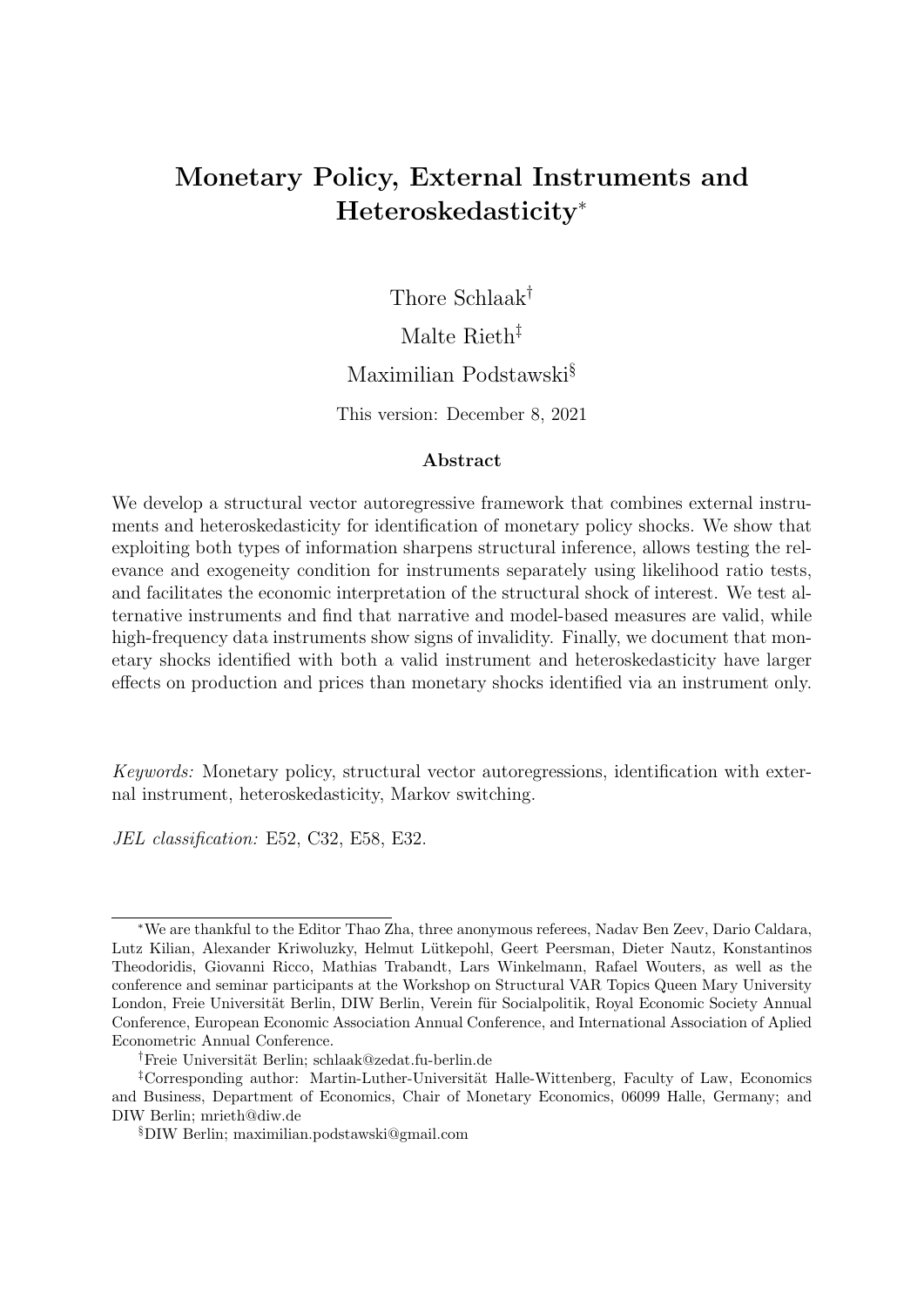# 1 Introduction

Estimating the effects of monetary policy is a central element of macroeconomic analysis. While the economy reacts to policy decisions, monetary policy is also endogenous to the state of the economy, posing the issue of isolating exogenous variation in monetary policy. In the empirical literature, structural vector autoregressions (SVARs) are a main tool for studying the causal effects of monetary interventions. Departing from the classical identification via zero restrictions, two identification approaches are receiving increasing attention in the literature. On the one hand, authors use external data on monetary surprises to identify latent monetary shocks in  $SVARs<sup>1</sup>$  $SVARs<sup>1</sup>$  $SVARs<sup>1</sup>$ . On the other hand, many papers draw on volatility changes in macroeconomic and financial data to identify monetary shocks.<sup>[2](#page-1-1)</sup> Both strategies are popular because they are parsimonious in terms of identifying assumptions and because they incorporate further information into the model.

Identification via an external instrument allows for a contemporaneous response of monetary policy to asset prices. Moreover, it adds a potentially large information set to the model through a narrative or financial data-based instrument. Finally, it accounts for measurement error in the instrument, which reduces the attenuation bias in models treating the proxy as the true shock (Mertens and Ravn, 2013). However, these advantages rely on the presumption that the instrument is valid, that is, relevant and exogenous.

Identification through heteroskedasticity adds information from time-varying second moments to the model and relies on even weaker identifying assumptions. While an instrument for monetary policy shocks needs to move interest rates without correlating with other structural shocks, a relative increase in the variance of monetary shocks can be sufficient to trace out the response of the other variables in the system to these shocks. The relative variance shift can be viewed a 'probabilistic instrument' that increases the likelihood that monetary policy shocks occur (Rigobon, 2003). Again, these minimal assumptions are not costless. The statistically identified shocks are often economically difficult to interpret.

This paper proposes a framework that combines both identification strategies to improve inference within SVARs. The framework preserves the attractive features of both approaches but addresses some of the key limitations that each of them has in isolation. It makes use of external instruments for monetary policy shocks proposed in the literature. In addition, it exploits time-variation in the second moments of the data. The combination of both types of identifying information into a 'heteroskedastic proxy-SVAR' has three main advantages relative to models using only one type of information.

First, the encompassing framework sharpens the identification of the structural model and, hence, the suitability of the model for policy analysis. To show this, we conduct an extensive simulation study. The Monte Carlo evidence suggests that the encompass-

<span id="page-1-0"></span><sup>1</sup>See Gertler and Karadi (2015), Cesa-Bianchi, Thwaites and Vicondoa (2016), Miranda-Agrippino and Ricco (2018), Stock and Watson (2018), Rogers, Scotti and Wright (forthcoming), Caldara and Herbst (2019).

<span id="page-1-1"></span><sup>&</sup>lt;sup>2</sup>See Rigobon and Sack (2004), Normandin and Phaneuf (2004), Lanne and Lütkepohl (2008), Wright  $(2012)$ , Herwartz and Lütkepohl  $(2014)$ , Nakamura and Steinsson  $(2018)$ .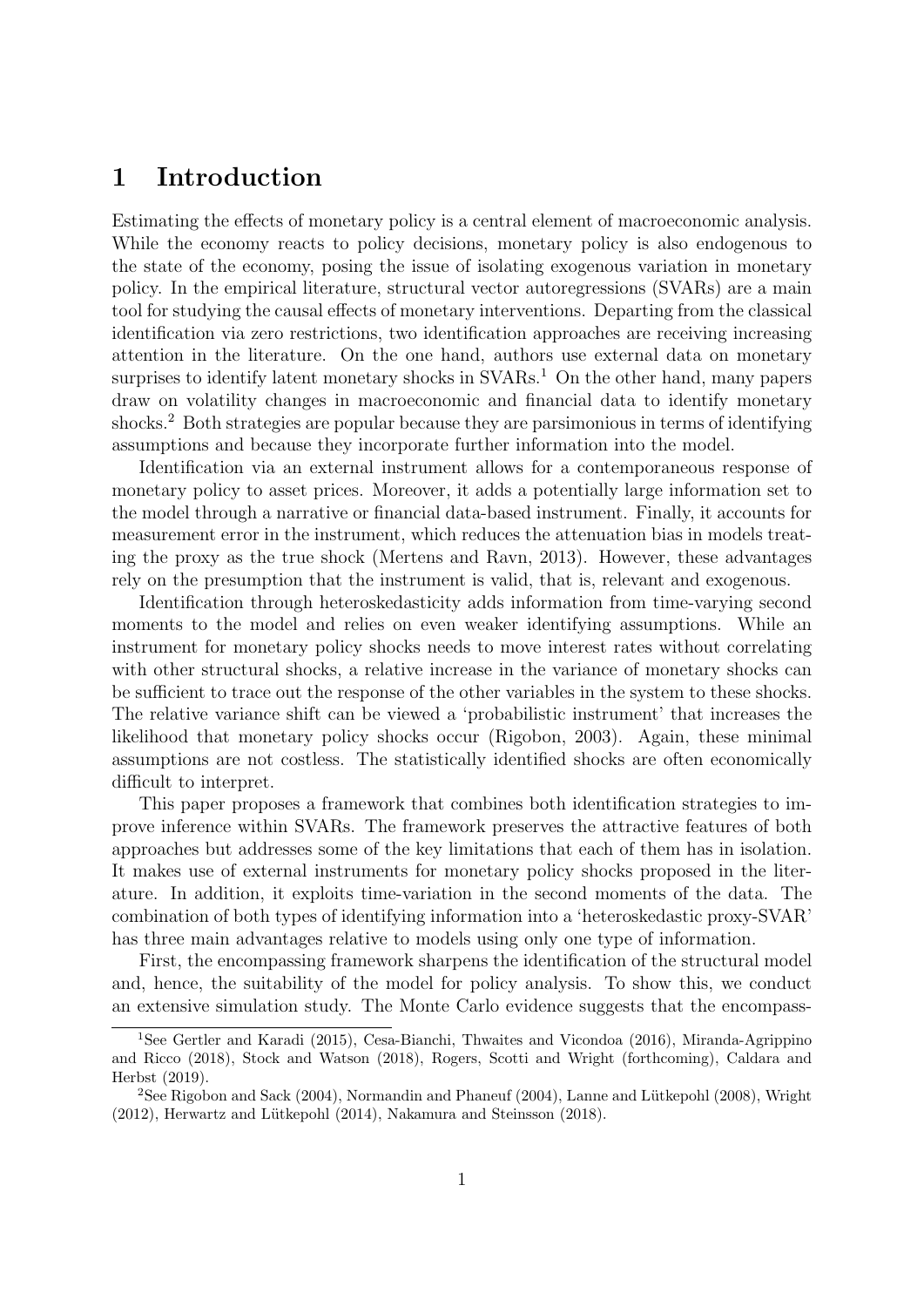ing model yields more accurate estimates of the true parameters according to the mean squared errors of impulse response functions than either of the two identification approaches in isolation.

The second advantage of our framework is that it allows testing the validity, that is, relevance and exogeneity, of external instruments. We include the instrument as an endogenous variable in an augmented SVAR, as in Caldara and Herbst (2019). As changes in volatility of the residuals of the augmented model can suffice for point-identification of the full structural model, additional restrictions and, hence, the exogeneity condition become testable. This conveniently reduces to testing zero restrictions on the structural impact matrix of the augmented SVAR. We propose a likelihood ratio (LR) test for that purpose. Monte Carlo evidence suggests that it has desirable properties in terms of size and power. Testing the exogeneity condition has so far been unresolved in the literature but is of particular interest as the violation of this condition may lead to erroneous conclusions regarding the validity of the instrument and the effects of latent structural shocks. We also propose a LR-test for evaluating the relevance condition. The Monte Carlo evidence suggests that the test reliably discriminates between relevant and irrelevant instruments. It thereby complements existing versions of F-tests for instrument relevance (Stock, Wright and Yogo, 2002; Stock and Watson, 2012; Mertens and Ravn, 2013). In our set-up, it has more power than the F-test because it uses all information in the model both under the null and the alternative hypothesis.

The third advantage of the framework addresses a main challenge in the literature on identification through heteroskedasticity (Rigobon and Sack, 2003; Herwartz and Lütkepohl, 2014). In this class of models, structural shocks are identified statistically. They need to be labeled by the researcher after estimation. While the literature has developed several strategies for that purpose, this task is often difficult and can cast doubt on the economic meaning of the structural shocks. Our framework simplifies the interpretation of the structural shocks, because the inclusion of a relevant instrument based on prior economic reasoning into the model pins down the shock of interest.

We use our framework to evaluate the validity of instruments proposed in the literature and to provide new, and in light of the Monte Carlo evidence, sharper estimates of the macroeconomic effects of monetary policy shocks in the United States based on heteroskedasticity and a valid instrument. The former is a common and well documented feature of U.S. real and financial data (Stock and Watson, 2002; Justiniano and Primiceri, 2008; Amir-Ahmadi, Matthes and Wang, 2016). Standard statistics provide strong evidence that changes in volatility are also present in our sample. We model them within a Markov switching in variances framework and use them for identification. For the latter, we include the measure of unanticipated changes in the intended federal funds rate of Romer and Romer (2004). This measure is a cornerstone of monetary policy analysis but also criticized for being predictable or endogenous (Leeper, 1997; Miranda-Agrippino and Ricco, 2018). We use our LR-tests to evaluate these claims. The evidence suggests that the instrument is contemporaneously exogenous to demand, supply, and cost-push shocks, supporting the approach of Romer and Romer (2004) and studies using it as an instrument for monetary policy shocks (Stock and Watson, 2012; Tenreyro and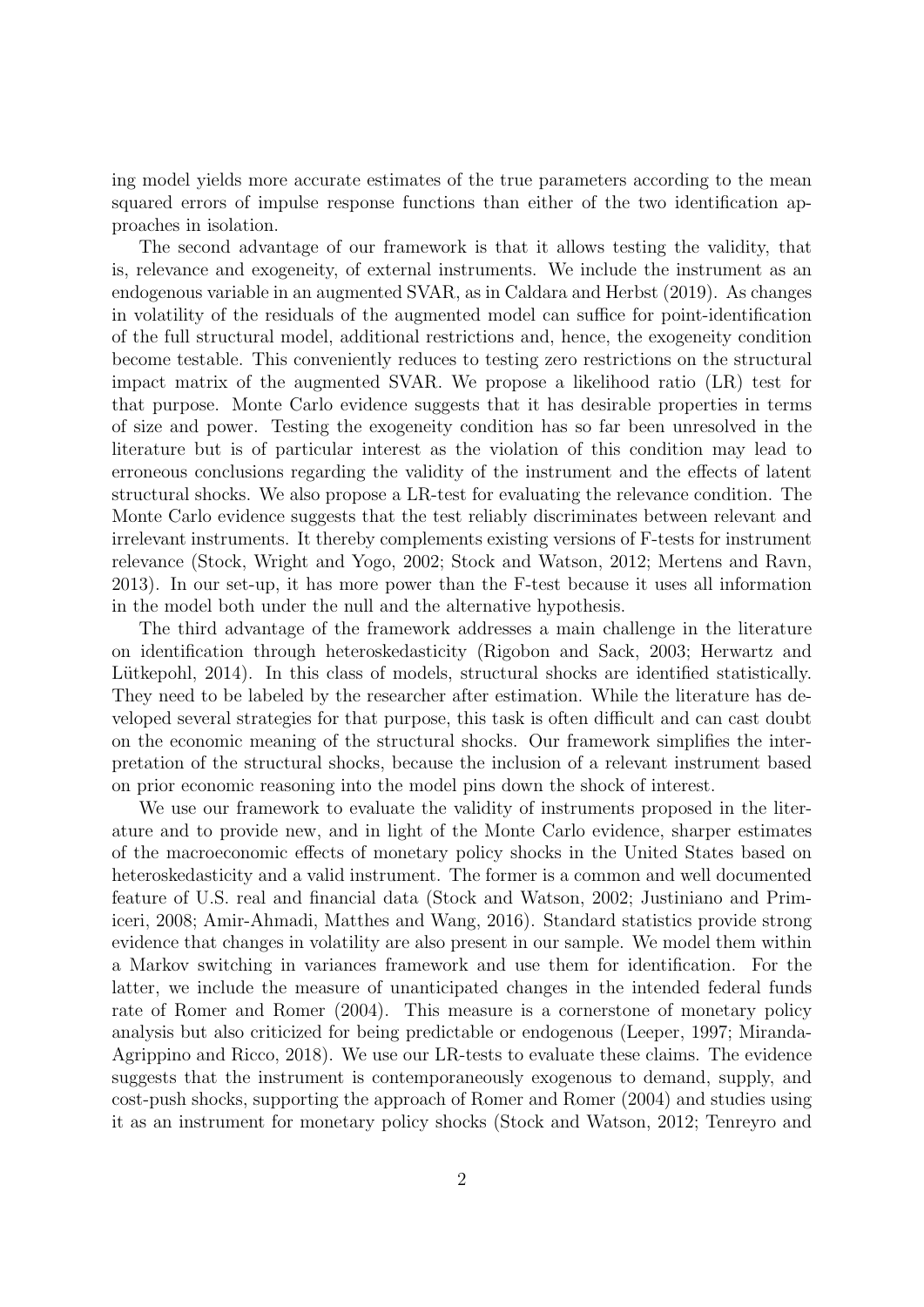Thwaites, 2016; Rey, 2016). We find that an unexpected increase in the federal funds rate by 100 basis points leads to a fall of economic activity by 1.6% and of consumer prices by 0.8%. These effects are twice as large as estimates obtained from a proxy-SVAR that does not exploit heteroskedasticity.

We also test and compare alternative instruments for monetary shocks. We find that model-based measures (Bernanke, Boivin and Eliasz, 2005) are also exogenous, while higher frequency instruments show signs of invalidity (Barakchian and Crowe, 2013; Gertler and Karadi, 2015; Miranda-Agrippino and Ricco, 2018). Nevertheless, the models including high-frequency instruments all imply a significant decline in output and prices in response to an unexpected tightening. This finding illustrates another advantage of exploiting the time-varying volatility in proxy-SVARs. The heteroskedasticity adds sufficient information to identify the monetary shocks, while it allows dealing with weak instruments. If there is sufficient time-variation in the second moments  $-$  a condition that can be checked empirically after estimation – the model is statistically identified even with little identifying information from the external instrument. In such a situation, the relevance condition is no longer necessary for reliable inference. Instead, it reduces to a question about the information contained in the instrument and the interpretation of the associated structural shock.

This paper is related to several recent articles on the identification of SVARs. Bertsche and Braun (2020) propose using stochastic volatility for identification of SVARs. They focus on the econometric theory of using a stochastic volatility model and apply their setup to the oil market. After estimation, they project the estimated structural shocks onto candidate instruments in a second step. For that auxiliary regression, they derive Wald-type tests for instrument validity outside the SVAR. This is different to our approach which tests the instruments within the SVAR and uses LR-tests. Moreover, they do not use the instrument as additional source of identifying information in an encompassing model. In this respect, our analysis is more closely related to Antolin-Díaz and Rubio-Ramírez  $(2018)$  who develop a framework that exploits two types of identifying information to improve inference in SVARs. They combine sign restrictions with prior information on specific shocks and use a Bayesian setting, whereas we combine heteroskedasticity with instruments in a frequentist approach. Ludvigson, Ma and Ng (2017) propose an identification strategy of SVARs through prior knowledge of certain shocks within classical inference. They show how the resulting new type of inequality restrictions can be combined with external instruments to further sharpen inference. Finally, Arias, Rubio-Ramirez and Waggoner (2021) develop algorithms for exact finite sample inference in Bayesian proxy-SVAR models. Their framework is sufficiently flexible to allow for multiple instruments. However, the latter two articles are not concerned with testing the validity of the instruments.

The remainder of the paper is structured as follows. The next section introduces the heteroskedastic proxy-SVAR and discusses identification, testing, and estimation. Section [3](#page-9-0) presents simulation results in support of the framework. In Section [4,](#page-21-0) we use the heteroskedastic proxy-SVAR to shed new light on the efficacy of monetary policy and to test a range of instruments discussed in the literature. Finally, Section [5](#page-35-0) concludes.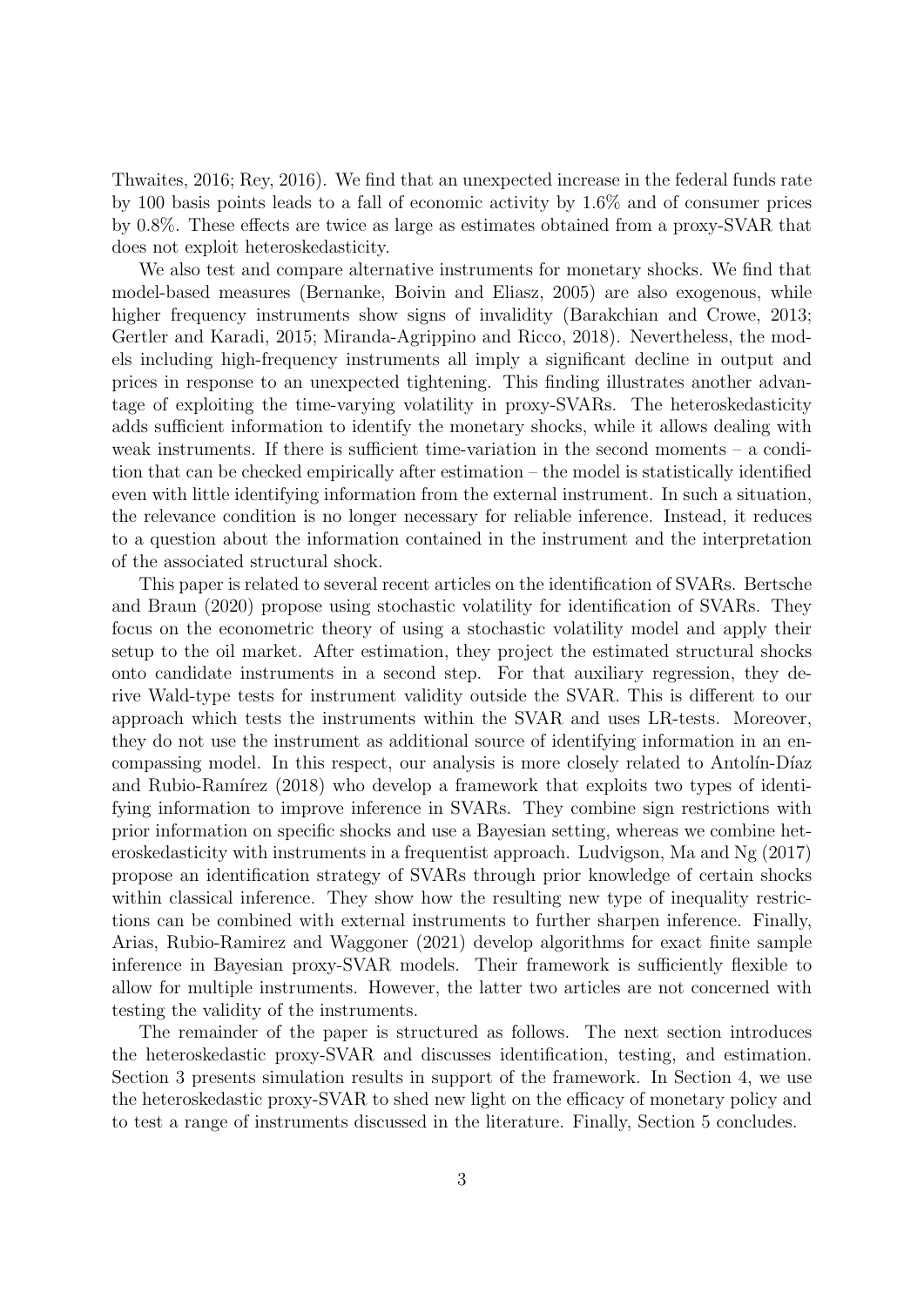# 2 The SVAR framework

The vector autoregressive (VAR) model is

<span id="page-4-0"></span>
$$
y_t = \gamma + A(L)y_{t-1} + u_t,\tag{1}
$$

where  $y_t = (y_{1t}, \ldots, y_{Kt})'$  is a  $(K \times 1)$ -vector of observable variables,  $A(L)$  is a lag matrix polynomial capturing the autoregressive component of the model,  $\gamma$  collects constant terms, and the  $u_t$  are K-dimensional serially uncorrelated observable residuals. The residuals  $u_t$  are linearly related to white noise structural shocks  $\varepsilon_t$  according to

$$
u_t = B\varepsilon_t. \tag{2}
$$

We assume that the VAR is invertible and has a Wold moving average representation  $y_t = \alpha + \sum_{i=0}^{\infty} \Phi_i u_{t-i}.$ 

# <span id="page-4-3"></span>2.1 A heteroskedastic proxy-SVAR

A common feature of macroeconomic and financial data are changes in volatility over time (see, among others, Stock and Watson, 2002; Justiniano and Primiceri, 2008; Amir-Ahmadi et al., 2016). Rigobon and Sack (2004), Normandin and Phaneuf (2004), and Lanne and Lütkepohl  $(2008)$  show that this holds in particular for the analysis of monetary policy where changes in volatility of the data feed into heteroskedastic residuals in monetary SVARs and can be used for identification. Against this backdrop, we allow for heteroskedastic residuals in  $(1)$ .<sup>[3](#page-4-1)</sup> We assume that the volatility changes are driven by a first order Markov switching (MS) process  $S_t \in \{1, ..., M\}$  with M states and transition probabilities  $p_{kl} = P(S_t = l | S_{t-1} = k), k, l = 1, ..., M$ . Furthermore, the reduced form residuals are normally and independently distributed conditional on a given state  $u_t|S_t \sim \text{NID}(0, \Sigma(S_t)),$  where all  $\Sigma_m$ ,  $m = 1, ..., M$  are distinct.

Another prominent way to identify structural shocks is via external instruments (Stock and Watson, 2012; Mertens and Ravn, 2013). We assume that the process generating the (potentially heteroskedastic) instrument  $w_t$  has a linear form, following Caldara and Herbst (2019):

<span id="page-4-2"></span>
$$
w_t = \beta \varepsilon_t + \eta \nu_t,\tag{3}
$$

where  $\varepsilon_t$  is the  $K \times 1$  vector of structural shocks,  $\beta = (\beta_1, \dots, \beta_K)$  is a  $1 \times K$ -coefficient vector,  $\nu_t \sim N(0, \sigma_m^2)$  is a measurement error uncorrelated with the structural shocks  $\varepsilon_t$ , and  $\eta$  scales the effect of the noise. Without loss of generality, we order the structural shock of interest first. Then,  $\beta_1$  and  $\eta$  may be interpreted as weighting parameters of signal to noise.

<span id="page-4-1"></span><sup>3</sup>We refrain from introducing additional nonlinearity into the model by allowing state dependency in the constant or autoregressive parameters as we are interested in the heteroskedasticity features of the data for identification purposes.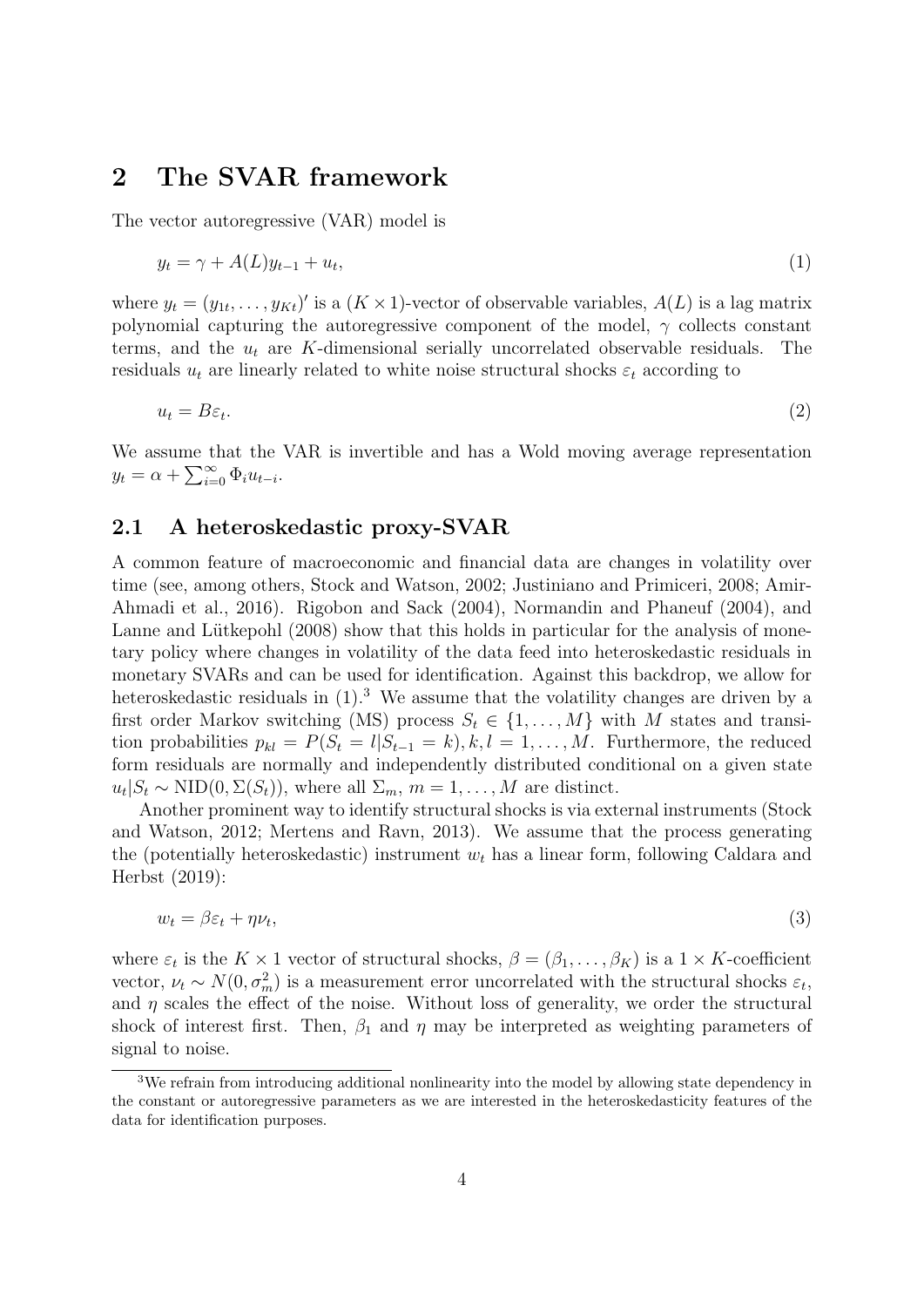Instrument validity requires the following two conditions:

<span id="page-5-1"></span><span id="page-5-0"></span>
$$
\beta_i = 0 \quad \forall \ i = 2, \dots, K,\tag{4}
$$

$$
\beta_1 \neq 0. \tag{5}
$$

Equation [\(4\)](#page-5-0) is the exogeneity and [\(5\)](#page-5-1) the relevance condition. If both are met, the covariances between the instrument, the shock of interest, and the other shocks are

$$
Cov(w_t, \varepsilon_{1,t}) = \mathbb{E}[w_t \varepsilon_{1,t}] = \mathbb{E}[\beta_1 \varepsilon_{1,t}^2 + \eta \nu_t \varepsilon_{1,t}] = \beta_1 \mathbb{E}[\varepsilon_{1,t}^2] = \beta_1 Var(\varepsilon_{1,t}) \neq 0 \tag{6}
$$

<span id="page-5-3"></span><span id="page-5-2"></span>
$$
Cov(w_t, \varepsilon_{i,t}) = \mathbb{E}[w_t \varepsilon_{i,t}] = \mathbb{E}[\beta_1 \varepsilon_{1,t} \varepsilon_{i,t} + \eta \nu_t \varepsilon_{i,t}] = 0 \quad \forall \ i = 2, ..., K,
$$
\n(7)

which use [\(4\)](#page-5-0), [\(5\)](#page-5-1), and the independence of  $\varepsilon_t$  and  $\nu_t$ . Equation [\(6\)](#page-5-2) shows that a valid instrument is only related to the shock of interest through  $\beta_1$ . If the variance of that shock changes across the regimes, so will the covariance. The assumption of constant  $\beta$ across regimes thus attributes potential changes in the covariance to heteroskedasticity in  $\varepsilon_{1,t}$ . Equation [\(7\)](#page-5-3) shows that the covariance of the instrument with the other shocks is zero even if their variances change.[4](#page-5-4)

We compile the system by appending model [\(1\)](#page-4-0) with [\(3\)](#page-4-2). The augmented VAR is

<span id="page-5-7"></span>
$$
z_t = \delta + \Gamma(L)z_{t-1} + e_t,\tag{8}
$$

where  $z_t = [y'_t, w_t]'$  is a  $((K + 1) \times 1)$ -vector of observable variables,  $\Gamma(L)$  is a lag matrix polynomial capturing the autoregressive component of the model,  $\delta$  is a  $((K + 1) \times 1)$ vector of constant terms, and  $e_t$  are  $(K+1)$ -dimensional serially uncorrelated residuals.<sup>[5](#page-5-5)</sup> The latter are related to the structural innovations  $\mu_t$  as

<span id="page-5-6"></span>
$$
e_t = D\mu_t
$$
  
=  $\begin{bmatrix} B_{(K \times K)} & 0_{(K \times 1)} \\ \beta_{(1 \times K)} & \eta \end{bmatrix} \begin{bmatrix} \varepsilon_t \\ \nu_t \end{bmatrix}.$  (9)

Using [\(9\)](#page-5-6), we rewrite the augmented VAR in [\(8\)](#page-5-7) in structural form as

<span id="page-5-8"></span>
$$
z_t = \delta + \Gamma(L)z_{t-1} + D\mu_t. \tag{10}
$$

Since the state dependency in the variances of the reduced form residuals in [\(8\)](#page-5-7),  $var(e_t|m) = \tilde{\Sigma}_m$  with  $m = 1, ..., M$ , translates into the structural form, we have  $E[\mu_t] = 0$  and  $E[\mu_t \mu'_t | m] = \Lambda_m$ , where  $\Lambda_m$  is a diagonal matrix satisfying the orthogonality condition of the structural innovations. This heteroskedasticity pattern provides a valuable source of identifying information (Rigobon and Sack, 2004; Normandin and

<span id="page-5-4"></span><sup>4</sup>The set-up may be extended to multiple instruments. We consider one extension with two instruments for the identification of one structural shock in the simulation study in Section [3.](#page-9-0)

<span id="page-5-5"></span> ${}^{5}\Gamma(L)$  can be restricted if the instrument should not be cleansed, that is, regressed on the lags of other endogenous variables. We do this in the empirical application to work with the raw instrument data and provide a clean comparison to the literature.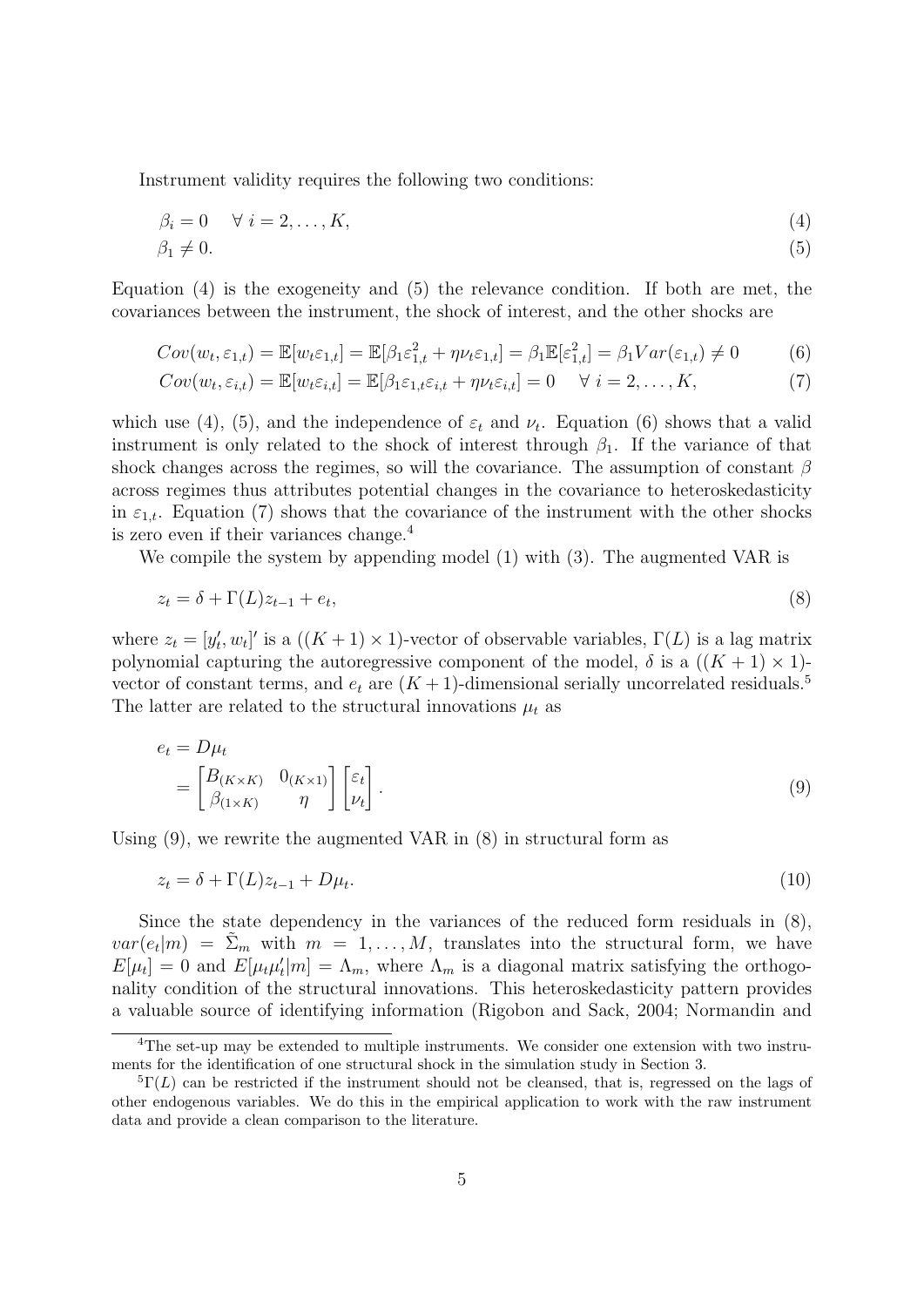Phaneuf, 2004; Lanne and Lütkepohl, 2008). Under the assumption of a constant instantaneous impact matrix  $D$ , for each volatility regime a decomposition

<span id="page-6-2"></span>
$$
\tilde{\Sigma}_m = D\Lambda_m D' \tag{11}
$$

exists, where  $\Lambda_m = \text{diag}(\lambda_{1,m}, \dots, \lambda_{K+1,m})$ . We normalize  $\Lambda_1 = I_{K+1}$ . For  $m \geq 2$ , the  $\Lambda_m$  are diagonal matrices with positive elements that can be interpreted as the changes of the structural variances in the respective regime relative to the first regime.

Lanne, Lütkepohl and Maciejowska (2010) state conditions for local uniqueness of matrix D. Local uniqueness implies that D is identified up to the signs of the parameters in each column as well as to column permutations. The conditions for local uniqueness of D are: (i) the structural impact matrix D is time-invariant; (ii) the structural innovations  $\mu_t$  are orthogonal; and (iii) there are sufficiently many and distinct changes in the variances of the structural innovations, that is,  $\lambda_{km} \neq \lambda_{lm}$  for  $k, l \in \{1, ..., K+1\}$  with  $k \neq$  $l, \exists m \in \{2, \ldots, M\}$ . The first assumption is standard in SVARs identified with external instruments.[6](#page-6-0) The second assumption is common in structural VAR analysis more generally. The third assumption can be checked after estimation by comparing the estimated variances  $\lambda_{lm}$ , with  $l = 1, \ldots, K + 1$ .

To see how the reduced form and the structural model are related and how the instrument helps identify the structural parameters, note that

<span id="page-6-1"></span>
$$
\tilde{\Sigma}_m = D\Lambda_m D' = \begin{bmatrix} \beta \Lambda_m b_1 \\ \beta \Lambda_m b_2 \\ \vdots \\ \beta \Lambda_m b_1 \\ \beta \Lambda_m b_2 \\ \dots \\ \beta \Lambda_m b_{22} \\ \dots \\ \beta \Lambda_m b_{K} \\ \beta \Lambda_m b_{K} \\ \beta \Lambda_m \beta' + \eta^2 \sigma_m^2 \end{bmatrix},
$$
\n(12)

where  $b_j$  denotes the j-th column of B. The last column (or row) of [\(12\)](#page-6-1) summarizes the restrictions on the structural parameters of the model implied by the instrument. If the instrument is valid, the K first elements of that column satisfy  $\mathbb{E}[u_t w_t] = \mathbb{E}[w_t(b_t) \varepsilon_{1t} +$  $B^*\varepsilon_t^*$ ] =  $b_1\mathbb{E}[w_t\varepsilon_{1t}] = b_1\beta_1\lambda_1$ , where  $B^*$  contains the  $2,\ldots,K$  remaining columns of  $B$ and  $\varepsilon_t^*$  the corresponding structural shocks. The expression  $b_{.1}\beta_1\lambda_1$  shows how a valid instrument informs estimation about the first column of B, which is the vector of interest. Moreover, it follows that  $\frac{\mathbb{E}[u_{it}w_t]}{\mathbb{E}[u_{1t}w_t]} = \frac{b_{i1}}{b_{11}}$  $\frac{b_{i1}}{b_{11}}$ . This ratio shows that the relative impact responses are not affected by changes in volatility.

## 2.2 Testing the validity of an instrument

While our approach is novel in combining information of an instrument and heteroskedasticity for identification, it conveniently reduces to the standard case for identification via heteroskedasticity as it incorporates the instrument into the augmented SVAR (see [10\)](#page-5-8).

<span id="page-6-0"></span><sup>6</sup>See Stock and Watson (2012), Mertens and Ravn (2013), Gertler and Karadi (2015), Miranda-Agrippino and Ricco (2018), or Caldara and Herbst (2019).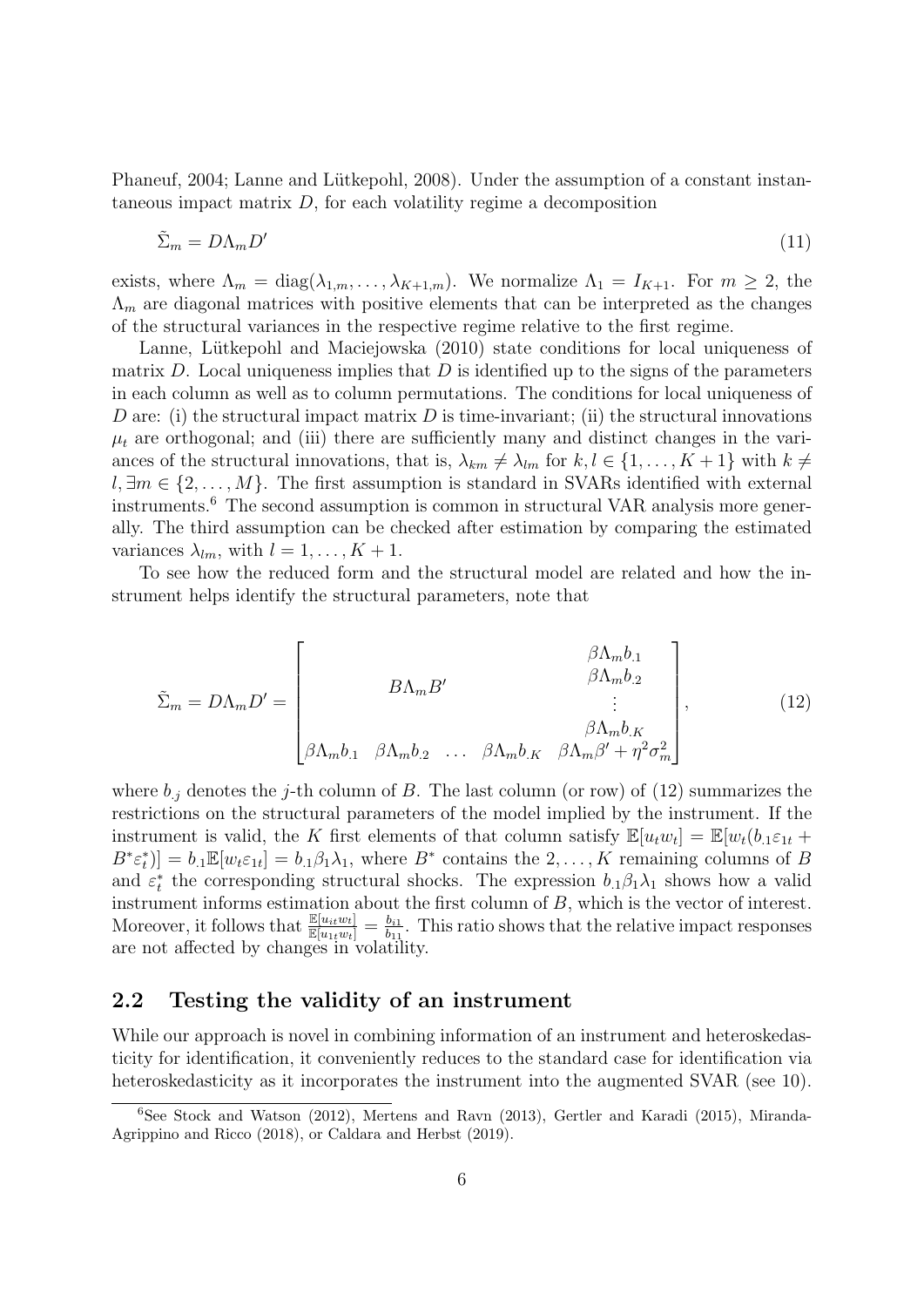Hence, estimation, identification, and testing follows Lanne and Lütkepohl (2008) and Lanne et al. (2010). Specifically, if the conditions for local uniqueness are met, the heteroskedasticity in the residuals allows for estimating all structural parameters of D. Any additional restrictions on  $D$  are then over-identifying and, hence, testable. This is particularly interesting in our context as it allows for testing both the relevance and the exogeneity of the instrument and, thus, its validity. Such tests reduce to testing zero restrictions on  $\beta$ , that is, the last row of the structural impact matrix D. This may be done with likelihood ratio tests (LR-tests) because the elements of  $\beta$  are fixed parameters under the null hypothesis. This implies that the distribution of the LR-tests is  $\chi^2$  with the degrees of freedom equal to the number of restrictions.

To test the exogeneity condition [\(4\)](#page-5-0), we compare the likelihood of an appropriately restricted version of model [\(10\)](#page-5-8), that is, we restrict  $\beta = (\beta_1, 0, \ldots, 0)$ , with an unrestricted version where  $\beta = (\beta_1, \beta_2, \dots, \beta_K)$ . Formally, we test

$$
H_0: \beta_2 = \cdots = \beta_K = 0
$$
  
\n
$$
H_1: \exists j \in \{2, \ldots, K\} \text{ s.t. } \beta_j \neq 0.
$$

Rejecting the null indicates endogeneity of the instrument.

To test the relevance condition [\(5\)](#page-5-1), we compare a restricted version of model [\(10\)](#page-5-8), where  $\beta_1 = 0$ , to model [\(10\)](#page-5-8) with  $\beta_1$  unrestricted. Under both the null and the alternative hypothesis  $\beta_2 = \cdots = \beta_K = 0$ . Formally, we test

$$
H_0: \beta_1 = 0
$$
  

$$
H_1: \beta_1 \neq 0.
$$

Rejecting the null indicates the relevance of the instrument.<sup>[7](#page-7-0)</sup> If the instrument is both exogenous and relevant, it is valid. Then, we set  $\beta = (\beta_1, 0, \ldots, 0)$  and refer to model [\(10\)](#page-5-8) as a 'heteroskedastic proxy-SVAR'.

Local uniqueness in our setup implies that a priori we cannot identify the column of the impact matrix  $D$  that belongs to a certain structural shock. Practically, this is of little concern. First, assessing the exogeneity of an instrument does not require a particular ordering of the structural shocks. The test will reject the null of all but one  $\beta$ -element equal to zero in case of endogeneity. Second, because an exogenous instrument imposes additional restrictions on the covariance matrix, the shock that is most consistent with these restrictions will be ordered to the column with the only unrestricted element of  $\beta$ . This pins down the shock of interest. In case of an uninformative or weak instrument, the structural shock of interest would not necessarily be related to the unrestricted element of  $\beta$ . However, such a situation would not affect inference. It would only dilute the economic interpretation of the results. The relevance test would indicate such situations as uninformative instruments will be detected through not rejecting the null. Then, it is up to the researcher whether these should be included nevertheless, or discarded.

<span id="page-7-0"></span><sup>&</sup>lt;sup>7</sup>Alternatively, one can test for instrument relevance by testing the null hypothesis that  $\beta = 0$  against the alternative that  $\beta$  is unrestricted, with the degrees of freedom equal to the number of columns of  $\beta$ . This test does not assume exogeneity.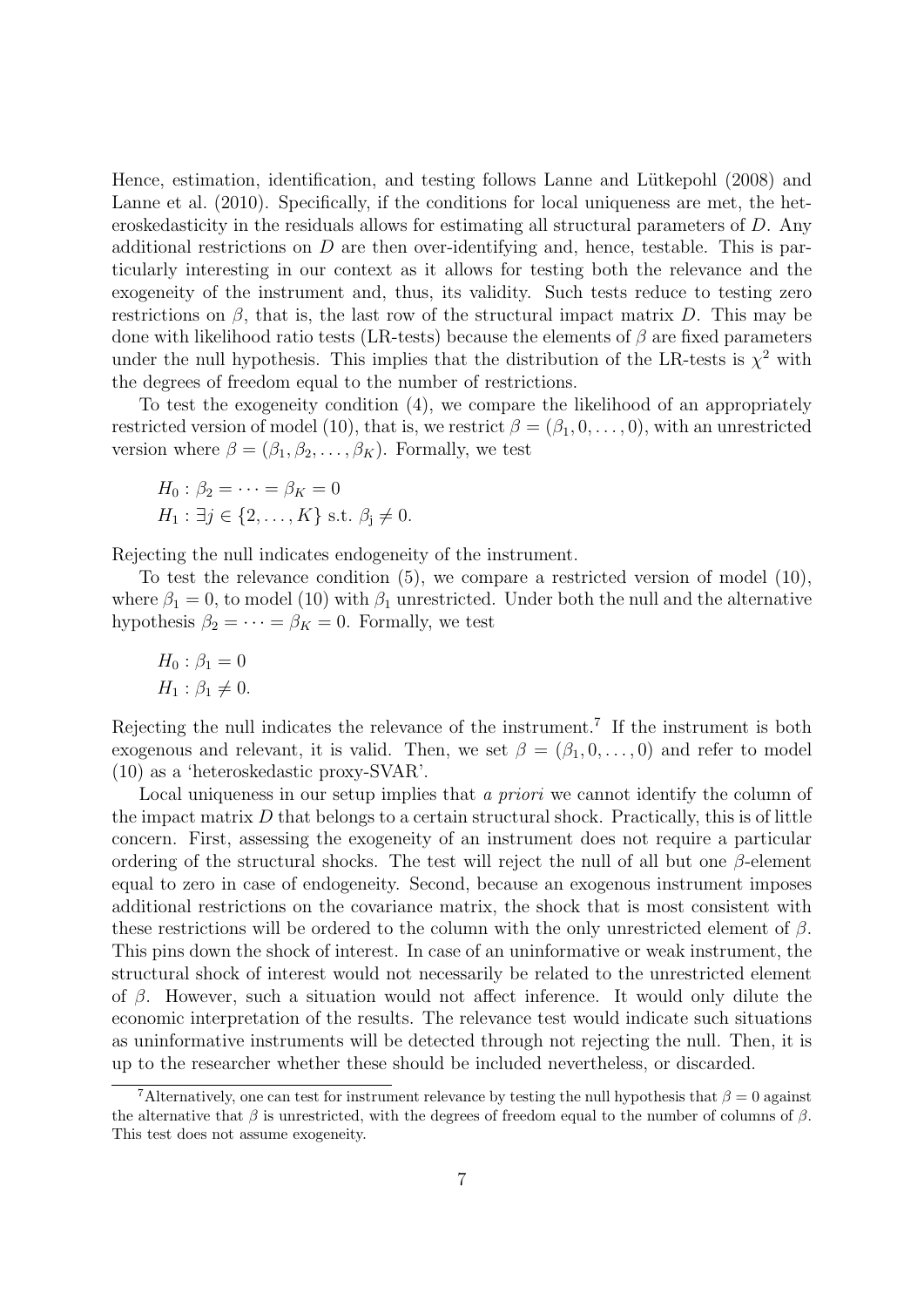There are two related papers which assess the validity of external instruments for over-identified SVARs. Cesa-Bianchi et al. (2016) propose an auxiliary GMM estimation and a Hansen-Sargan statistic to test the validity of their baseline instrument with a second external instrument. Angelini and Fanelli (2018) provide a general framework for employing multiple instruments for shock identification and show how to make use of the resulting over-identifying restrictions for a specification test of the proxy-SVAR. Our tests complement these approaches but differ along an important dimension. While these papers use multiple external instruments, which are potentially subject to the same endogeneity concerns, we employ structural shocks identified through heteroskedasticity for that purpose which are by construction orthogonal to each other (but do not need to have an economic interpretation).

## 2.3 Estimation and bootstrapping

The parameters of model [\(10\)](#page-5-8) are estimated by means of the expectation maximization  $(EM)$  algorithm proposed by Herwartz and Lütkepohl  $(2014)$ . Crucial for the analysis is to incorporate the regime-switching nature of the covariance matrix described in [\(11\)](#page-6-2), given the restrictions on D and  $\Lambda_m$ . All other parameters are assumed to be regime-independent and do not vary across states. For computational details of the EM algorithm we refer to Section A.1 of the Online Appendix.

Standard errors of the point estimates of the model parameters are obtained from the inverse of the negative Hessian matrix evaluated at the optimum after convergence of the EM algorithm. We use the standard errors of the elements of  $\Lambda_m$  to construct confidence intervals around the point estimates to determine whether they differ significantly from each other. This is a requirement for statistical identification and, hence, for the overidentification tests to have sufficient power.[8](#page-8-0)

For inference on the structural impulse response functions, bootstrapped pointwise confidence bands are computed. Given the heteroskedastic pattern of the data, a simple reshuffling of the estimated residuals  $\hat{e}_t$ , as in a classic residual bootstrap, does not preserve the second moment properties of the data and invalidates inference. Hence, we use a recursive design wild bootstrap and construct bootstrapped samples as

$$
z_t^* = \hat{\delta} + \hat{\Gamma}(L)z_{t-1} + \varphi_t \hat{e}_t,
$$

where  $\hat{\delta}$  and  $\hat{\Gamma}(L)$  are estimated counterparts of the coefficients defined in [\(10\)](#page-5-8), and  $\varphi_t$ is an independent random variable following a Rademacher distribution, that is,  $\varphi_t$  is either 1 or  $-1$  with probability 0.5. Each of the 1,000 generated bootstrap samples is based on identical pre-sample values from the original data set as initial values, i.e.,  $z_{-p+1}^* = z_{-p+1}, \ldots, z_0^* = z_0$ . The bootstrap is conducted conditionally on estimated

<span id="page-8-0"></span><sup>8</sup>For the class of MS-models, currently no formal statistical tests for identification are available. As the model under the null hypothesis may not be identified, the derivation of the asymptotic distribution of Wald- or LR-tests is not straightforward. For this reason, in the existing literature, usually the point estimates and standard errors of the respective elements of  $\Lambda_m$  are considered when checking for identification (Herwartz and Lütkepohl, 2014).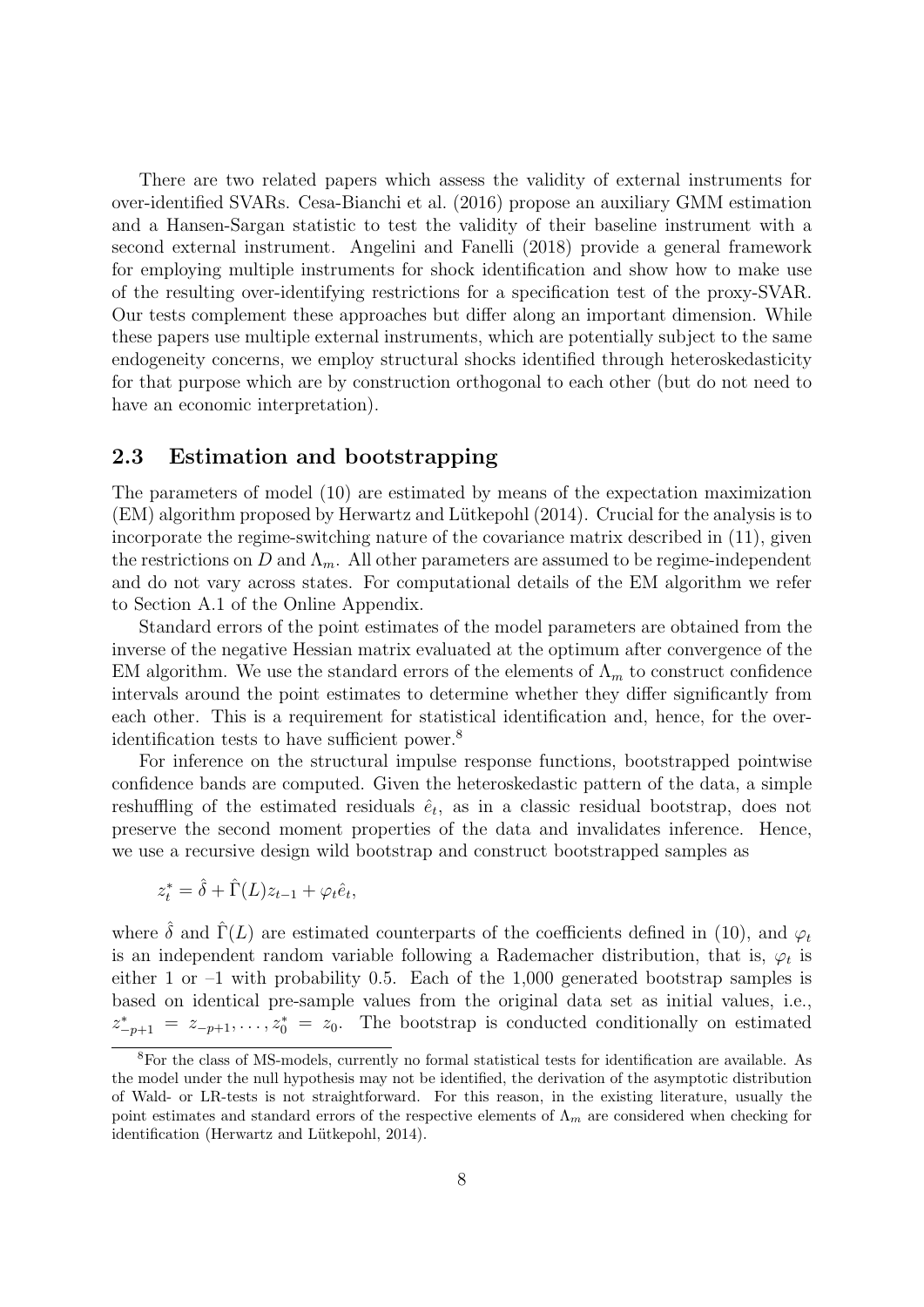parameters for the relative variances and transition probabilities, which is a commonly used technique for these types of models (Herwartz and Lütkepohl, 2014; Podstawski and Velinov, 2018). Our results are robust to using two related bootstrap procedures. First, we explore a residual-based moving block bootstrap proposed for proxy-VARs by Jentsch and Lunsford (2016). Second, we use draws from a normal distribution in a fixed design recursive bootstrap. Lütkepohl and Schlaak (2019) show that this methods perform well for a model with volatility by driven by GARCH. We refer to Online Appendix A.4 for the computational details of the respective bootstraps.

# <span id="page-9-0"></span>3 Simulation study

To explore the properties of our framework and LR-tests, we conduct an extensive Monte Carlo study. We evaluate how the tests behave for different degrees of instrument endogeneity and relevance. Then, we assess whether the framework improves the accuracy of the estimation of the structural model. We also discuss how the proposed framework simplifies estimation and inference with weak instruments in proxy-SVARs.

# 3.1 Setup of Monte Carlo study

We assume that the data generating process is of the form  $(10)$ . The process implies that  $y_t$  and  $w_t$  are jointly normally distributed conditional on state  $m = 1, \ldots, M$ . In the simulation, we generate data for  $y_t$  and then for  $w_t$  contingent on the realizations of  $y_t$ . We use the following parameters of a structural first-order autoregressive model, which are taken from the New Keynesian DSGE-model of An and Schorfheide (2007):

$$
\begin{bmatrix} r_t \\ x_t \\ \pi_t \end{bmatrix} = \begin{bmatrix} 0.79 & 0.00 & 0.25 \\ 0.19 & 0.95 & -0.46 \\ 0.12 & 0.00 & 0.62 \end{bmatrix} \begin{bmatrix} r_{t-1} \\ x_{t-1} \\ \pi_{t-1} \end{bmatrix} + \begin{bmatrix} 0.69 & 0.61 & 0 \\ -1.10 & 1.49 & 1 \\ -0.75 & 1.49 & 0 \end{bmatrix} \begin{bmatrix} \varepsilon_t^r \\ \varepsilon_t^s \\ \varepsilon_t^g \end{bmatrix},
$$

where  $r_t$  is the interest rate,  $x_t$  is output and  $\pi_t$  is the inflation rate. The structural shocks are a monetary policy shock  $(\varepsilon_t^r)$ , a productivity shock  $(\varepsilon_t^z)$ , and a government spending shock  $(\varepsilon_t^g)$  $\binom{g}{t}$ .

The variances of the structural innovations are driven by a discrete MS process with  $M = 2$  states and transition probabilities

$$
P = \begin{bmatrix} 0.975 & 0.025 \\ 0.050 & 0.950 \end{bmatrix}
$$

,

which are used to generate the Markov states  $S_t$  for  $t = 1, \ldots, T$ . Following standard conventions, we normalize the variances of the structural innovations in the first state to unity. We set the relative variances in the second state by choosing rather distinct variances in the range used in comparable studies (Lütkepohl and Schlaak, 2018):

$$
\Lambda_2 = \begin{pmatrix} 0.5 & 0 & 0 \\ 0 & 3 & 0 \\ 0 & 0 & 7 \end{pmatrix}.
$$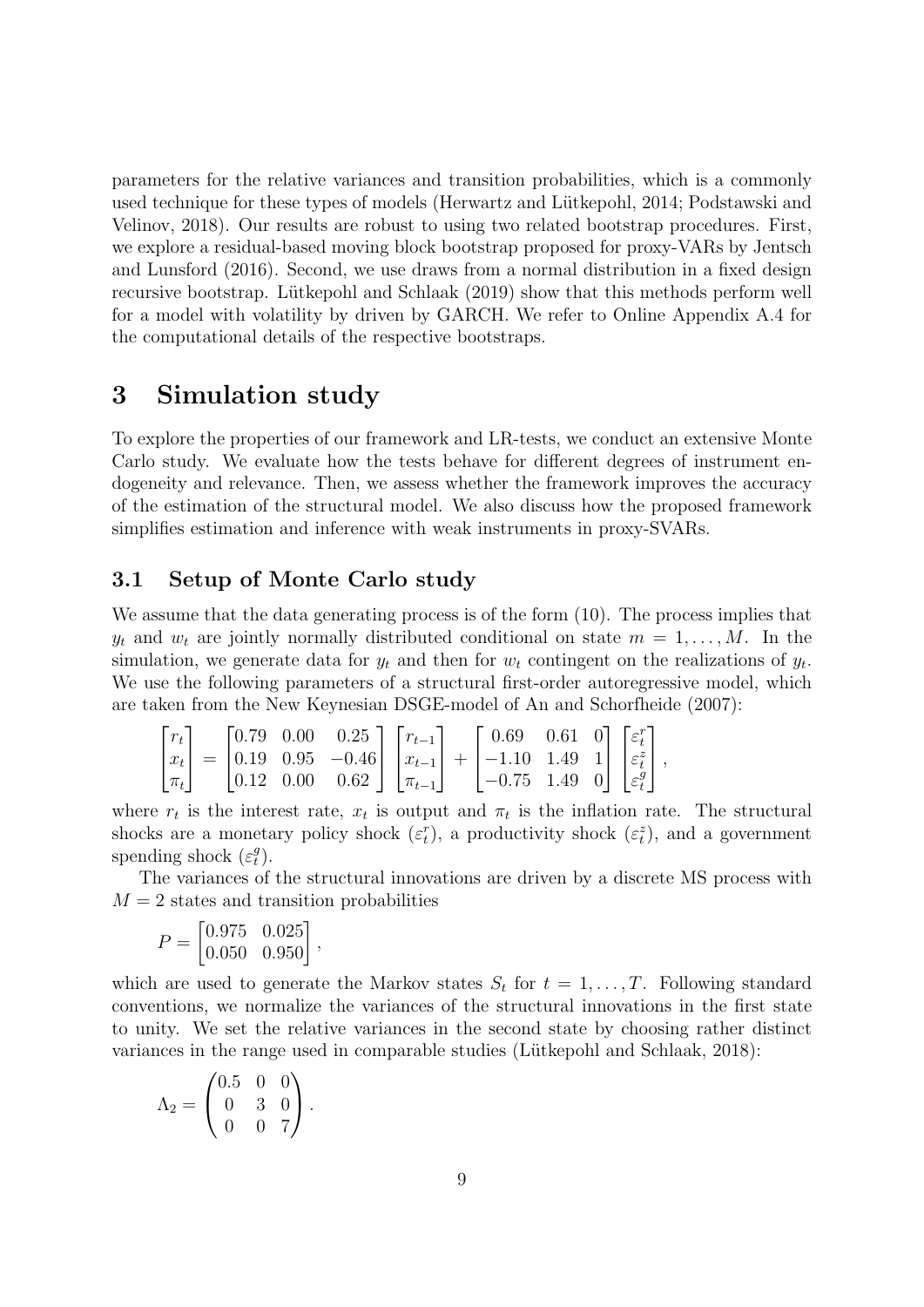Given that the impact matrix is identified up to column signs and permutations only, we assure that the model is uniquely determined by sorting the estimated coefficients of  $\Lambda_2$ in ascending order and by adjusting the columns of the estimated impact matrix correspondingly. With appropriate starting values  $y_0 = (0, 0, 0)'$ , we generate data recursively by drawing from

$$
\varepsilon_t \sim \begin{cases} N(0, I), & \text{for} \quad m = 1\\ N(0, \Lambda_2), & \text{for} \quad m = 2, \end{cases}
$$

using  $B\varepsilon_t = u_t$  to calculate the reduced form residuals.

With the structural innovations at hand, we generate the instrument  $w_t$  using [\(3\)](#page-4-2). We set  $\eta = 1$  and the variances of the noise parameter  $\nu_t$  such that

$$
\nu_t \sim \begin{cases} N(0,1), & \text{for } m=1\\ N(0,12), & \text{for } m=2. \end{cases}
$$

This setup implies a time-varying volatility of the instrument which can be observed in many time series of instruments that are used in the literature (Romer and Romer, 2004; Gertler and Karadi, 2015).

The correlation between the monetary shock and the instruments is determined by β, η, the variance of the monetary shock  $Var_m(\varepsilon_{1,t})$ , and the variance of the noise  $Var_m(\nu_t)$ . The correlation can change with both variances across states m. The variance of  $w_t$  is  $Var_m(w_t) = \beta^2 Var_m(\epsilon_{1,t}) + \eta^2 Var_m(\nu_t)$ . Hence, the correlation between  $\epsilon_{1,t}$  and  $w_t$  is  $Corr_m(\varepsilon_{1,t}, w_t) = \beta \sqrt{Var_m(\varepsilon_{1,t})} / \sqrt{\beta^2 Var_m(\varepsilon_{1,t}) + \eta^2 Var_m(\nu_t)}.$ 

We set  $\beta = (\beta_1, \beta_2, 0)$ , where  $\beta_1$  captures the relevance of the instrument for the monetary shock  $\varepsilon_t^r$ , while  $\beta_2$  measures the endogeneity to the second structural shock  $\varepsilon_t^z$ . We equate  $\beta_3$  to zero to focus the simulation study, concentrating on cases where endogeneity stems from one source only. We construct different instruments for the monetary policy shock. We target correlations of  $\rho_1 \in [0, 0.15, 0.3, 0.4]$  between the monetary shock and the instrument over the whole sample by setting  $\beta_1 \in [0, 0.35, 0.72, 1]$ . The respective correlations may vary across states. Compared to related studies (Lütkepohl and Schlaak, 2021), these correlations are small as we are also interested in the case of weak instruments. Similarly, we introduce different degrees of endogeneity by setting  $\beta_2 \in [0, 0.05, 0.17, 0.27, 0.37]$  to obtain sample correlations of the instrument with the non-monetary shock of  $\rho_2 \in [0, 0.03, 0.1, 0.15, 0.2]$ . Finally, we simulate two sample sizes,  $T = 200$  and  $T = 500$ , which are within the typical range of macroeconomic datasets. The number of replications for each simulation design is  $R = 500$ .

# <span id="page-10-0"></span>3.2 Fitted models

As a reference model for the test evaluation, we fit a MS(2)-VAR(1) with unrestricted  $\beta$ to the data. Then, we estimate and compare the following three models:

**Model A** Heteroskedastic proxy-SVAR with  $\beta = (\beta_1, 0, 0)$ , that is, the instrument  $w_t$  is assumed to be exogenous.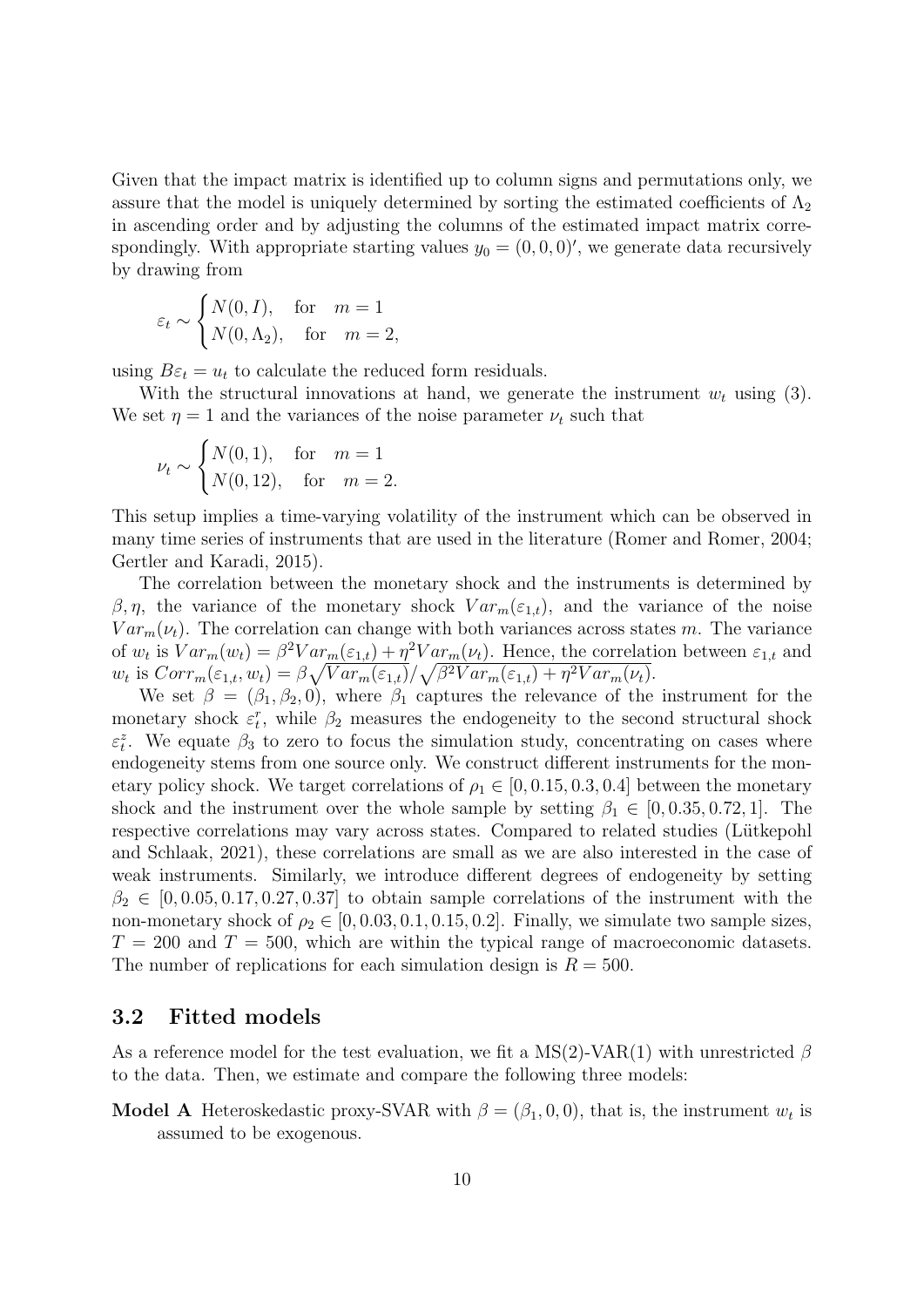- **Model B** Heteroskedastic SVAR with  $\beta = (0, 0, 0)$ , that is, the model is identified via time-varying volatility only.
- Model C Standard proxy-SVAR using the identifying information from the external instrument only.

We estimate models A and B as a MS(2)-VAR(1) with respective restrictions on  $\beta$ as discussed in Section [2.1.](#page-4-3) Model C fits a standard proxy-SVAR with the two stage least squares procedure as suggested by Mertens and Ravn (2013) to evaluate a situation where the volatility in the data is not exploited for identification. Here, the response of the first variable to the identified structural shock is normalized to a have a positive sign. This model has a priori a disadvantage compared to the other models, given that the generated data feature volatility changes. Alternatively, we estimate a model  $C^*$ using the methodology proposed by Plagborg-Møller and Wolf (2021), which is robust to invertibility problems. The authors suggest to order the instrument first within a VAR and identify the model through a lower triangular Choleski decomposition. For our setup their approach is not ideal, however, as it identifies only relative impulse responses, whereas models A and B identify absolute impulse responses. Hence, we can only compare the estimation precision based on the impulse responses unrelated to the impact of the monetary policy shock on the interest rate. In all models, we leave  $\Gamma(L)$  unrestricted for a clean comparison.

Given that the reference model and models A and B are nested, we can compute  $\chi^2$ -distributed LR-statistics to test for the exogeneity and the relevance of the gen-erated instrument in each replication.<sup>[9](#page-11-0)</sup> To test the exogeneity condition, we test the heteroskedastic reference SVAR with  $\beta$  unrestricted against model A. For the relevance condition, we test model A against the more restricted model B.

To assess the benefits of combining identification via external instrument and via heteroskedasticity, for each horizon of the estimated structural impulse response functions for models A-C we calculate the mean squared errors (MSE) and set them into relation to the MSE of model A before cumulating over all impulse response horizons. Thereby, we adjust for scaling differences in the MSE of the individual elements of the response vectors as the absolute magnitude of the impulse responses in the first periods after the shock is typically larger than in later periods given the mean reversion property of the impulse responses. We cumulate the relative MSE for a propagation horizon of up to  $h = 25$  such that we capture the impact of differing estimates of both the impact matrix and the autoregressive part of the model since the DGP of our VAR(1) model is fairly persistent. The cumulated relative MSE for horizon h for variable k induced by shock  $l$ 

<span id="page-11-0"></span><sup>&</sup>lt;sup>9</sup>If  $\beta = 0$ , the heteroskedastic proxy-SVAR reduces to a standard heteroskedastic SVAR where the distributions of  $w_t$  and  $u_t$  are independent. In this case, the structural parameters are identified using the heteroskedasticity of the data only. Even if the instrument does not contribute to identification in case of model B, it remains in the autoregressive part of the augmented model and, therefore, may contribute to the estimation of the state probabilities, for example.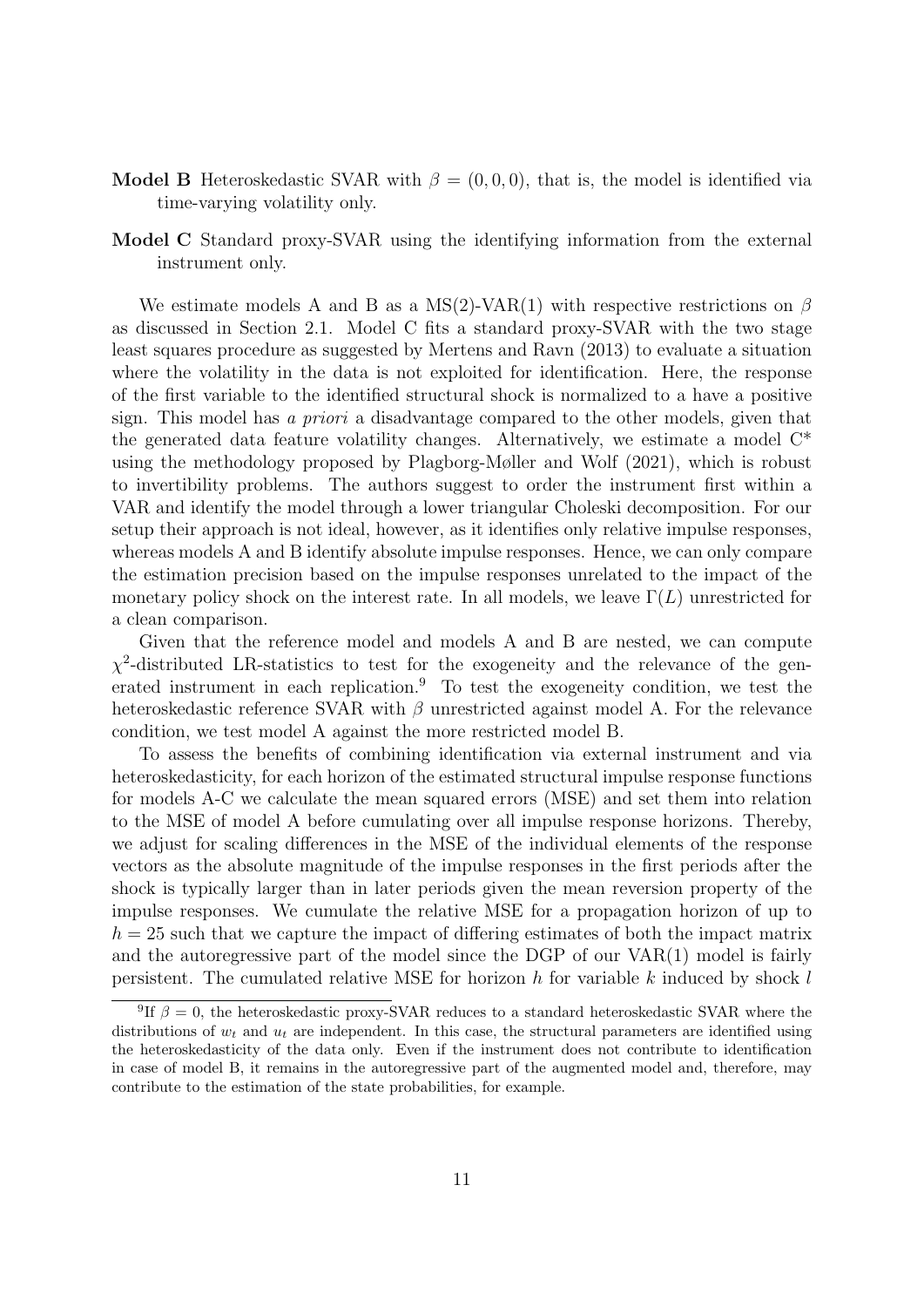| Sample    | Relevance                    |              |              | Endogeneity $(\beta_2,\rho_2)$ |              |              |
|-----------|------------------------------|--------------|--------------|--------------------------------|--------------|--------------|
| Size      | $(\beta_1,\rho_1)$           | (0,0)        | (0.05, 0.03) | (0.17, 0.10)                   | (0.27, 0.15) | (0.37, 0.20) |
|           | (0,0)                        | 0.12         | $\bullet$    | ٠                              | $\bullet$    | ٠            |
| $T = 200$ | (0.35, 0.15)<br>(0.72, 0.30) | 0.14<br>0.14 | 0.16<br>0.17 | 0.54<br>0.47                   | ٠<br>0.75    | ٠<br>0.93    |
|           | (1.00, 0.40)                 | 0.13         | 0.16         | 0.40                           | 0.66         | 0.89         |
|           | (0,0)                        | 0.12         | ٠            | $\bullet$                      | ٠            | $\bullet$    |
| $T = 500$ | (0.35, 0.15)                 | 0.13         | 0.22         | 0.83                           | ٠            | $\bullet$    |
|           | (0.72, 0.30)                 | 0.12         | 0.19         | 0.76                           | 0.99         | 1.00         |
|           | (1.00, 0.40)                 | 0.12         | 0.17         | 0.68                           | 0.96         | 1.00         |

<span id="page-12-1"></span>Table 1: Relative rejection frequencies at nominal significance level of 10% of LR-tests on exogeneity of instrument.

Notes: Each entry in the table is based on 500 replications of each simulation design. Dots (.) denote combinations of values for  $\beta_1$  and  $\beta_2$  that produce lower correlations between the instrument  $w_t$  and the target structural shock  $\varepsilon_t^r$  than between the instrument and the non-targeted structural shock  $\varepsilon_t^z$ . These cases are not taken into account in the analysis.

is calculated as

$$
MSE_h(\theta_{kl,\bullet}) = \frac{1}{h} \sum_{i=0}^{h-1} \left[ \left( \frac{1}{R} \sum_{r=1}^{R} (\theta_{kl,i} - \hat{\theta}_{kl,i}(r))^2 \right) / \left( \frac{1}{R} \sum_{r=1}^{R} (\theta_{kl,i} - \hat{\theta}_{kl,i}^{Mod.A}(r))^2 \right) \right], \tag{13}
$$

where  $\hat{\theta}_{kl,i}(r)$  denotes the estimate of the structural impulse response  $\theta_{kl,i}$  of models A-C obtained in the  $r<sup>th</sup>$  replication of our simulation experiment.<sup>[10](#page-12-0)</sup> In what follows, we focus on assessing the accuracy of the parameter estimates associated with the monetary policy shock only.

#### <span id="page-12-2"></span>3.3 Baseline simulation results

Table [1](#page-12-1) shows the relative rejection frequencies of the LR-test for exogeneity at a nominal significance level of 10% for the two different sample sizes. We focus on this significance level to reduce the possibility of type-II errors, that is, the likelihood of falsely not rejecting an endogenous instrument. The complete set of simulation results, including alternative significance levels, is in Online Appendix A.2. Exogenous instruments with  $\rho_2 = 0$  are rejected with relative frequencies reasonably close to their nominal levels (see first column). For  $T = 500$ , they are very close to the nominal level of 10%.

<span id="page-12-0"></span><sup>&</sup>lt;sup>10</sup>The structural impulse responses of the models are obtained as the elements of the matrices  $\Theta_i =$  $\Phi_i B, i = 0, 1, \ldots$ , where  $\Phi_i$  is the coefficient matrix of the *i*<sup>th</sup> propagation horizon of the Wold moving average representation of the VAR. More precisely, the  $kl^{\text{th}}$  element of  $\Theta_i$ , denoted by  $\theta_{kl,i}$ , is interpreted as the response of variable  $k$  to the  $l<sup>th</sup>$  structural shock after a propagation horizon of i periods.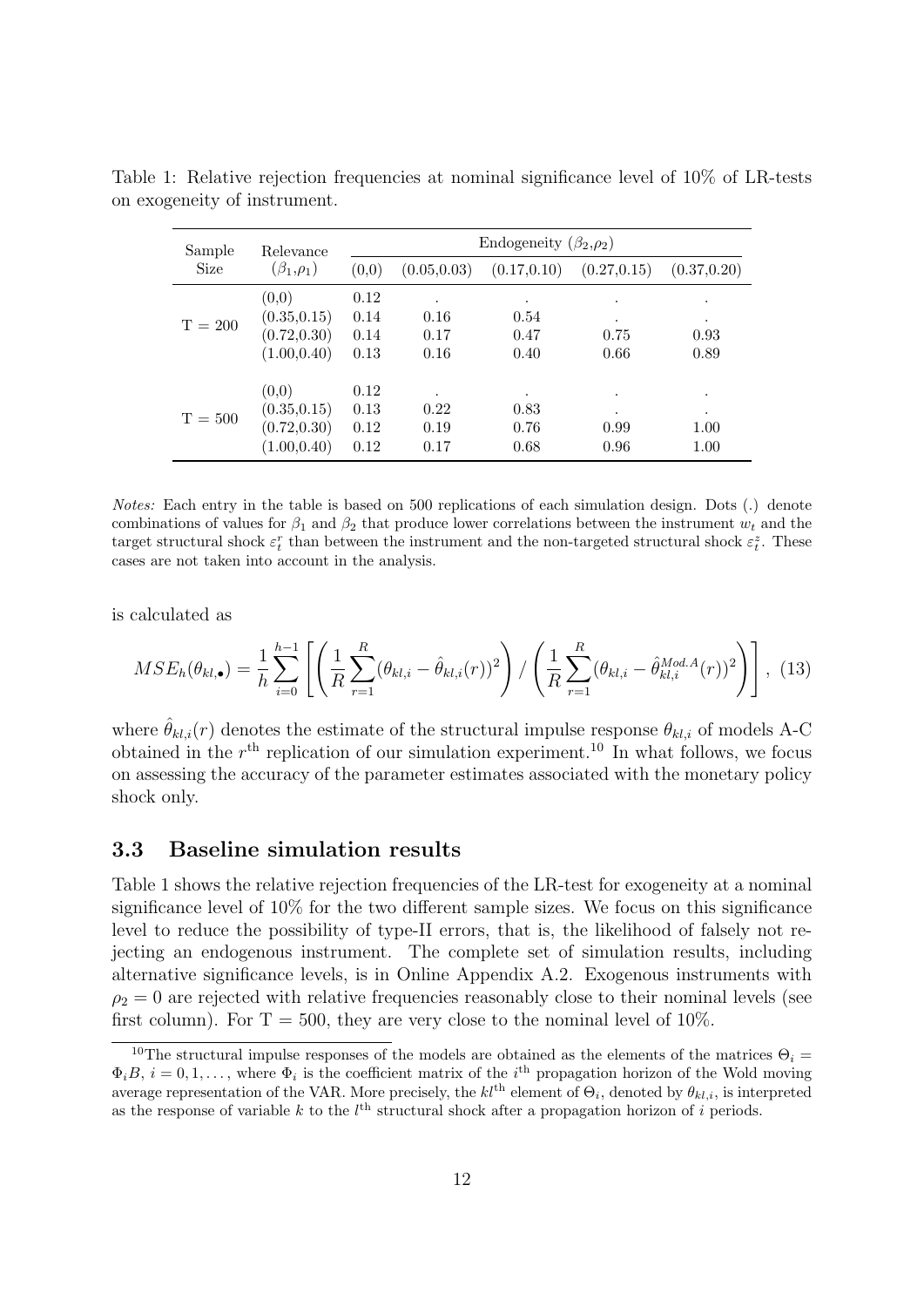| Sample    | Relevance                                             |                              |                                   | Endogeneity $(\beta_2, \rho_2)$   |                                        |                        |
|-----------|-------------------------------------------------------|------------------------------|-----------------------------------|-----------------------------------|----------------------------------------|------------------------|
| Size      | $(\beta_1,\rho_1)$                                    | (0,0)                        | (0.05, 0.03)                      | (0.17, 0.10)                      | (0.27, 0.15)                           | (0.37, 0.20)           |
| $T = 200$ | (0,0)<br>(0.35, 0.15)<br>(0.72, 0.30)<br>(1.00, 0.40) | 0.05<br>0.94<br>1.00<br>1.00 | $\bullet$<br>0.94<br>1.00<br>1.00 | 0.93<br>1.00<br>1.00              | $\bullet$<br>$\bullet$<br>1.00<br>1.00 | ٠<br>٠<br>1.00<br>1.00 |
| $T = 500$ | (0,0)<br>(0.35, 0.15)<br>(0.72, 0.30)<br>(1.00, 0.40) | 0.05<br>1.00<br>1.00<br>1.00 | $\bullet$<br>1.00<br>1.00<br>1.00 | $\bullet$<br>1.00<br>1.00<br>1.00 | $\bullet$<br>٠<br>1.00<br>1.00         | ٠<br>٠<br>1.00<br>1.00 |

<span id="page-13-0"></span>Table 2: Relative rejection frequencies at nominal significance level of 5% of LR-test for relevance of instrument.

Notes: Each entry in the table is based on 500 replications of the each simulation design. Dots (.) denote combinations of values for  $\beta_1$  and  $\beta_2$  that produce lower correlations between the instrument  $w_t$  and the target structural shock  $\varepsilon_t^r$  than between the instrument and the non-targeted structural shock  $\varepsilon_t^z$ . These cases are not taken into account in the analysis.

When moving to the right across columns, the LR-test gains power against the null hypothesis of an exogenous instrument. For both sample sizes, the rejection frequencies steadily increase with higher instrument endogeneity. For  $T = 200$ , the relative rejection frequencies lie between 40% and 54%, depending on instrument strength, for an endogenous instrument with a correlation of 0.1 with the non-moneary shock. For  $T = 500$  and this correlation, the relative rejection frequencies increase to 68% to 83%. For  $\rho_2 \geq 0.15$ , endogeneity is reliably detected in at least 66% and often 100% of the cases, depending on the strength of the instrument. For a significance level of 5%, the relative rejection frequencies are slightly lower for small degrees of endogeneity. Higher degrees of endogeneity, ( $\rho_2 \geq 0.15$ ) are reliably detected also at this significance level.

Table [2](#page-13-0) displays the relative rejection frequencies of the LR-test for instrument relevance. Now, we focus on a 5% nominal significance level to reduce the type-I error, that is, the probability to accept irrelevant instruments. We use two different significance levels for the exogeneity and relevance tests because we want to be conservative. This approach raises the requirement for instruments to qualify as valid as compared to using a 5% significance level for both tests. For a white noise instrument without any identifying information ( $\rho_1 = \rho_2 = 0$ ), the test shows the expected nominal rejection rate of 5%. When moving south across rows, the rejection frequency rapidly increases for higher correlations of the instrument with the monetary shock. The null of an uninformative instrument is rejected in all cases and for both sample sizes if  $\rho_1 \geq 0.30$ , irrespective of the endogeneity.

To obtain an impression of the power of the LR-test and the relevance of the instruments, we compare our test to the well-established F-test for instrument strength (Stock et al., 2002; Stock and Watson, 2012; Mertens and Ravn, 2013). Table [3](#page-14-0) contains the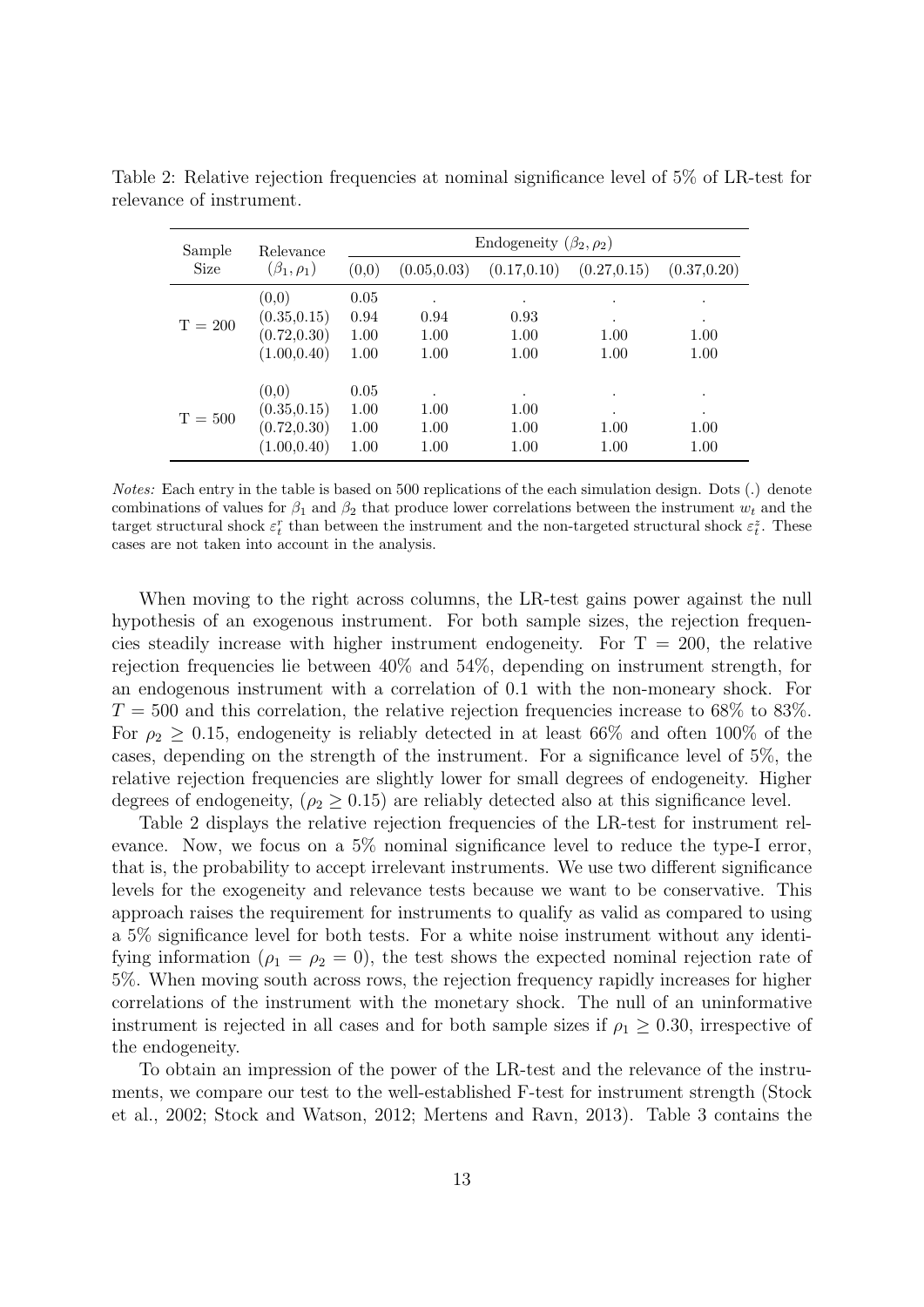| Sample      |                     |       |              | Relevance $(\beta_1,\rho_1)$ |          |
|-------------|---------------------|-------|--------------|------------------------------|----------|
| <b>Size</b> | <b>Test</b>         | (0.0) | (0.35, 0.15) | (0.72, 0.30)                 | (1,0.40) |
| $T = 200$   | Rejection frequency | 0.07  | 0.21         | 0.45                         | 0.63     |
|             | Frequency $F > 10$  | 0.01  | 0.05         | 0.17                         | 0.30     |
|             | Robust F-statistic  | 1.22  | 2.57         | 5.77                         | 8.97     |
| $T = 500$   | Rejection frequency | 0.05  | 0.29         | 0.75                         | 0.91     |
|             | Frequency $F > 10$  | 0.00  | 0.06         | 0.34                         | 0.62     |
|             | Robust F-statistic  | 0.97  | 3.18         | 9.18                         | 15.49    |

<span id="page-14-0"></span>Table 3: Relative rejection frequencies at nominal significance level of 5% of robust F-test for instrument relevance.

Notes: The table shows the relative rejection frequencies of robust F-tests for instrument strength at a nominal significance level of 5%, the relative frequencies that  $F > 10$ , and the average F-statistics, based on 500 replications for each instrument. Endogeneity is assumed to be absent, that is  $\beta_2 = \rho_2 = 0$ .

relative rejection frequencies at a nominal significance level of 5% and the corresponding F-statistics for exogenous instruments of different strength. The first column shows that the size of the F-test is close to its nominal level for both sample sizes. The rejection frequencies increase in instrument relevance, that is, when moving right across columns, for both sample sizes. However, the increase is substantially slower than for the LR-test (see first column of Table [2\)](#page-13-0). The latter detects a relevant instrument with 100% probability for both sample sizes if  $\rho_1 \geq 0.30$ , whereas the F-test does so only in 45% and 75% of the cases, respectively. In other words, the LR-test has more power to reject the null hypothesis when the alternative is true. When comparing both tests one needs to keep in mind that the LR-test has a priori an advantage as it is based on the correct specification of the time-varying volatility process, whereas the robust F-test accounts for heteroskedasticity of unknown form.<sup>[11](#page-14-1)</sup>

Nevertheless, the suggested decrease in type-II error is useful for practical purposes. It implies that fewer relevant instrument are discarded. The advantage of having an alternative test with more power is also visible when departing from the 5% significance level for the F-test and using the stricter criterion of an F-statistic larger than 10, which is commonly used to shield against weak instrument problems. Table [3](#page-14-0) suggests that even when the correlation is  $\rho_1 = 0.4$ , between 40% and 70% of the relevant instruments are erroneously discarded in samples of 200 and 500, respectively.

Table [4](#page-15-0) displays the evaluation of models A-C using the MSE of the structural impulse responses as accuracy criterion. We normalize the MSE by those of model A and focus on the results based on a sample size of  $T = 200$ . Online Appendix A.2 shows that the results are robust to changes of the propagation horizon and sample size. For a white-noise instrument ( $\rho_1 = \rho_2 = 0$ ), models A and B yield roughly the same MSE,

<span id="page-14-1"></span><sup>&</sup>lt;sup>11</sup>The heteroskedasticity-robust F-test is based on a Wald statistic  $W \equiv (R\psi - r)'[Rvar(\psi)R']^{-1}(R\psi$ r), where  $\psi$  is the coefficient of a regression of residuals  $e_{1t}$  on a constant and the instrument  $w_t$  and  $var(\psi)$  is the variance of  $\psi$ . R (r) is a suitable matrix (vector) to restrict  $\psi$  to zero.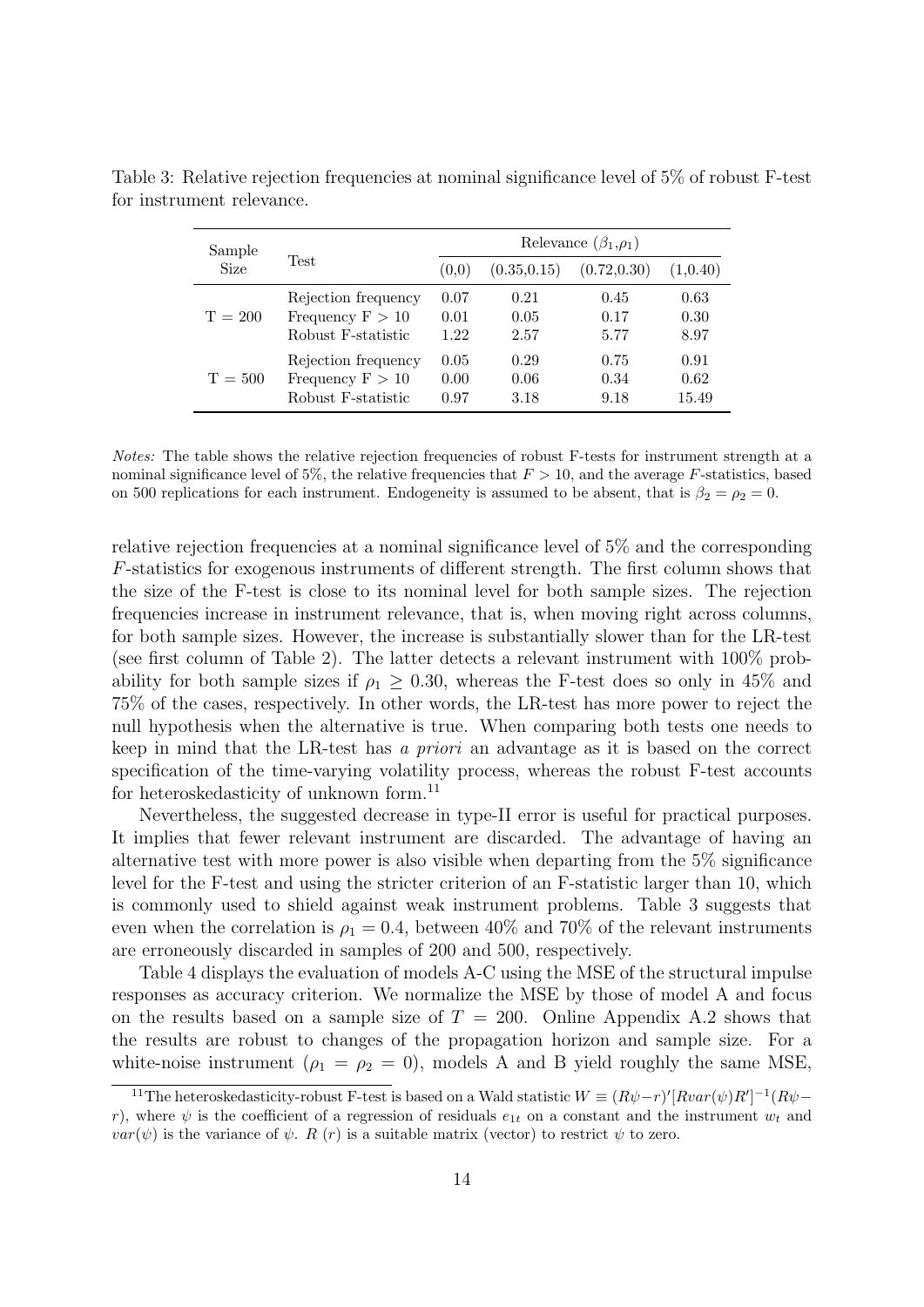whereas model C performs extremely poorly. This highlights another attractive feature of our encompassing framework and its usefulness for applied research using external instruments. The result implies that weak instruments are unproblematic for inference if the data contain changes in volatility and if they are used for identification.

|                               |               |                   |                   |               |                   |               | Endogeneity $(\beta_2, \rho_2)$ |                   |               |               |              |                             |                             |               |
|-------------------------------|---------------|-------------------|-------------------|---------------|-------------------|---------------|---------------------------------|-------------------|---------------|---------------|--------------|-----------------------------|-----------------------------|---------------|
| Relevance $(\beta_1, \rho_1)$ |               | (0.0, 0.0)        |                   |               | (0.05, 0.03)      |               |                                 | (0.17, 0.10)      |               |               | (0.27, 0.15) |                             | (0.37, 0.20)                |               |
|                               | $\theta_{11}$ | $\theta_{21}$     | $\theta_{31}$     | $\theta_{11}$ | $\theta_{21}$     | $\theta_{31}$ | $\theta_{11}$                   | $\theta_{21}$     | $\theta_{31}$ | $\theta_{11}$ |              | $\theta_{21}$ $\theta_{31}$ | $\theta_{11}$ $\theta_{21}$ | $\theta_{31}$ |
| (0,0)                         |               |                   |                   |               |                   |               |                                 |                   |               |               |              |                             |                             |               |
| Model A                       | 1.00          | 1.00              | 1.00              |               |                   |               |                                 |                   |               |               |              |                             |                             |               |
| Model B                       | 1.02          | 1.02              | 1.02              |               |                   |               |                                 |                   |               |               |              |                             |                             |               |
| Model C                       |               | 31.50 24.33 36.21 |                   |               |                   |               |                                 |                   |               |               |              |                             |                             |               |
| (0.35, 0.15)                  |               |                   |                   |               |                   |               |                                 |                   |               |               |              |                             |                             |               |
| Model A                       | 1.00          | 1.00              | 1.00              | 1.00          | 1.00              | 1.00          | 1.00                            | 1.00              | 1.00          |               |              |                             |                             |               |
| Model B                       | 1.01          | 1.03              | 1.02              | 1.01          | 1.02              | 1.03          | 0.95                            | 0.78              | 0.92          |               |              |                             |                             |               |
| Model C                       |               |                   | 16.48 12.73 18.03 |               | 16.33 13.06 17.87 |               |                                 | 15.10 13.64 16.44 |               |               |              |                             |                             |               |
| (0.72, 0.30)                  |               |                   |                   |               |                   |               |                                 |                   |               |               |              |                             |                             |               |
| Model A                       | 1.00          | 1.00              | 1.00              | 1.00          | 1.00              | 1.00          | 1.00                            | 1.00              | 1.00          |               |              | 1.00 1.00 1.00              | 1.00 1.00 1.00              |               |
| Model B                       | 1.06          | 1.20              | 1.06              | 1.06          | 1.18              | 1.06          | 0.98                            | 0.90              | 0.95          |               |              | 0.87 0.54 0.82              | $0.68$ $0.31$ $0.64$        |               |
| Model C                       | 7.91          | 5.75              | 7.57              | 7.85          | 5.99              | 7.54          | 7.73                            | 6.71              | 7.80          |               |              | 7.24 5.72 7.48              | 5.89 4.51 6.30              |               |
| (1.0, 0.40)                   |               |                   |                   |               |                   |               |                                 |                   |               |               |              |                             |                             |               |
| Model A                       | 1.00          | 1.00              | 1.00              | 1.00          | 1.00              | 1.00          | 1.00                            | 1.00              | 1.00          |               |              | 1.00 1.00 1.00              | 1.00 1.00 1.00              |               |
| Model B                       | 1.21          | 1.37              | 1.23              | 1.15          | 1.20              | 1.14          | 1.05                            | 1.05              | 1.04          |               |              | 0.96 0.72 0.92              | 0.81 0.43 0.75              |               |
| Model C                       | 5.22          | 3.62              | 4.87              | 5.10          | 3.58              | 4.72          | 5.19                            | 4.46              | 5.01          | 5.30          |              | 4.45 5.17                   | 4.80 3.68 4.76              |               |

<span id="page-15-0"></span>Table 4: Comparison of MSE of impulse responses to monetary policy shock.

Notes: The table shows the cumulated MSE of fitted models A-C relative to model A for a propagation horizon up to  $h = 25$  and sample size  $T = 200$ . Each entry is based on 500 replications of each simulation design. Dots (.) denote combinations of values for  $\beta_1$  and  $\beta_2$  that produce lower correlations between the instrument  $w_t$  and the target structural shock  $\varepsilon_t^r$  than between the instrument and the non-targeted structural shock  $\varepsilon_t^z$ . These cases are not taken into account in the analysis.

For relevant and exogenous instruments, that is, moving south across rows of [Ta](#page-15-0)[ble 4,](#page-15-0) the heteroskedastic proxy-SVAR systematically yields the smallest MSE for all variables and parameterizations. These gains are substantial and increase with instrument relevance. For instruments with a correlation of 0.4 with the monetary shock, the improvement relative to model B is 27% across parameters on average. Model C performs worst in all cases. Given that the variances of the instrument and of the other endogenous variables are time-varying in our setup, fitting a standard proxy-SVAR that does not account for heteroskedasticity leads to serious distortions in the estimates of the structural parameters. Overall these results suggest that the explicit modeling of volatility changes when they are a feature of the data and using the information of a valid proxy improves structural inference in SVARs.

This conclusion also holds for slightly endogenous instruments ( $\rho_2 = 0.03$ ) if the proxy is relevant. If  $\rho_1 \geq 0.15$ , model A consistently yields the smallest MSE. When the endogeneity increases further, the estimation precision of model A deteriorates considerably relative to model B, which ignores the misspecified instrument for identification. Now, model B yields more precise estimates. Its relative MSE are all below one. This finding underscores the importance of being able to test for instrument exogeneity. As before, model C performs worst in all cases. The alternative model C\* performs yet worse (Online Appendix A.2), potentially because it requires the estimation of more parameters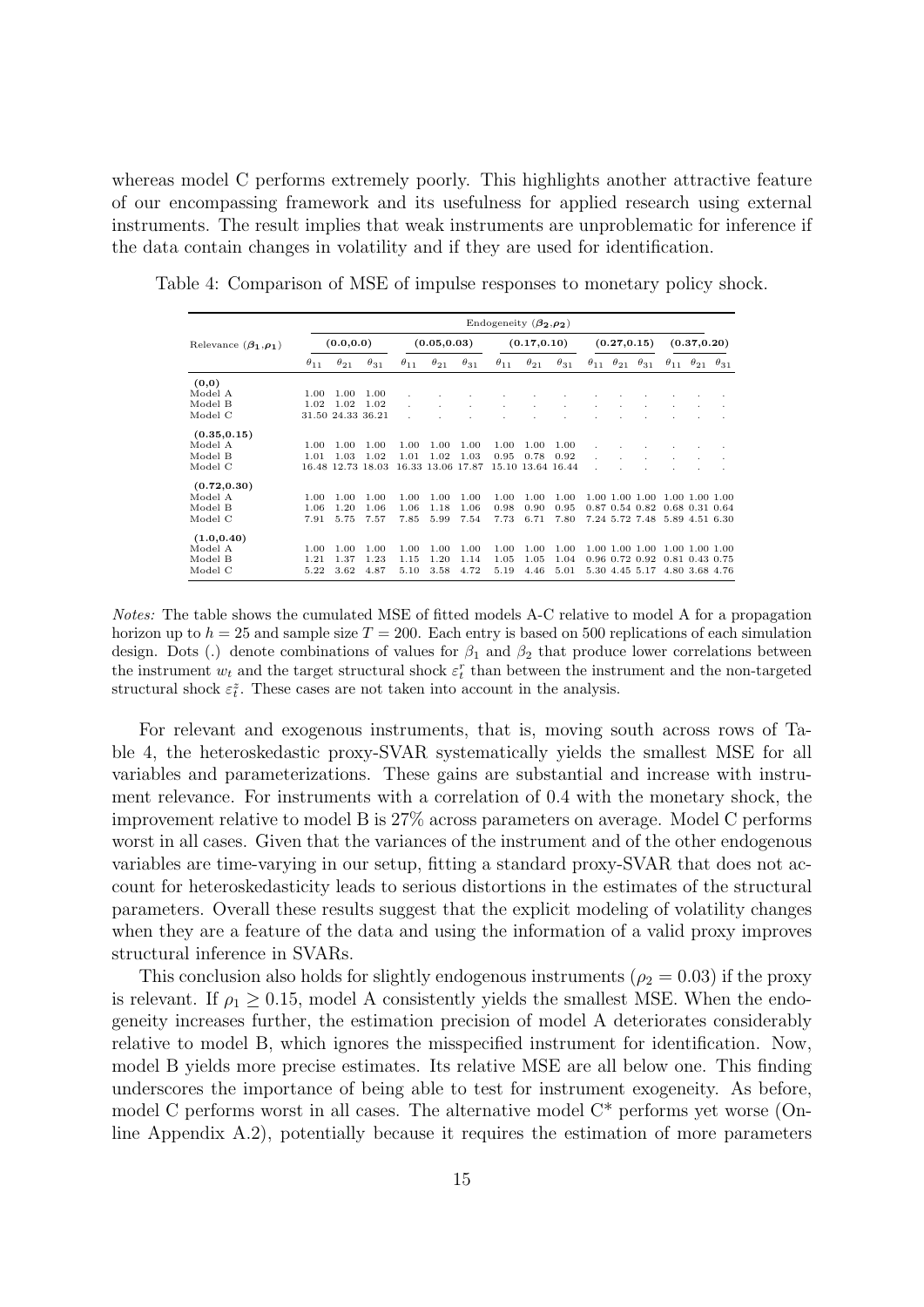than the two stage procedure.

Summarizing the simulation results, both LR-tests are helpful tools to assess the validity of instruments. Relevant instruments are detected reliably already in small samples at the 5% significance level. Moreover, in our setup the LR-test has more power than the widely used F-test. The detection of endogeneity requires somewhat larger samples and higher correlations between the instrument and the non-targeted shocks. Regarding structural inference, the heteroskedastic proxy-SVAR recovers the true model best, even in cases of slightly endogenous instruments. As endogeneity increases, a standard heteroskedastic SVAR ignoring the instrument for identification performs better and the (heteroskedastic) proxy-SVARs yield seriously distorted estimates. This stresses the importance of having a test for instrument exogeneity. Finally, the heteroskedastic proxy-SVAR yields sharper identification than both alternative models, and the use of heteroskedasticity simplifies the analysis with potentially weak instruments.

# 3.4 Simulation results for alternative DGPs

In this subsection, we modify the set-up of the simulation study along several dimensions to assess the sensitivity of the results and provide practical guidance. First, we modify the changes in volatility and the properties of the instrument to compare the influence of each part on identification. Further, we extend the framework by allowing for two instruments to identify one structural shock. Then, we assess the impact of model misspecification. Finally, we take a closer look at weak instruments. In all cases, we estimate the same models as described in Section [3.2.](#page-10-0) We present tables for the MSE, focusing on  $h = 25$ ,  $T = 200$  and  $\rho_1 \leq 0.3$ , and summarize the test results verbally. The complete set of test results is in Online Appendix A.2.

First, we model a confounding common shift in the volatility of all shocks by choosing  $\Lambda_2 = 2\Lambda_1 + diag(0.5, 3, 7)$ . The top panel of Table [5](#page-17-0) shows the normalized MSE. Compared to the baseline simulation, the performance of the encompassing model A improves relative to model B, which is more affected by this shift as it draws only on the heteroskedasticity for identification. The gains of model A over model C decrease somewhat as the advantage of exploiting time-varying volatility declines, but are still sizable.

Alternatively, we model smaller differential changes in the structural shock variances by setting  $\Lambda_2 = diag(0.5, 1, 2)$ . Panel 2 of [Table 5](#page-17-0) shows the results. The gains of model A over model B increase to 76% on average across parameters for exogenous instruments with  $\rho_1 = 0.3$ . The advantage over model C falls again relative to the baseline simulation, but is still 19% on average for this correlation. For weak and endogenous instruments, model B is best, whereas all models perform roughly similar for strong and endogenous instruments. The latter potentially reflects that less precisely estimated impact effects through heteroskedasticy conflict less with an endogenous instrument.

Next, we generate instruments with censored observations, a common feature of instruments used in empirical applications. We censor the 30%, 60% or 90% smallest (in absolute value) instrument observations to zero. For 30%, the result hardly change compared to the baseline. Panel 3 of [Table 5](#page-17-0) shows the results for a share of 60% zeros.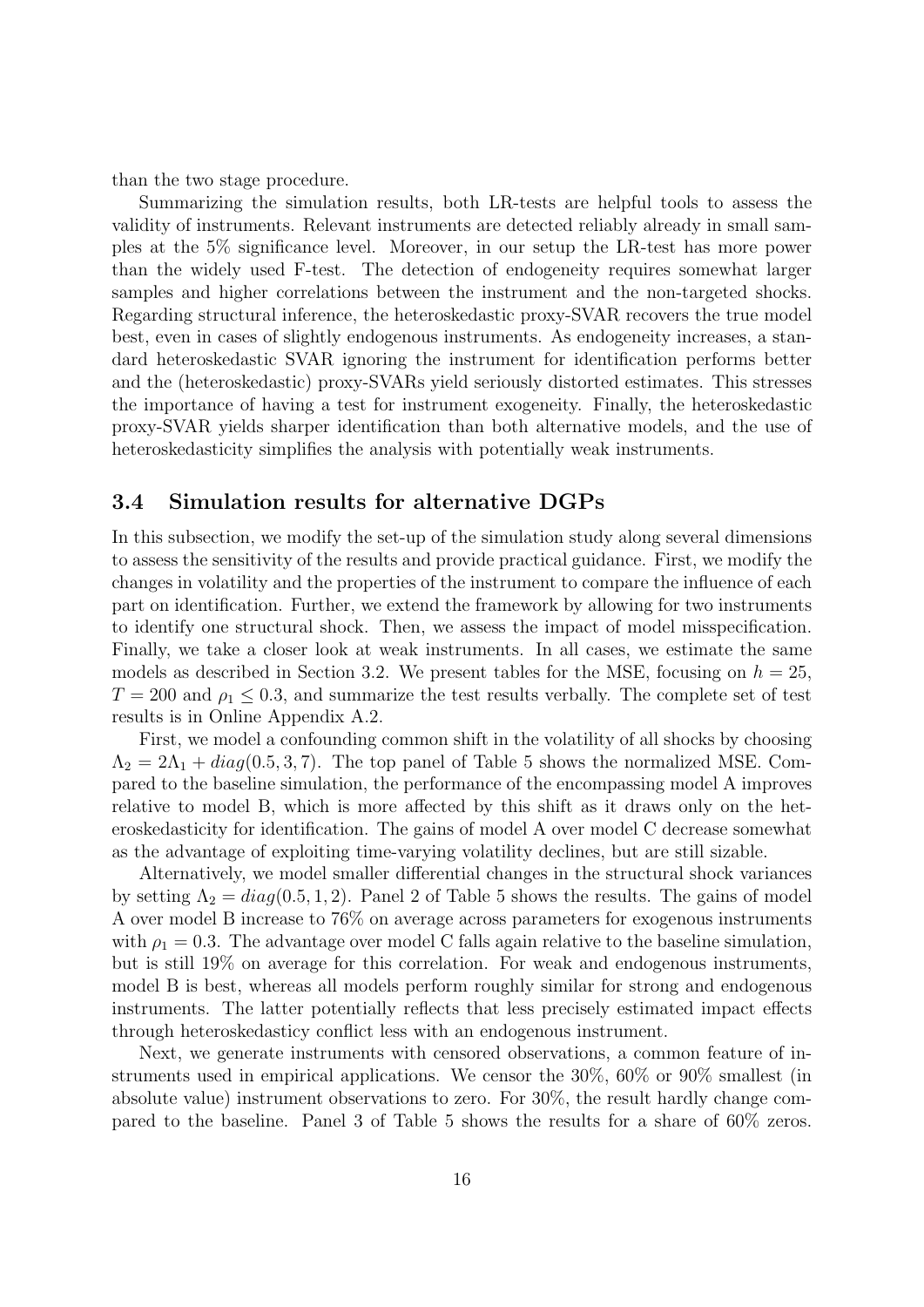|                               |               |                                          |               |                                                                            |                                    |                                                        | Endogeneity $(\beta_2, \rho_2)$      |                                        |                                                 |                               |                                           |               |                                                                |                                           |                               |
|-------------------------------|---------------|------------------------------------------|---------------|----------------------------------------------------------------------------|------------------------------------|--------------------------------------------------------|--------------------------------------|----------------------------------------|-------------------------------------------------|-------------------------------|-------------------------------------------|---------------|----------------------------------------------------------------|-------------------------------------------|-------------------------------|
| Relevance $(\beta_1, \rho_1)$ |               | (0,0)                                    |               |                                                                            | (0.05, 0.03)                       |                                                        |                                      | (0.17, 0.10)                           |                                                 |                               |                                           | (0.27, 0.15)  |                                                                | (0.37, 0.20)                              |                               |
|                               | $\theta_{11}$ | $\theta_{21}$                            | $\theta_{31}$ | $\theta_{11}$                                                              | $\theta_{21}$                      | $\theta_{31}$                                          | $\theta_{11}$                        | $\theta_{21}$                          | $\theta_{31}$                                   |                               | $\theta_{11}$ $\theta_{21}$ $\theta_{31}$ |               |                                                                | $\theta_{11}$ $\theta_{21}$ $\theta_{31}$ |                               |
| (0,0)                         |               |                                          |               | Common confounding shift in structural shock variances                     |                                    |                                                        |                                      |                                        |                                                 |                               |                                           |               |                                                                |                                           |                               |
| Model A                       |               | 1.00 1.00 1.00                           |               | ÷                                                                          | ÷                                  | $\mathcal{L}$                                          | ×,                                   | ÷.                                     | $\cdot$                                         | ä,                            | J.                                        | $\cdot$       |                                                                |                                           |                               |
| Model B<br>Model C            |               | $0.99$ $0.93$ $1.00$<br>17.62 8.46 18.12 |               | ä,                                                                         | ÷,<br>÷,                           | ÷,<br>÷                                                | ÷,<br>÷,                             | ÷.<br>÷.                               | l,                                              |                               |                                           |               |                                                                |                                           |                               |
|                               |               |                                          |               |                                                                            |                                    |                                                        |                                      |                                        |                                                 |                               |                                           |               |                                                                |                                           |                               |
| (0.35, 0.15)                  |               |                                          |               |                                                                            |                                    |                                                        |                                      |                                        |                                                 |                               |                                           |               |                                                                |                                           |                               |
| Model A<br>Model B            | 1.00<br>1.06  | 1.00<br>1.14                             | 1.00<br>1.05  |                                                                            | 1.00 1.00 1.00<br>$0.96$ 1.00 0.91 |                                                        |                                      | 1.00 1.00 1.00<br>$0.84$ $0.59$ $0.81$ |                                                 | l,                            |                                           | ÷.            |                                                                |                                           |                               |
| Model C                       |               | 8.86 4.25                                | 8.17          |                                                                            | 7.91 4.01 6.99                     |                                                        |                                      | 6.99 3.50 6.79                         |                                                 |                               |                                           |               |                                                                |                                           |                               |
| (0.72, 0.30)                  |               |                                          |               |                                                                            |                                    |                                                        |                                      |                                        |                                                 |                               |                                           |               |                                                                |                                           |                               |
| Model A                       | 1.00          | 1.00                                     | 1.00          |                                                                            | 1.00 1.00 1.00                     |                                                        |                                      | 1.00 1.00 1.00                         |                                                 |                               |                                           |               | 1.00 1.00 1.00 1.00 1.00 1.00                                  |                                           |                               |
| Model B                       | 1.27          | 1.46                                     | 1.18          |                                                                            | 1.28 1.45 1.21                     |                                                        |                                      | 1.10 0.97 0.98                         |                                                 |                               |                                           |               | $0.91$ $0.59$ $0.82$ $0.74$ $0.41$ $0.65$                      |                                           |                               |
| Model C                       |               | 4.54 2.00                                | 3.74          |                                                                            | 4.50 2.07 3.77                     |                                                        |                                      | 4.08 2.14 3.47                         |                                                 |                               |                                           |               | 3.76 2.01 3.47 3.43 2.00 3.22                                  |                                           |                               |
| (0,0)                         |               |                                          |               | Less distinct changes in structural shock variances                        |                                    |                                                        |                                      |                                        |                                                 |                               |                                           |               |                                                                |                                           |                               |
| Model A<br>Model B            | 1.00<br>0.98  | 1.00<br>0.98                             | 1.00<br>0.99  | $\overline{a}$<br>÷.                                                       | ÷<br>÷,                            | $\mathbb{Z}^2$                                         | ÷<br>÷.                              | ÷.<br>÷.                               | J.<br>÷,                                        | ł.                            | J.<br>$\cdot$                             | ÷,            | ÷,                                                             |                                           |                               |
| Model C                       | 5.85          | 3.66                                     | 6.38          |                                                                            | ÷,                                 |                                                        |                                      |                                        |                                                 | ä,                            |                                           |               |                                                                | ä,                                        |                               |
|                               |               |                                          |               |                                                                            |                                    |                                                        |                                      |                                        |                                                 |                               |                                           |               |                                                                |                                           |                               |
| (0.35, 0.15)<br>Model A       | $1.00\,$      | 1.00                                     | 1.00          |                                                                            | 1.00 1.00 1.00                     |                                                        |                                      | 1.00 1.00 1.00                         |                                                 |                               |                                           |               |                                                                |                                           |                               |
| Model B                       | 1.10          | 1.22                                     | 1.05          |                                                                            | 1.10 1.04 1.05                     |                                                        |                                      | $0.95$ 0.68 0.93                       |                                                 |                               |                                           |               |                                                                |                                           |                               |
| Model C                       | 2.99          | 1.75                                     | 2.70          |                                                                            | 2.91 1.61 2.61                     |                                                        |                                      | 2.50 1.58 2.41                         |                                                 |                               |                                           |               |                                                                |                                           |                               |
| (0.72, 0.30)                  |               |                                          |               |                                                                            |                                    |                                                        |                                      |                                        |                                                 |                               |                                           |               |                                                                |                                           |                               |
| Model A                       | 1.00          | 1.00                                     | 1.00          |                                                                            | 1.00 1.00 1.00                     |                                                        |                                      | 1.00 1.00 1.00                         |                                                 |                               |                                           |               | 1.00 1.00 1.00 1.00 1.00 1.00                                  |                                           |                               |
| Model B<br>Model C            | 1.68          | 2.04<br>1.54 0.86                        | 1.56<br>1.17  |                                                                            | 1.67 1.96 1.52<br>1.54 0.88 1.14   |                                                        |                                      | 1.55 1.45 1.46<br>1.45 0.97 1.13       |                                                 |                               |                                           |               | 1.37 1.01 1.24 1.15 0.71 1.08<br>1.32 0.96 1.08 1.13 0.91 1.01 |                                           |                               |
|                               |               |                                          |               |                                                                            |                                    |                                                        |                                      |                                        |                                                 |                               |                                           |               |                                                                |                                           |                               |
| (0,0)<br>Model A              |               | 1.00 1.00 1.00                           |               |                                                                            |                                    | 60% censored instrument observations<br>$\overline{a}$ | ÷.                                   |                                        |                                                 |                               |                                           |               |                                                                |                                           |                               |
| Model B                       |               | $0.93$ $0.94$ $0.93$                     |               | ÷.                                                                         |                                    |                                                        | ÷.                                   | ä,<br>×.                               | ÷,                                              |                               |                                           |               |                                                                |                                           |                               |
| Model C                       |               | 25.40 16.69 28.60                        |               | ä,                                                                         |                                    |                                                        | $\cdot$                              |                                        |                                                 |                               |                                           |               |                                                                |                                           |                               |
| (0.35, 0.15)                  |               |                                          |               |                                                                            |                                    |                                                        |                                      |                                        |                                                 |                               |                                           |               |                                                                |                                           |                               |
| Model A                       |               | 1.00 1.00 1.00                           |               |                                                                            | 1.00 1.00 1.00                     |                                                        |                                      | 1.00 1.00 1.00                         |                                                 |                               |                                           |               |                                                                |                                           |                               |
| Model B                       | $1.03\,$      | 0.91                                     | 0.96          |                                                                            | 1.11 0.93 1.05                     |                                                        |                                      | $0.99$ $0.82$ $0.96$                   |                                                 |                               |                                           |               |                                                                |                                           |                               |
| Model C                       |               | 12.68 7.56 12.64                         |               |                                                                            |                                    | $13.42\ 8.15\ 13.52$                                   |                                      |                                        | 11.70 9.20 12.69                                |                               |                                           |               |                                                                |                                           |                               |
| (0.72, 0.30)                  |               |                                          |               |                                                                            |                                    |                                                        |                                      |                                        |                                                 |                               |                                           |               |                                                                |                                           |                               |
| Model A<br>Model B            | 1.00<br>1.07  | 1.00<br>1.07                             | 1.00<br>0.93  |                                                                            | 1.00 1.00 1.00<br>$0.98$ 0.96 0.86 |                                                        |                                      | 1.00 1.00 1.00<br>$0.82$ 0.78 $0.80$   |                                                 |                               |                                           |               | 1.00 1.00 1.00 1.00 1.00 1.00<br>0.83 0.60 0.77 0.54 0.37 0.50 |                                           |                               |
| Model C                       | 6.02          | 3.32                                     | 5.19          |                                                                            | 5.52 3.35 4.76                     |                                                        |                                      | 4.79 4.00 4.79                         |                                                 |                               |                                           |               | 5.21 4.32 5.21 3.66 3.80 3.84                                  |                                           |                               |
| (0,0)                         |               |                                          |               |                                                                            |                                    |                                                        |                                      |                                        |                                                 |                               |                                           |               |                                                                |                                           |                               |
| Model A                       | 1.00          | 1.00                                     | 1.00          | Second instrument strong and exogenous ( $\rho_1 = 0.3, \rho_2 = 0$ )<br>÷ | $\mathbf{r}$                       | $\sim$                                                 | $\sim$                               | $\mathcal{L}$                          | $\sim 10^{-1}$                                  | $\sim$                        | $\mathbf{r}$                              |               |                                                                |                                           |                               |
| Model B                       | 0.74          | 0.87                                     | 0.81          |                                                                            |                                    |                                                        | ÷.                                   | ÷.                                     | ÷,                                              |                               |                                           |               |                                                                |                                           |                               |
| Model C                       | 2.41          | 3.13                                     | 2.58          |                                                                            |                                    |                                                        |                                      |                                        |                                                 |                               |                                           |               |                                                                |                                           |                               |
| (0.35, 0.15)                  |               |                                          |               |                                                                            |                                    |                                                        |                                      |                                        |                                                 |                               |                                           |               |                                                                |                                           |                               |
| Model A<br>Model B            | 0.74          | 1.00 1.00<br>0.67                        | 1.00<br>0.77  |                                                                            | 1.00 1.00 1.00<br>0.87 0.70 0.93   |                                                        |                                      | 1.00 1.00 1.00<br>$0.81$ $0.65$ $0.85$ |                                                 |                               |                                           |               |                                                                |                                           |                               |
| Model C                       |               | 1.81 2.82                                | - 1.88        |                                                                            | 1.83 2.90 1.92                     |                                                        |                                      | 2.04 3.17 2.19                         |                                                 | ä,                            | ÷.                                        | ÷.            | J.                                                             |                                           |                               |
|                               |               |                                          |               |                                                                            |                                    |                                                        |                                      |                                        |                                                 |                               |                                           |               |                                                                |                                           |                               |
| (0.72, 0.30)<br>Model A       |               | 1.00 1.00                                | 1.00          |                                                                            | 1.00 1.00 1.00                     |                                                        |                                      | 1.00 1.00 1.00                         |                                                 |                               |                                           |               | 1.00 1.00 1.00 1.00 1.00 1.00                                  |                                           |                               |
| Model B                       | 1.41          | 1.15                                     | 1.42          |                                                                            | 1.38 1.11 1.43                     |                                                        |                                      | 1.33 1.11 1.39                         |                                                 |                               |                                           |               | 1.11 0.96 1.14 1.01 0.93 1.00                                  |                                           |                               |
| Model C                       |               | 1.51 2.01                                | 1.51          |                                                                            | 1.51 2.06 1.56                     |                                                        |                                      | 1.51 2.52 1.63                         |                                                 |                               |                                           |               | 1.31 2.64 1.49 1.23 3.08 1.42                                  |                                           |                               |
| (0,0)                         |               |                                          |               | Second instrument endogenous ( $\rho_1 = 0.3, \rho_2 = 0.15$ )             |                                    |                                                        |                                      |                                        |                                                 |                               |                                           |               |                                                                |                                           |                               |
| Model A                       |               | 1.00 1.00 1.00                           |               |                                                                            |                                    | and the company                                        | $\sim 100$                           | $\sim 100$ km s $^{-1}$                | $\mathcal{L}_{\mathcal{A}}$                     | $\sim$ 10 $\sim$              |                                           |               |                                                                |                                           |                               |
| Model B<br>Model C            |               | $0.67$ 0.54 0.69<br>1.72 4.02 1.93       |               | $\sim$<br>$\mathcal{L}^{\mathcal{L}}$                                      | $\sim 10$<br><b>Contract</b>       | $\sim$<br>$\sim$                                       | $\mathcal{L}^{\text{max}}$<br>$\sim$ | <b>Service</b><br>$\sim 10^{-11}$      | $\sim 10^{-11}$<br>$\mathcal{L}_{\mathrm{max}}$ | <b>Contract</b><br>$\epsilon$ | $\sim$<br>$\bar{z}$                       | $\cdot$<br>÷, |                                                                |                                           |                               |
|                               |               |                                          |               |                                                                            |                                    |                                                        |                                      |                                        |                                                 |                               |                                           |               |                                                                |                                           |                               |
| (0.35, 0.15)<br>Model A       |               | 1.00 1.00 1.00                           |               |                                                                            |                                    | 1.00 1.00 1.00                                         |                                      |                                        | 1.00 1.00 1.00                                  | $\cdot$                       |                                           |               |                                                                |                                           |                               |
| Model B                       |               | $0.80$ $0.70$ $0.84$                     |               |                                                                            |                                    | $0.80$ $0.63$ $0.85$                                   |                                      | $0.74$ $0.58$ $0.81$                   |                                                 | $\cdot$                       | $\epsilon$                                | $\cdot$       | ×                                                              |                                           |                               |
| Model C                       |               | 1.42 4.15 1.49                           |               |                                                                            |                                    | 1.53 4.06 1.63                                         |                                      | 1.52 3.75 1.69                         |                                                 | $\alpha$                      | ÷,                                        |               |                                                                |                                           |                               |
| (0.72, 0.30)                  |               |                                          |               |                                                                            |                                    |                                                        |                                      |                                        |                                                 |                               |                                           |               |                                                                |                                           |                               |
| Model A                       |               | 1.00 1.00 1.00                           |               |                                                                            |                                    | 1.00 1.00 1.00                                         |                                      |                                        | 1.00 1.00 1.00                                  |                               |                                           |               | 1.00 1.00 1.00 1.00 1.00 1.00                                  |                                           |                               |
| Model B<br>Model C            |               | $0.99$ 1.36 1.01<br>$0.92$ 3.08 0.97     |               |                                                                            | $0.97$ 1.30 0.98                   | $0.94$ 3.09 1.00                                       |                                      | 0.94 0.99 0.95                         | $0.99$ 2.98 1.07                                |                               |                                           |               | $0.98$ $0.82$ $0.99$ $1.00$ $0.61$ $0.99$                      |                                           | 1.08 2.94 1.21 1.20 2.75 1.36 |

<span id="page-17-0"></span>Table 5: Comparison of MSE for alternative shock variances and instruments.

Notes: The table shows the cumulated MSE of fitted models A-C relative to model A for a propagation horizon up to  $h = 25$  and sample size  $T = 200$ . Each entry is based on 500 replications of each simulation design. Dots (.) denote combinations of values for  $\beta_1$  and  $\beta_2$  that produce lower correlations between the instrument  $w_t$  and the target structural shock  $\varepsilon_t^r$  than between the instrument and the non-targeted structural shock  $\varepsilon_t^z$ . These cases are not taken into account in the analysis.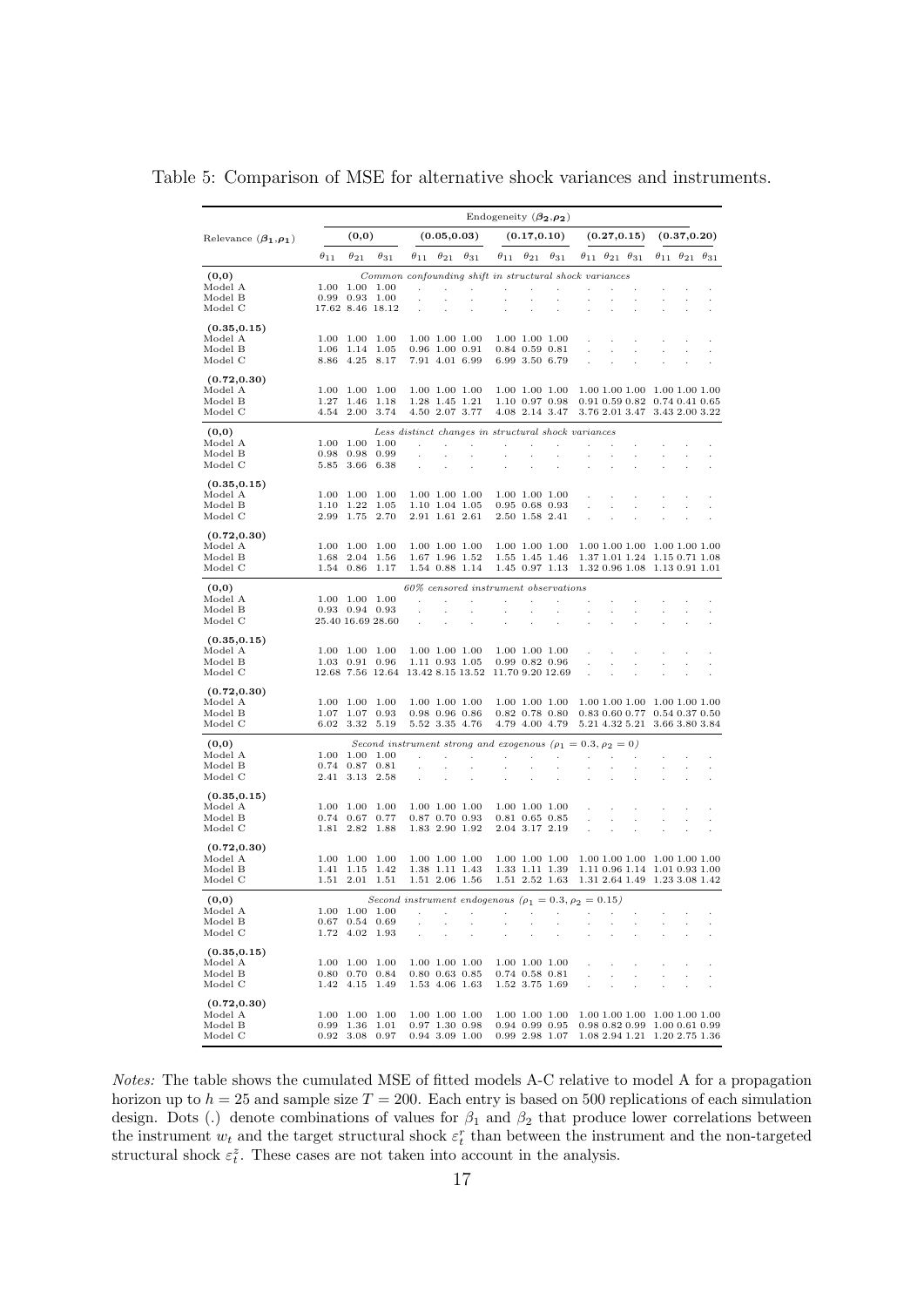The MSE of models A and B change little. But both heteroskedastic models improve compared to the pure proxy-SVAR, which looses more precision through the censoring. In case of an endogenous instrument, the distortions picked up by model A are less severe such that model B is less advantageous. These patterns extend up to 90% censored instrument observations.[12](#page-18-0)

As extension to the baseline simulations, we consider a framework with two instruments for the monetary shock. Online Appendix A.2 contains the formal details of the model. In the extended framework, the first instrument is generated as described in [sub](#page-12-2)[section 3.3.](#page-12-2) As second instrument, we consider two cases. First, we generate a relatively strong and exogenous instrument with  $\rho_1 = 0.3$  and  $\rho_2 = 0$ . We include two instruments in model C accordingly. Panel 4 of [Table 5](#page-17-0) documents that this improves the performance of models A and C relative to model B in all cases. Even if the first instrument is endogenous, the distortions are less severe if there is a second instrument, which is valid. Alternatively, we construct as second instrument a moderately endogenous one with  $\rho_1 = 0.3$  and  $\rho_2 = 0.15$  (Panel 5 of [Table 5\)](#page-17-0). As expected, the performance gain of model A over B is smaller, given the endogeneity of the second instrument. But the gains of A over C also tend to decline, suggesting that model A is less capable of estimating the larger number of parameters.

The different DGPs affect the performance of the tests for instrument validity typically only mildly. Introducing a confounding common shift or using smaller differential changes in shock variances hardly affects the power of the relevance test. The exogeneity test now has a bit more difficulty in detecting endogenous instruments. For the censored instrument, the rejection frequencies are also little affected. For instruments with 60% zeros, the exogeneity test looses power by typically 5 to 10 percentage points (pp) relative to the baseline simulations and the relevance test by less than 5pp. However, for 90% censored instrument observations, both tests loose substantial power (by between 10-40pp). Nevertheless, they still work. In case of a second instrument that is valid, the endogeneity test is unaffected, while the rejection frequencies for the relevance test increase to 98% or more. In other words, the test always detects a relevant instrument when there are one or two relevant instruments. If the second instrument is endogenous, the rejection frequencies for the exogeneity test increase substantially. The lowest fraction is 65% and 98% for the small and large sample, respectively.

To assess the impact of misspecification, we first increase the number of volatility regimes, focusing on the case that the DGP has more states than the fitted MS model. We introduce  $\Lambda_3 = diag(1, 5, 10)$  and alter the transition matrix to

|  | $P = \begin{bmatrix} 0.970 & 0.020 & 0.010 \\ 0.025 & 0.950 & 0.025 \\ 0.250 & 0.250 & 0.500 \end{bmatrix}.$ |  |
|--|--------------------------------------------------------------------------------------------------------------|--|

With this parametrization, the third state resembles a crisis-state with high volatility but

<span id="page-18-0"></span> $12$ For the estimation of the MS models based on this simulation design, we shut off the contribution of the instrument to the state probabiltities as otherwise we implicitly introduced an additional state via the censored values.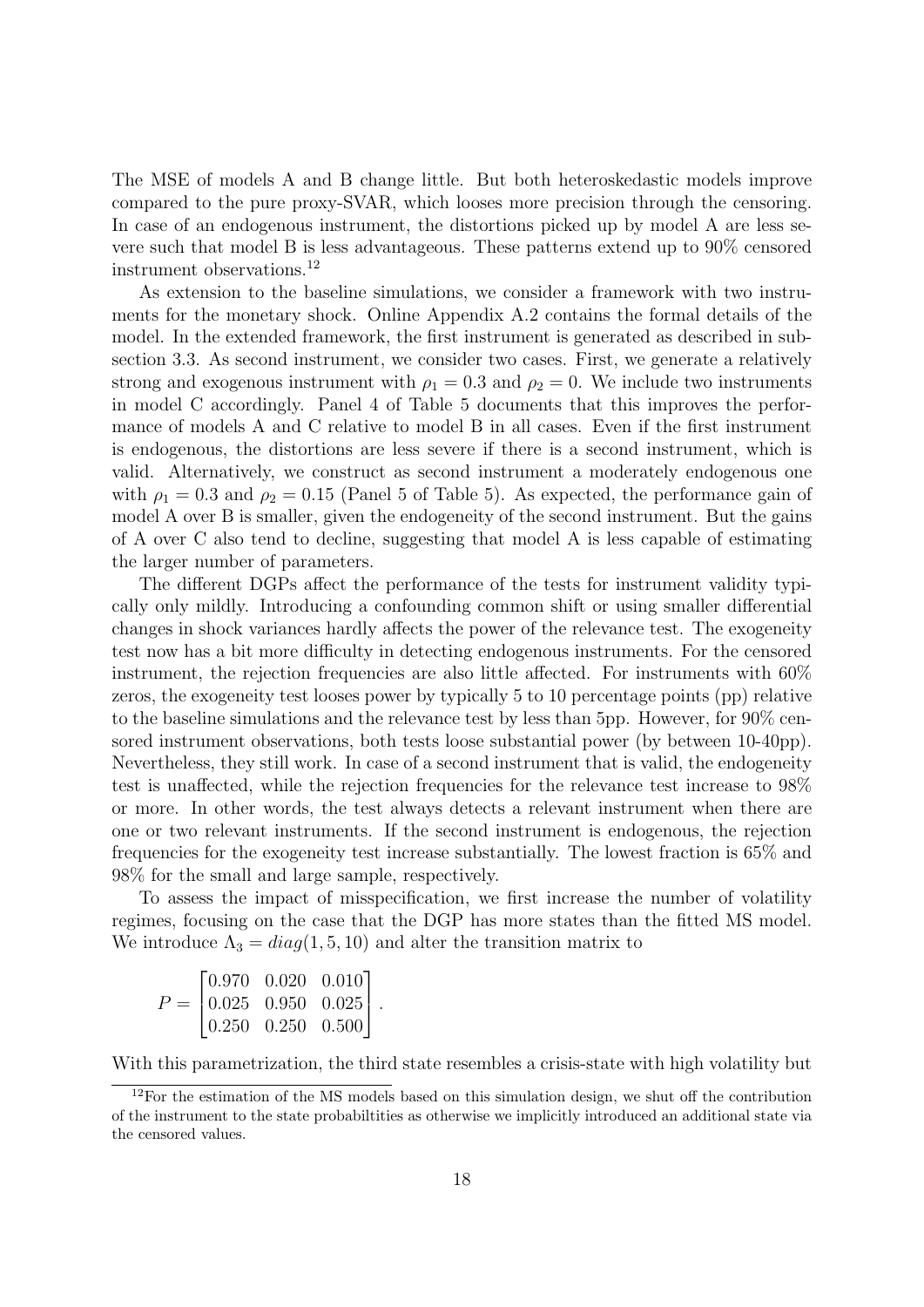low persistence. The first panel of Table [6](#page-20-0) shows that the relative performance of the three models is the same as in the baseline simulation design. If the instrument is exogenous, model A typically outperforms models B and C. If the instrument is endogenous, model C is more distorted than before, while there is no clear change in the relative performance of models A and B, which have the same type of misspecification.

Alternatively, we assess the effect of a violation of the assumption of a time-invariant impact effects matrix. We create  $B_m$  for  $m = 1, 2$  using our baseline specification of B as  $B_1$ . To generate  $B_2$ , we add a random component to each element of  $B_1$  as follows:

$$
B_1 = \begin{bmatrix} 0.69 & 0.61 & 0 \\ -1.10 & 1.49 & 1 \\ -0.75 & 1.49 & 0 \end{bmatrix}, B_2 = B_1 + (vec(I_3)' \otimes I_3)(I_3 \otimes vec(\mathcal{N}(0, \sqrt{0.05}I_9))),
$$

where N is the normal distribution, I is the identity matrix,  $\otimes$  is the Kronecker product and vec is the vectorization operator. Panel 2 of [Table 6](#page-20-0) shows that models B and C suffer more than model A from such a misspecification. The latter seems more robust as it draws on two sources of identifying information. Next, we generate time-varying volatility either through a smooth transition in variances DGP using time as transition variable and parameters  $c = 0.5T$  and  $\gamma = -\sqrt{T/10}$  or through an exogenous break in variances at 0.5T (Online Appendix A.4). Panels 3 and 4 of [Table 6](#page-20-0) show that the MS successfully accounts for different underlying volatility models. The gains of models A and B versus model C increase essentially in all cases as compared to the baseline simulations. Moreover, the performance of model A relative to model B increases in instrument strength as expected even though the advantage of model A over model B declines somewhat. Together, these results suggest that exploiting the heteroskedasticity for identification is easier for the MS model if the DGP has a simpler form of time-varying volatility. This worsens the relative performance of model C and reduces the benefits of A over B.

The LR-tests are robust towards these forms of misspecification. For an underspecified number of states, the rejection frequencies of the exogeneity test fall typically by less than 10pp and those of the relevance test are largely unaffected. In case of a failure of the constancy assumption, the exogeneity test becomes slightly oversized. But the rejection frequencies for endogenous instruments and the relevance test are hardly affected. For the alternative variance models, the rejection frequencies of both tests are essentially unchanged.

Finally, we take a closer look at weak instruments by varying the degree of relevance on a finer grid. Specifically, we simulate exogenous instruments with target correlations of  $\rho_1 \in [0, 0.07, 0.1, 0.15, 0.225, 0.3]$  with the monetary shock. 83%-99% of these instruments are rejected in standard proxy-SVARs as being weak according to the typically used robust F-statistic [\(Table 3\)](#page-14-0). In contrast, the heteroskedastic proxy-SVAR allows using all of them. [Table 7](#page-21-1) shows that the MSE of model A are at least as small as those for model B, and always smaller than the ones for model C. The advantage of model A over B increases in instrument relevance, whereas the improvement over model C decreases. Taken together, these results suggest that one can include a weak instrument into a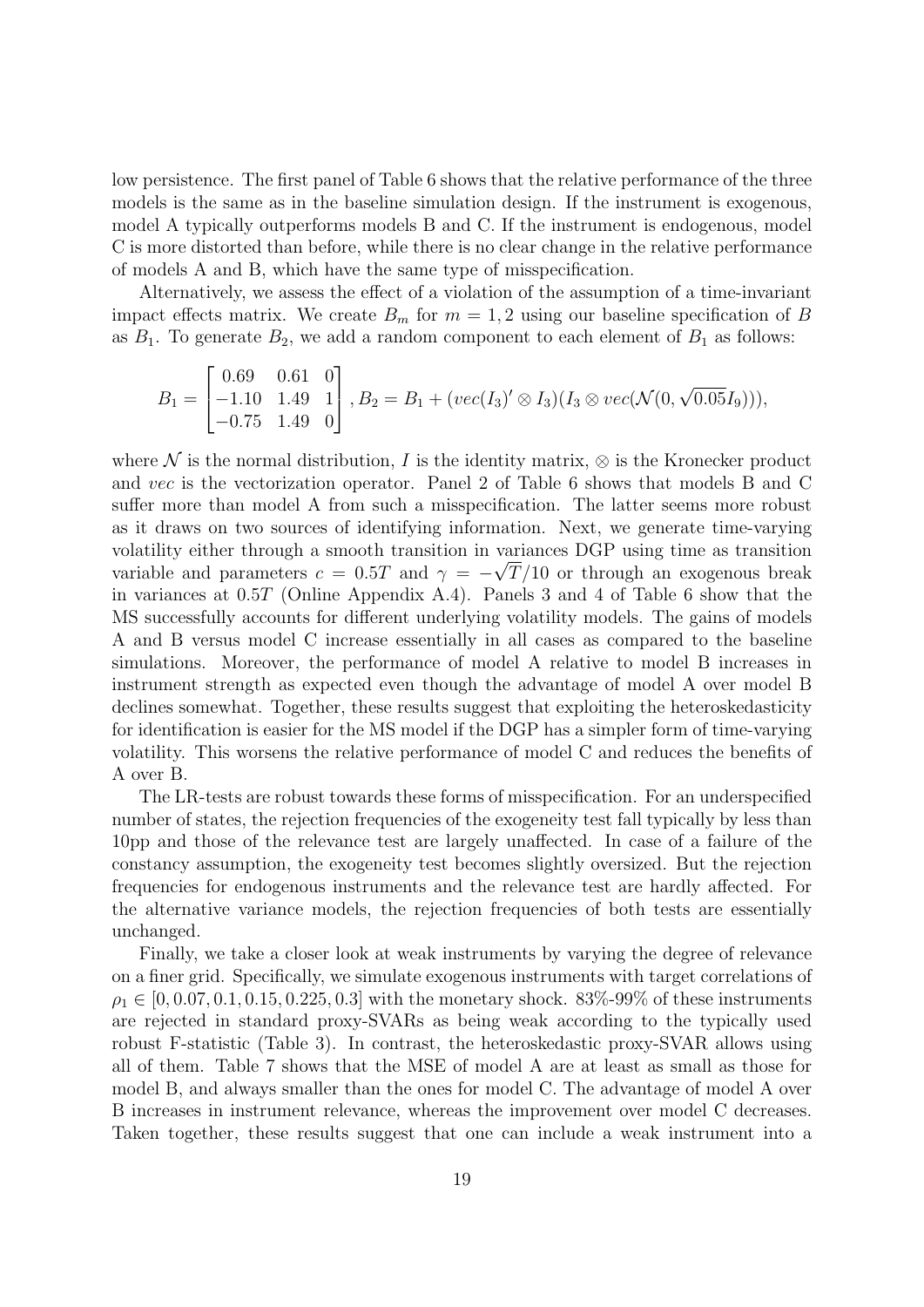|                               |               |                          |                                     |                   |                   |                          |                   |                   | Endogeneity $(\beta_2,\rho_2)$                      |               |                           |               |                   |               |               |
|-------------------------------|---------------|--------------------------|-------------------------------------|-------------------|-------------------|--------------------------|-------------------|-------------------|-----------------------------------------------------|---------------|---------------------------|---------------|-------------------|---------------|---------------|
| Relevance $(\beta_1, \rho_1)$ |               | (0,0)                    |                                     |                   | (0.05, 0.03)      |                          |                   | (0.17, 0.10)      |                                                     |               | (0.27, 0.15)              |               |                   | (0.37, 0.20)  |               |
|                               | $\theta_{11}$ | $\theta_{21}$            | $\theta_{31}$                       | $\theta_{11}$     | $\theta_{21}$     | $\theta_{31}$            | $\theta_{11}$     | $\theta_{21}$     | $\theta_{31}$                                       | $\theta_{11}$ | $\theta_{21}$             | $\theta_{31}$ | $\theta_{11}$     | $\theta_{21}$ | $\theta_{31}$ |
| (0,0)                         |               |                          |                                     |                   |                   |                          |                   |                   | DGP is Markov switching model with 3 states         |               |                           |               |                   |               |               |
| Model A                       |               | 1.00 1.00 1.00           |                                     | ÷.                |                   |                          | ÷.                |                   | ł.                                                  |               |                           |               |                   |               |               |
| Model B                       | 1.01          | $1.02 \quad 1.02$        |                                     |                   |                   |                          | ×.                |                   |                                                     |               |                           |               |                   |               |               |
| Model C                       |               | 29.58 19.18 32.32        |                                     |                   |                   |                          |                   |                   |                                                     |               |                           |               |                   |               |               |
| (0.35, 0.15)<br>Model A       | 1.00          | 1.00                     | 1.00                                | 1.00              | 1.00              | - 1.00                   |                   | 1.00 1.00         | 1.00                                                |               |                           |               |                   |               |               |
| Model B                       | $1.06\,$      | 1.14                     | 1.11                                | 1.07              | 1.10              | 1.11                     |                   | 1.40 1.03         | 1.42                                                |               |                           |               |                   |               |               |
| Model C                       |               | 18.91 12.66 19.99        |                                     |                   | 19.58 12.94 20.81 |                          |                   | 19.07 14.77 20.91 |                                                     |               |                           |               |                   |               |               |
| (0.72, 0.30)                  |               |                          |                                     |                   |                   |                          |                   |                   |                                                     |               |                           |               |                   |               |               |
| Model A                       | 1.00          | 1.00                     | 1.00                                | 1.00              | 1.00              | 1.00                     | 1.00              | 1.00              | 1.00                                                | 1.00          | 1.00                      | 1.00          | 1.00              | 1.00          | 1.00          |
| Model B                       | 0.85          | 1.18                     | 0.83                                | 1.13              | 1.24              | 1.19                     | 1.03              | 1.05              | 1.07                                                | 0.89          | 0.65                      | 0.89          | 1.08              | 0.50          | 1.04          |
| Model C                       | 7.11          | 4.90                     | 6.56                                |                   | 9.62 6.14         | 9.59                     | 7.31              | 7.07              | 7.54                                                | 6.69          | 6.70                      | 7.09          | 8.11              | 6.47          | 8.67          |
| (0,0)                         |               |                          |                                     |                   |                   |                          |                   |                   | DGP has small shift in impact matrix across regimes |               |                           |               |                   |               |               |
| Model A                       | 1.00          | 1.00                     | 1.00                                |                   |                   |                          |                   |                   |                                                     |               |                           |               |                   |               |               |
| Model B                       | 0.99          | 1.00                     | $1.00\,$                            |                   | ä,                | ×,                       | ÷.                | ÷.                |                                                     |               |                           |               |                   |               |               |
| Model C                       |               | 31.89 21.63 37.21        |                                     |                   |                   | $\mathbf{r}$             | ÷                 |                   |                                                     |               |                           |               |                   |               |               |
| (0.35, 0.15)                  |               |                          |                                     |                   |                   |                          |                   |                   |                                                     |               |                           |               |                   |               |               |
| Model A                       | 1.00          | 1.00 1.00                |                                     |                   | 1.00 1.00 1.00    |                          |                   | 1.00 1.00         | - 1.00                                              |               |                           |               |                   |               |               |
| Model B                       | $1.04\,$      | 1.08                     | 1.07                                |                   | 1.06 1.11         | 1.06                     |                   | 1.00 0.83 0.97    |                                                     |               |                           |               |                   |               |               |
| Model C                       |               | 18.40 11.70 21.26        |                                     | 19.02 12.87 21.27 |                   |                          |                   | 16.73 13.27 19.26 |                                                     |               |                           |               |                   |               |               |
| (0.72, 0.30)                  |               |                          |                                     |                   |                   |                          |                   |                   |                                                     |               |                           |               |                   |               |               |
| Model A                       | 1.00          | 1.00                     | 1.00                                |                   | 1.00 1.00         | - 1.00                   |                   | 1.00 1.00         | - 1.00                                              | 1.00          | 1.00                      | 1.00          | 1.00              | 1.00          | 1.00          |
| Model B                       | 1.16          | 1.33                     | 1.16                                | $1.15\,$          | 1.25              | 1.14                     | $1.04\,$          | 0.93              | 1.02                                                | 0.98          | 0.60                      | 0.94          | 0.79              | 0.36          | 0.74          |
| Model C                       | 8.19          | 4.55                     | 7.98                                | 8.12              | 4.89              | 7.93                     | 7.94              | 6.10              | 8.17                                                | 8.16          | 6.02                      | 8.68          | 6.40              | 4.88          | 6.91          |
| (0, 0)                        |               |                          |                                     |                   |                   |                          |                   |                   | DGP with smooth transition in variances             |               |                           |               |                   |               |               |
| Model A                       | 1.00          | 1.00 1.00                |                                     |                   |                   |                          |                   |                   |                                                     |               |                           |               |                   |               |               |
| Model B                       |               | 1.00 1.00 1.01           |                                     |                   |                   |                          |                   | ÷,                | $\cdot$                                             | ÷,            |                           |               |                   |               |               |
| Model C                       |               | 33.55 30.85 39.80        |                                     |                   |                   |                          |                   |                   | ł.                                                  |               |                           |               |                   |               |               |
| (0.35, 0.15)                  |               |                          |                                     |                   |                   |                          |                   |                   |                                                     |               |                           |               |                   |               |               |
| Model A                       | 1.00          | 1.00                     | 1.00                                | 1.00              | 1.00              | 1.00                     |                   | 1.00 1.00         | 1.00                                                |               |                           |               |                   |               |               |
| Model B                       | 1.03          | 1.02                     | - 1.03                              | $1.03\,$          | 1.01              | 1.02                     |                   | 1.01 0.93         | 0.99                                                |               |                           |               |                   |               |               |
| Model C                       |               | 23.55 20.99 27.67        |                                     | 22.94 21.46 27.09 |                   |                          | 21.59 24.93 26.21 |                   |                                                     |               |                           |               |                   |               |               |
| (0.72, 0.30)                  |               |                          |                                     |                   |                   |                          |                   |                   |                                                     |               |                           |               |                   |               |               |
| Model A                       | 1.00          | 1.00                     | 1.00                                | 1.00              | 1.00              | 1.00                     |                   | 1.00 1.00         | - 1.00                                              | 1.00          | $1.00\,$                  | 1.00          | 1.00              | 1.00          | 1.00<br>0.68  |
| Model B<br>Model C            | 1.06          | 1.04<br>11.14 8.82 11.97 | 1.06                                | $1.05\,$          | 1.03              | 1.05<br>11.07 9.45 12.03 | 11.03 11.28 12.44 | 0.99 0.84 0.97    |                                                     | 0.91          | 0.63<br>10.85 11.89 12.67 | 0.87          | 0.74<br>9.26      | 0.37          | 9.39 10.76    |
|                               |               |                          |                                     |                   |                   |                          |                   |                   |                                                     |               |                           |               |                   |               |               |
| (0,0)<br>Model A              | 1.00          | $1.00\,$                 | -1.00                               |                   |                   |                          | ł.                |                   | DGP has exogenous break in variances                |               |                           |               |                   |               |               |
| Model B                       |               | 1.00 1.00 1.00           |                                     |                   | ł.                | ×                        |                   |                   |                                                     |               |                           |               |                   |               |               |
| Model C                       |               | 38.57 34.64 45.57        |                                     |                   |                   |                          |                   |                   |                                                     |               |                           |               |                   |               |               |
| (0.35, 0.15)                  |               |                          |                                     |                   |                   |                          |                   |                   |                                                     |               |                           |               |                   |               |               |
| Model A                       | 1.00          | 1.00                     | 1.00                                | 1.00              | 1.00              | 1.00                     |                   | 1.00 1.00         | 1.00                                                |               |                           |               |                   |               |               |
| Model B                       | 1.02          | 1.00                     | 1.02                                | $1.02\,$          | 0.99              | 1.02                     |                   | 1.00 0.91         | 0.99                                                |               |                           |               |                   |               |               |
| Model C                       |               | 26.69 22.93 31.27        |                                     | 25.96 23.57 30.58 |                   |                          | 24.59 27.55 29.81 |                   |                                                     |               |                           |               |                   |               |               |
| (0.72, 0.30)                  |               |                          |                                     |                   |                   |                          |                   |                   |                                                     |               |                           |               |                   |               |               |
| Model A                       |               | 1.00 1.00 1.00           |                                     | 1.00              | 1.00 1.00         |                          |                   | 1.00 1.00 1.00    |                                                     | 1.00          | 1.00                      | 1.00          | 1.00              | 1.00          | 1.00          |
| Model B                       |               | 1.06 1.03                | - 1.06                              | 1.05              | 1.01              | - 1.05                   |                   | 1.01 0.83 0.99    |                                                     | 0.91          | $0.62$ 0.87               |               | 0.76              | 0.37          | 0.69          |
| Model C                       |               |                          | 12.66 10.12 13.70 12.60 10.55 13.75 |                   |                   |                          |                   |                   | 12.92 12.53 14.47 12.43 13.23 14.39                 |               |                           |               | 10.73 10.46 12.49 |               |               |

<span id="page-20-0"></span>Table 6: Comparison of MSE when Markov switching model is misspecified.

Notes: The table shows the cumulated MSE of fitted models A-C relative to model A for a propagation horizon up to  $h = 25$  and sample size  $T = 200$ . Each entry is based on 500 replications of each simulation design. Dots (.) denote combinations of values for  $\beta_1$  and  $\beta_2$  that produce lower correlations between the instrument  $w_t$  and the target structural shock  $\varepsilon_t^r$  than between the instrument and the non-targeted structural shock  $\varepsilon_t^z$ . These cases are not taken into account in the analysis.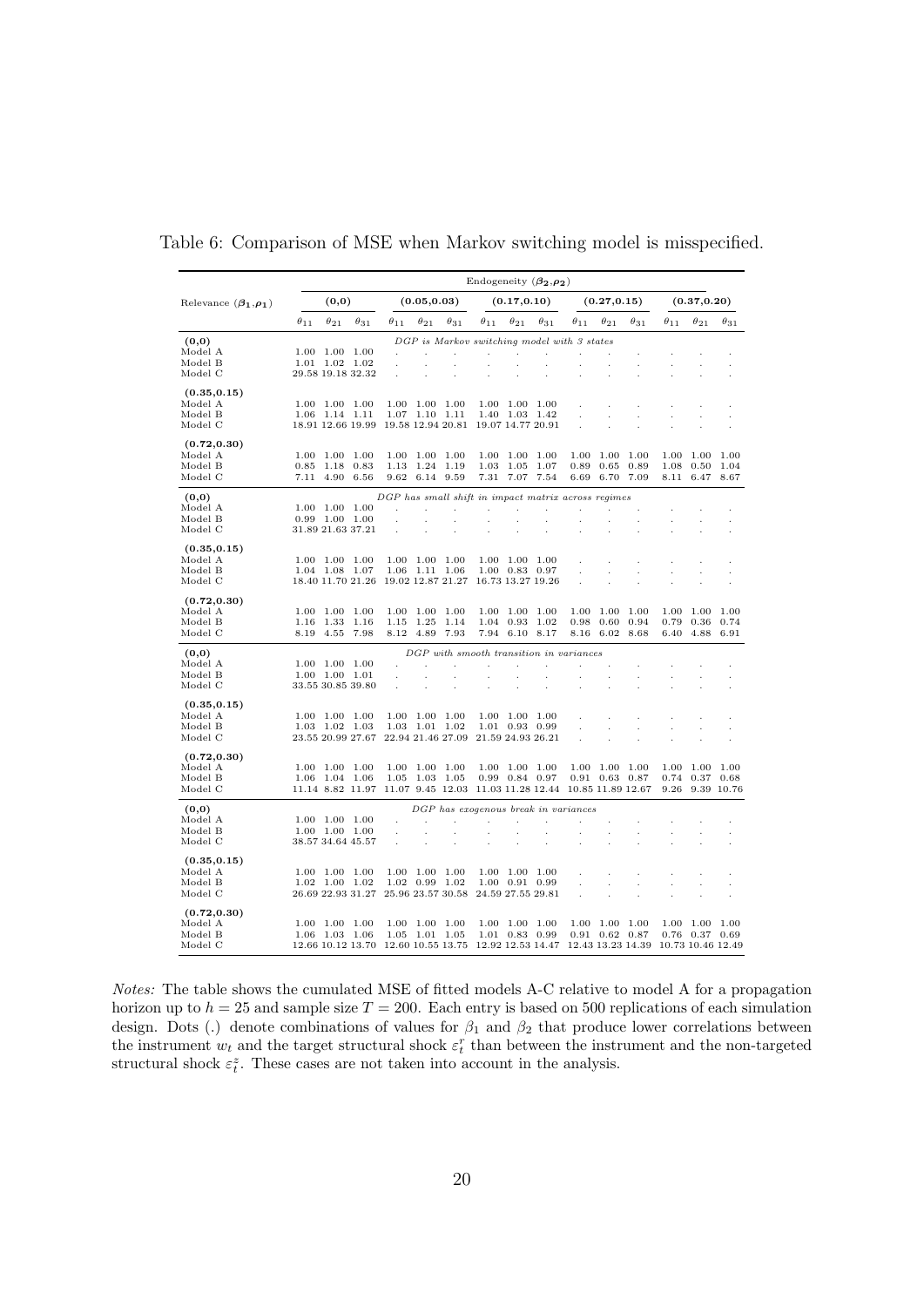heteroskedastic SVAR to label the main shock of interest without blurring inference, and which in many cases may sharpen inference.

<span id="page-21-1"></span>

| Relevance $(\beta_1, \rho_1)$ | (0,0)<br>$\theta_{11}, \theta_{21}, \theta_{31}$ | (0.16, 0.07)<br>$\theta_{11}, \theta_{21}, \theta_{31}$ | (0.23, 0.1)<br>$\theta_{11}, \theta_{21}, \theta_{31}$ | (0.35, 0.15)<br>$\theta_{11}, \theta_{21}, \theta_{31}$                                                 | (0.53, 0.225)<br>$\theta_{11}, \theta_{21}, \theta_{31}$ | (0.72, 0.30)<br>$\theta_{11}, \theta_{21}, \theta_{31}$ |
|-------------------------------|--------------------------------------------------|---------------------------------------------------------|--------------------------------------------------------|---------------------------------------------------------------------------------------------------------|----------------------------------------------------------|---------------------------------------------------------|
| Model A                       | 1.00 1.00 1.00                                   | 1.00 1.00 1.00                                          | 1.00 1.00 1.00                                         | 1.00 1.00 1.00                                                                                          |                                                          | 1.00 1.00 1.00 1.00 1.00 1.00                           |
| Model B                       | 1.02.1.02.1.02                                   | 1.02.1.03.1.03                                          | 1.00 1.02 1.00                                         | 1.01.1.03.1.02                                                                                          |                                                          | 1.02 1.06 1.03 1.06 1.20 1.06                           |
| Model C                       |                                                  |                                                         |                                                        | 31.50 24.33 36.21 26.20 19.83 29.62 22.15 16.59 23.83 16.48 12.73 18.03 11.11 8.29 11.37 7.91 5.75 7.57 |                                                          |                                                         |

Table 7: Comparison of MSE of for weak instruments.

Notes: The table shows the cumulated MSE of fitted models A-C relative to model A for a propagation horizon up to  $h = 25$  and sample size  $T = 200$ . Each entry is based on 500 replications.

# <span id="page-21-0"></span>4 Monetary policy analysis in a heteroskedastic proxy-SVAR

We use our framework to provide new – and in light of the Monte Carlo evidence sharper and more reliable – estimates of the impact of monetary policy on the macro-economy. Our baseline model consists of four endogenous variables and an instrument for monetary policy shocks in the vector  $z_t = [f_{t}, ip_t, pce_t, prm_t, rr_t]$ . We use the federal funds rate as the monetary policy indicator  $ff_t$ , the log of industrial production as a measure of real economic activity  $ip_t$ , the log of the personal consumption expenditure core price index  $pce_t$  as a measure of the Federal Reserve price target variable, and the log of a price index of raw materials  $\text{prm}_t$  to deal with anticipation of future inflation and the associated price puzzle, following Christiano, Eichenbaum and Evans (1999).[13](#page-21-2) We take the narrative-based measure of unexpected changes in the intended fed funds rate of Romer and Romer (2004) as an instrument for the latent monetary policy shocks,  $rr_t$ <sup>[14](#page-21-3)</sup> This proxy starts in 1969M1 and has the longest sample, while instruments constructed with high-frequency data usually start only in the 1990s.

We estimate the VAR on monthly frequency data within the sample 1980M1 to 2007M6. The start is dictated by the availability of the raw materials price data, while the end is chosen such as to ensure that our sample is not affected by the zero lower bound or by unconventional monetary policy. We use six lags to account for the persistence in the data. In Online Appendix A.4 we conduct and extensive robustness analysis and show that our results hold when changing the number of lags and states, the sample period, the monetary policy indicator, and an alternative volatility model.

<span id="page-21-2"></span> $13$ The series are INDPRO, FEDFUNDS, PCEPILFE; and PINDUINDEXM downloaded from the (AL)FRED database of the Federal Reserve Bank of St. Louis.

<span id="page-21-3"></span> $14$ We use the updated version of the original Romer and Romer (2004) constructed by Wieland and Yang (2016) downloaded from Wieland's webpage.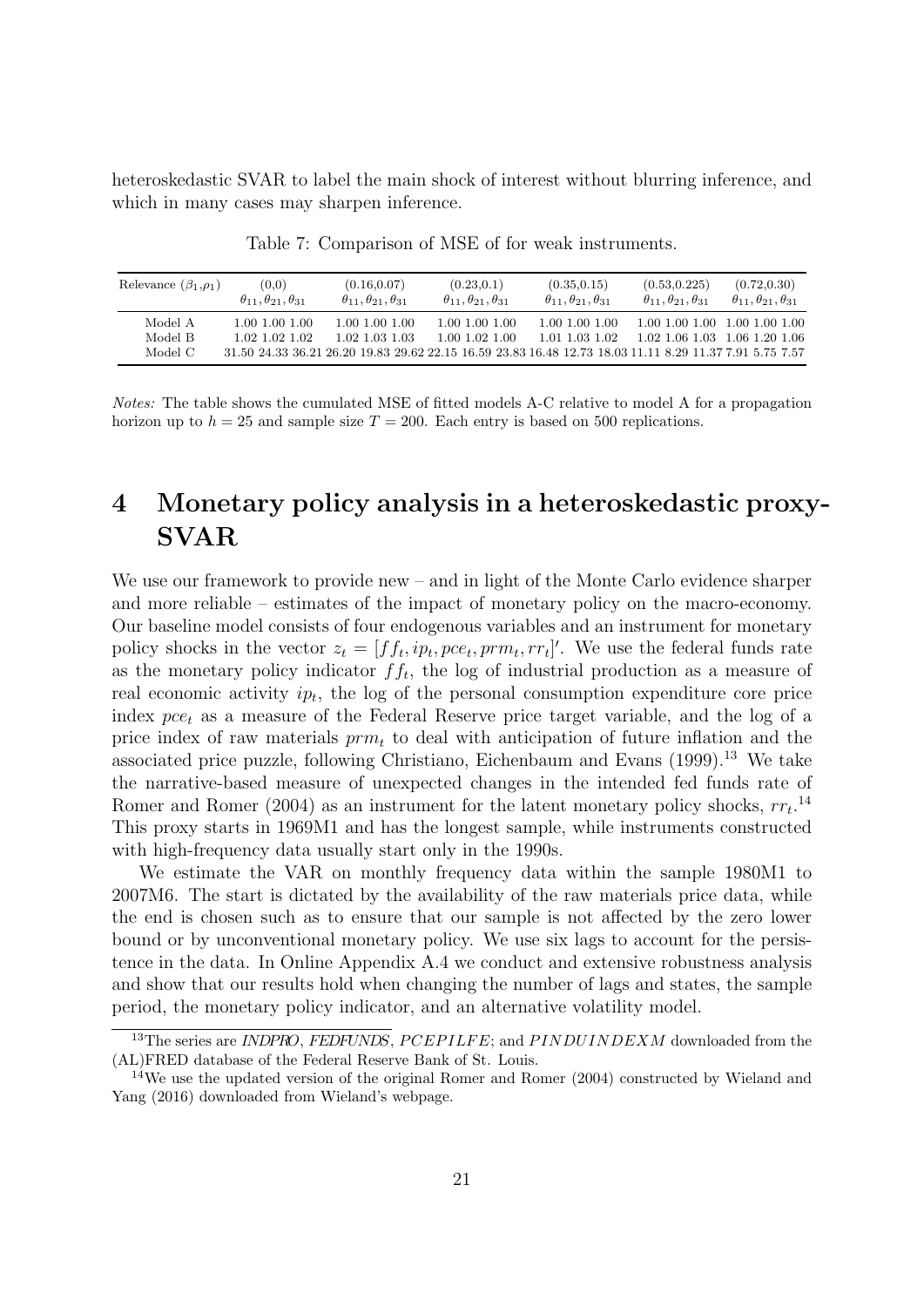## 4.1 Model specification

An important choice in our framework is the volatility model. Its functional form affects the likelihood, estimators, and tests. Therefore, we perform an extensive model comparison. As candidates we describe heteroskedasticity through smooth transition in variances using either a 12-month trailing moving average of industrial production or time as the transition variable, an exogenous break point iterating over all potential break points, a multivariate GARCH process, as well as MS models with  $M = 2$  and  $M = 3$  states, respectively.[15](#page-22-0) Online Appendix A.4 describes all models formally.

<span id="page-22-1"></span>

| Reduced form models                   | $log(L_T)$ | SC.         | AIC         | HQ.         |
|---------------------------------------|------------|-------------|-------------|-------------|
| Markov switching 3 states             | 2637.660   | -4883.320   | -4587.544   | $-4142.295$ |
| Smooth transition in variances (time) | 2578.269   | -4782.538   | $-4500.343$ | $-4075.539$ |
| Markov switching 2 states             | 2577.234   | -4780.468   | -4498.272   | $-4073.469$ |
| GARCH residuals                       | 2498.744   | -4617.487   | -4330.765   | $-3899.146$ |
| Smooth transition in variances (IP)   | 2441.076   | -4508.152   | $-4225.957$ | $-3801.153$ |
| Exogenous breakpoint                  | 2427.803   | $-4483.607$ | $-4202.921$ | $-3780.388$ |
| White noise residuals                 | 2290.697   | -4241.394   | $-3984.853$ | $-3598.667$ |
|                                       |            |             |             |             |

Table 8: Model selection.

*Note:*  $L_T$  denotes the likelihood function evaluated at the optimum,  $AIC = -2log(L_T) + 2f$ ,  $SC =$  $-2log(L_T) + log(T)f$  and  $HQ = -2log(L_T) + 2f \times log(log(T))$ , where f is the number of free parameters and T the number of observations.

Table [8](#page-22-1) shows the log-likelihood for a linear model assuming white noise residuals and the five alternative volatility models. In addition, we report information criteria because they work well for judging the performance of MS models (Psaradakis and Spagnolo, 2006), whereas standard tests are problematic for this purpose as some parameters might not be identified under the null hypothesis of a smaller number of states than under the alternative (Hansen, 1992). Specifically, the AIC chooses successfully between alternative volatility models (Lütkepohl and Schlaak, 2018). The models are ordered descending according to their log-likelihood values. This ranking coincides with that implied by the information criteria.

The table conveys two results. First, the linear model is dominated by all models that allow for changes in volatility. This strongly supports the assumption of heteroskedasticity. In this case, using any time-varying volatility model estimates structural impulse responses more precisely than a linear model (Lütkepohl and Schlaak, 2018). Second, the MS models tend to be preferred over the other heteroskedastic models. We opt for the MS(2) model. It yields more stable and precise estimates given that the third state in the MS(3) model contains only few observations. Moreover, relative to the smooth transition in time model, MS models are usually the best choice even in cases where the

<span id="page-22-0"></span><sup>&</sup>lt;sup>15</sup>We also estimate smooth transition in variances models using either 6 or 24-month moving averages of industrial production. Both perform worse than the 12-month version so we do not report them.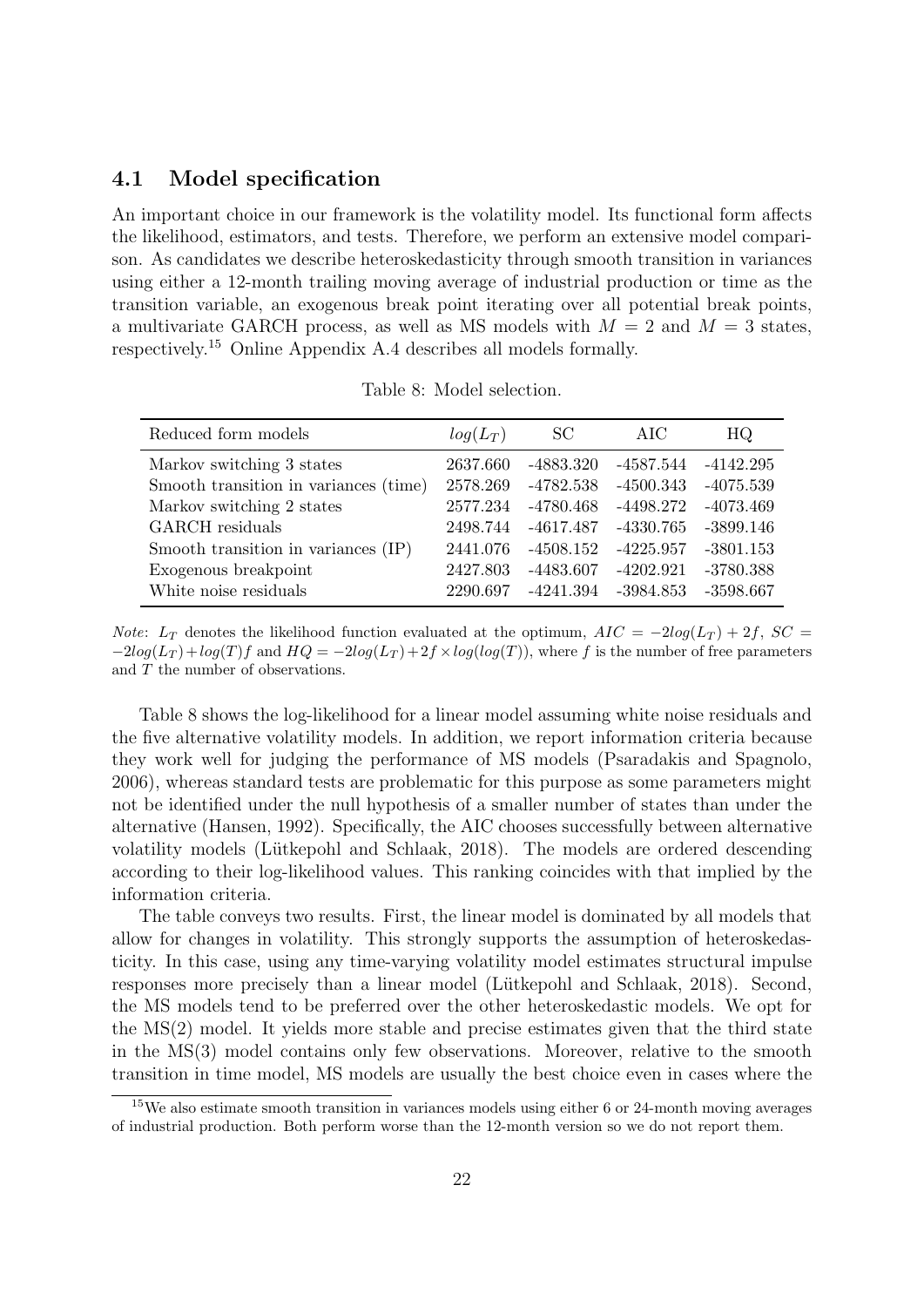volatility specification does not coincide with the data generating process (Lütkepohl and Schlaak, 2018). Modeling changes in volatility through a latent variable gives full voice to the data, reducing the risk of misspecification of the transition variables, functions or break points. In Online Appendix A.4, we show that the results are robust to using the MS(3) or the smooth transition model.

At the same time, MS models have several limitations due to their computational complexity. First, they require sufficiently many observations (in each regime) to estimate the parameters reliably. While there is no formal analysis, the existing frequentist applications suggests that the minimum sample length is 100 for a bivariate model (Podstawski and Velinov, 2018). In our simulations, we obtain reliable results for a four-variable model with 200 observations. Second, the MS models cannot accommodate a large number of variables. For our empirical application, we need a high performance computing server in order to check the optima of the likelihood function of a sufficiently high number of starting values to assure that a global optimum is found. Hence, five endogenous variables is probably an upper bound for frequentist applications in practice. Bayesian MS models may accommodate up to six variables (Lütkepohl and Woźniak, 2020). Similarly, the number of lags in our application  $(6)$ rather constitutes a maximum, while other studies typically use fewer lags (Podstawski and Velinov, 2018; Herwartz and Lütkepohl, 2014; Lütkepohl and Woźniak, 2020; Lanne et al., 2010; Lütkepohl and Schlaak, 2018). Summarizing, the strong nonlinearity of the MS model may limit its applicability if the data or research question require many endogenous variables to avoid nonfundamentalness, or many observations to have sufficient data points in each regime. Solutions to these bottlenecks are high performance computing servers, Bayesian analysis, or higher frequency data.

# 4.2 Volatility regimes and identification

Table [9](#page-24-0) reports the estimated state-dependent reduced form covariance matrices. They indicate whether the model detects switches in volatility, which are central for identification and testing. They also help interpret the endogenously and agnostically identified regimes. The variances all increase in state 2, by factors of 2, 53, 5, 3, and 18 across rows. The strong increase in the volatility of the interest rate residual by 53 is further evidence that the sample is characterized by changes in monetary policy volatility. Moreover, the MS model seems able to detect and separate these changes.

The table also shows that the covariances increase (in absolute value) in state 2, and often by larger factors than the variances. These changes in the covariances illustrate the idea behind identification through heteroskedasticity. In a period where interest rates are highly volatile, we learn more about the relation between the federal funds rate, economic activity, and prices as the covariance between them temporarily increases. Monetary policy shocks are then more likely to occur and can be used as a 'probabilistic instrument' (Rigobon, 2003) to trace out the response of production and prices.

To test the validity of the external instrument, we use statistical identification. The latter requires significant and differential changes in the volatility of the structural in-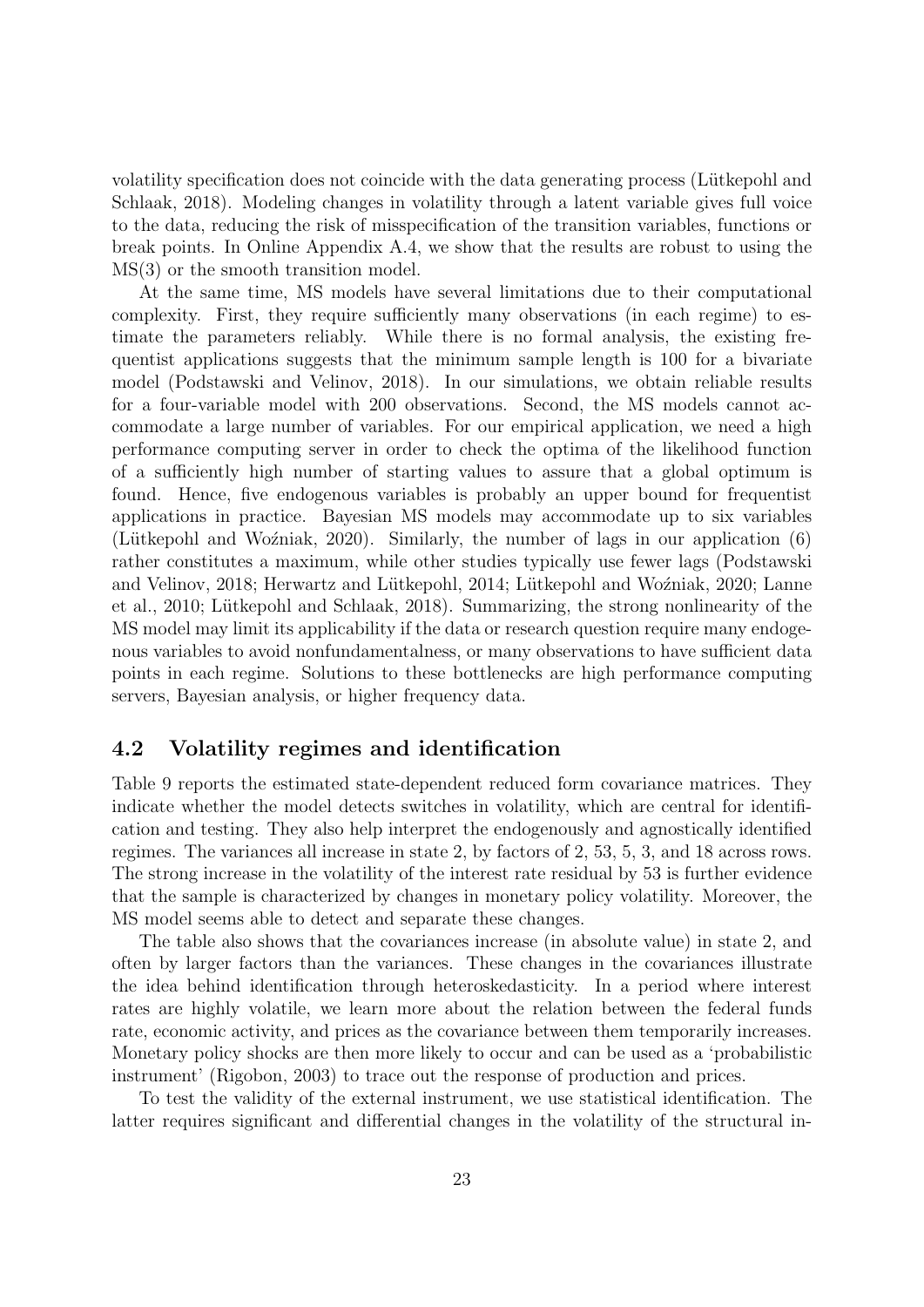<span id="page-24-0"></span>

|                                  |                                         | State 1: $\Sigma_1$ |       |                                       |                |                                                                  | State 2: $\Sigma_2$ |          |
|----------------------------------|-----------------------------------------|---------------------|-------|---------------------------------------|----------------|------------------------------------------------------------------|---------------------|----------|
| 0.443<br>0.090<br>0.003<br>0.404 | 1.562<br>$0.005$ 0.017<br>$0.295$ 0.024 |                     | 9.526 |                                       | 0.821<br>3.389 | 82.749<br>$-0.005$ $-0.262$<br>$-0.161$ $-1.311$ $-0.161$ 32.801 | 0.089               |          |
|                                  |                                         |                     |       | $-0.375$ 5.518 0.026 $-0.604$ 157.933 |                | $\vert 24.978 \quad 277.004 \quad -0.709 \quad 7.996$            |                     | 2845.134 |

Table 9: Estimated state covariance matrices  $(\times 10^3)$  of reduced form model [\(8\)](#page-5-7) with  $z_t = [ff_t, ip_t, pce_t, prm_t, rr_t]'$ .

novations  $\mu_t$ . Table [10](#page-24-1) shows the estimated variances of the structural model [\(10\)](#page-5-8) with unrestricted  $\beta$  in state 2, which are contained in  $\Lambda_2$ . Given the restrictions on D and that the instrument is ordered last in  $z_t$ ,  $\lambda_{52}$  captures the change in the variance of the noise in the measurement of the instrument. As the ordering of the remaining  $\lambda_{.2}$ s is arbitrary, we simply order them from largest to smallest. All estimates are larger than one, implying that all structural shocks are more volatile in state 2. Thus, we label state 2 the high volatility state. Identification requires that the variance shifts are all distinct from each other. The heterogeneity of the elements of  $\Lambda_2$  points toward statistical identification. The confidence intervals constructed using one standard deviation around the point estimates do not overlap. This suggests that the decomposition in [\(11\)](#page-6-2) is locally unique and can be used to test the validity of the instrument.

<span id="page-24-1"></span>Table 10: Estimates and standard errors of relative variances.

| Parameter      | Estimate | Standard error |
|----------------|----------|----------------|
| $\lambda_{12}$ | 14.56    | 3.26           |
| $\lambda_{22}$ | 5.56     | 1.27           |
| $\lambda_{32}$ | 3.49     | 0.78           |
| $\lambda_{42}$ | 1.23     | 0.28           |
| $\lambda_{52}$ | 53.59    | 12.18          |

Notes: The standard errors are obtained from the inverse of the negative Hessian evaluated at the optimum of the structural model [\(10\)](#page-5-8) with  $z_t = [ff_t, ip_t, pce_t, prm_t, rr_t]'$ .

To develop an economic notion about the statistically identified regimes, Figure [1](#page-25-0) shows the smoothed state probabilities. The upper panel corresponds to state 1 and the lower panel to state 2. State 1 dominates the sample. The model detects a long spell of low volatility during a period that is often referred to as the 'Great Moderation' in the 1990s and 2000s with stable growth and inflation under the Federal Reserve chairman Alan Greenspan. The high volatility regime appears more often during the first part of the sample. Many of the spikes are associated with specific events in the economic history of the U.S. In particular, a longer-lasting switch to state 2 coincides with the chairmanship of Paul Volcker during the first half of the 1980s. In the second part of the sample, there are peaks around the burst of the dot-com bubble in 2001, the 9/11 attacks, and the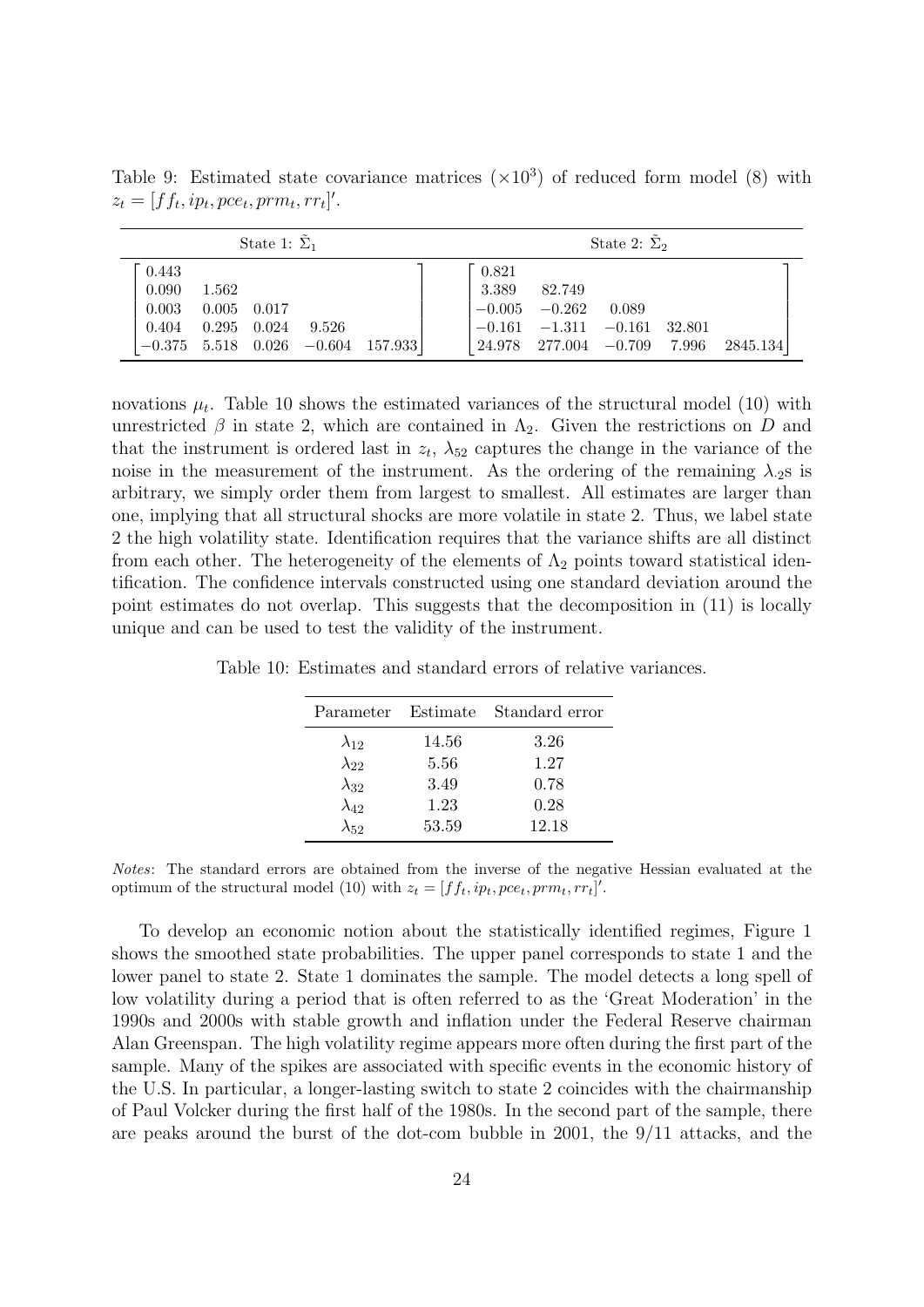subsequent recession. Overall, this narrative, while only suggestive, indicates that the endogenously determined volatility regimes capture relevant developments in the U.S. economy and in the conduct of monetary policy.

<span id="page-25-0"></span>

Figure 1: Smoothed state probabilities.

*Notes*: The figure shows the smoothed state probabilities for  $m = 1$  in the upper panel and for  $m = 2$ in the lower panel of model [\(10\)](#page-5-8) with  $z_t = [ff_t, ip_t, pce_t, prm_t, rr_t]'$ . The shaded vertical bars mark recession periods defined by the NBER.

In model [\(10\)](#page-5-8) we assume that both the autoregressive parameters  $\Gamma(L)$  and the structural impact matrix  $D$  are state-invariant. The first assumption ensures computational tractability. The latter is a crucial ingredient for identification in our setup and standard in the literature on identification via heteroskedasticity.[16](#page-25-1) These assumptions also imply

<span id="page-25-1"></span><sup>16</sup>See Sentana and Fiorentini (2001), Rigobon (2003), Rigobon and Sack (2003), Normandin and Phaneuf (2004), Herwartz and Lütkepohl (2014), Nakamura and Steinsson (2018).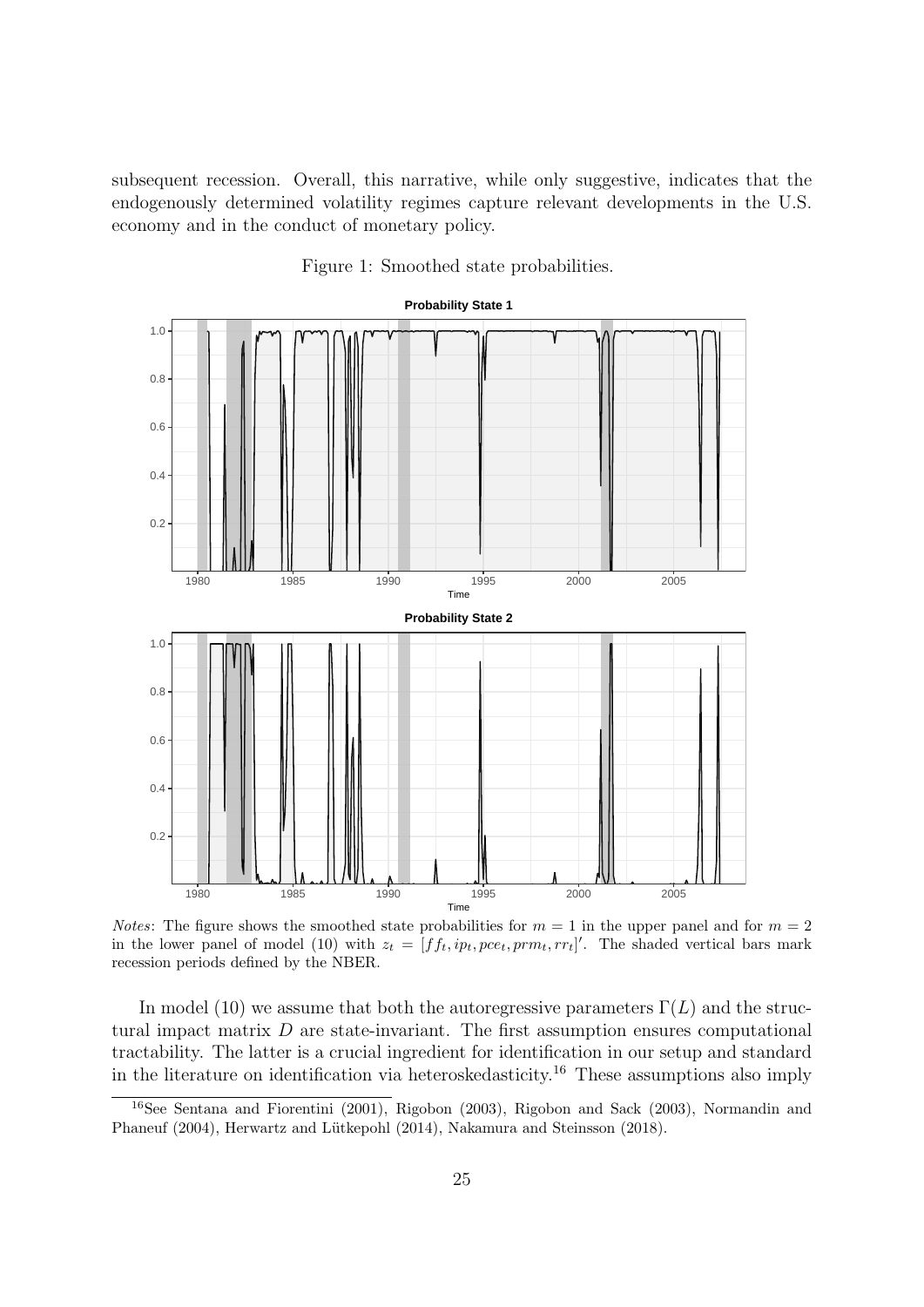that the model attributes time-varying reduced form volatility entirely to the changes in structural shock variances and not to changes in the policy rule of the estimated monetary SVAR. The evidence in Owyang and Ramey (2004), Primiceri (2005), Sims and Zha (2006), and Amir-Ahmadi et al. (2016) supports this assumption. These papers examine the drivers of volatility changes in the U.S. over time. While they find some evidence for regime switches in the policy rule, they conclude that these changes explain only a small part of U.S. business cycles and that changes in shock variances explain most of the time-varying volatility. Other authors find little or no evidence of changes in the monetary policy coefficients (Bernanke and Mihov, 1998; Leeper and Zha, 2003). Recently, Antolín-Díaz and Rubio-Ramírez (2018) follow these views by assuming no variation in the policy rule in their monetary SVAR.

Our framework allows testing the assumption of a constant impact matrix implicitly. To assess whether our assumption of zeros on the last column of  $D$  is in line with the data [\(9\)](#page-5-6), we test the null hypothesis  $H_0$ :  $d_{15} = d_{25} = d_{35} = d_{45} = 0$  against the alternative hypothesis  $H_1 : \exists j \in \{1, ..., 4\}$  s.t.  $d_{j5} \neq 0$ . The associated LR-test has a  $\chi^2(4)$  distribution. The LR-statistic is 6.582 with a p-value of 0.160, not rejecting the zero restrictions. The test result also implies that there is no evidence against the constancy of B and  $\beta$  across states because the data could speak up against this assumption in an overidentified system.

## 4.3 Instrument validity

We now use the significant and distinct changes in the variances of the structural innovations to test the validity of the instrument. First, we test for exogeneity. We test  $H_0$ :  $\beta_2 = \beta_3 = \beta_4 = 0$  against  $H_1$ :  $\beta$  unrestricted. Thereby, we order the monetary shock first and test whether the instrument is exogenous to the non-monetary policy shocks. Table [11](#page-26-0) shows that the data do not reject the assumption of exogeneity. The LR-statistic is small and the p-value far above conventional significance levels. Thus, the instrument can be considered as exogenous in our model.

|                    | Exogeneity Relevance |       |
|--------------------|----------------------|-------|
| LR statistic       | 0.80                 | 44.85 |
| Degrees of freedom | 3                    |       |
| $p$ -value         | 0.85                 | 0.00  |

Table 11: Instrument validity.

<span id="page-26-0"></span>Notes: The table shows the LR statistic, the p-value and the number of restrictions for the tests of instrument exogeneity  $(H_0: \beta_2 = \cdots = \beta_K = 0, H_1: \beta$  unrestricted) and instrument relevance  $(H_0: \beta_1 = 0, H_1: \beta_1 \neq 0)$ . The instrument is the narrative-based measure of monetary surprises of Romer and Romer (2004).

Second, we test for relevance. We test the null hypothesis that the instrument is unrelated to all structural shocks,  $H_0$ :  $\beta = 0$ , against the alternative that it is significantly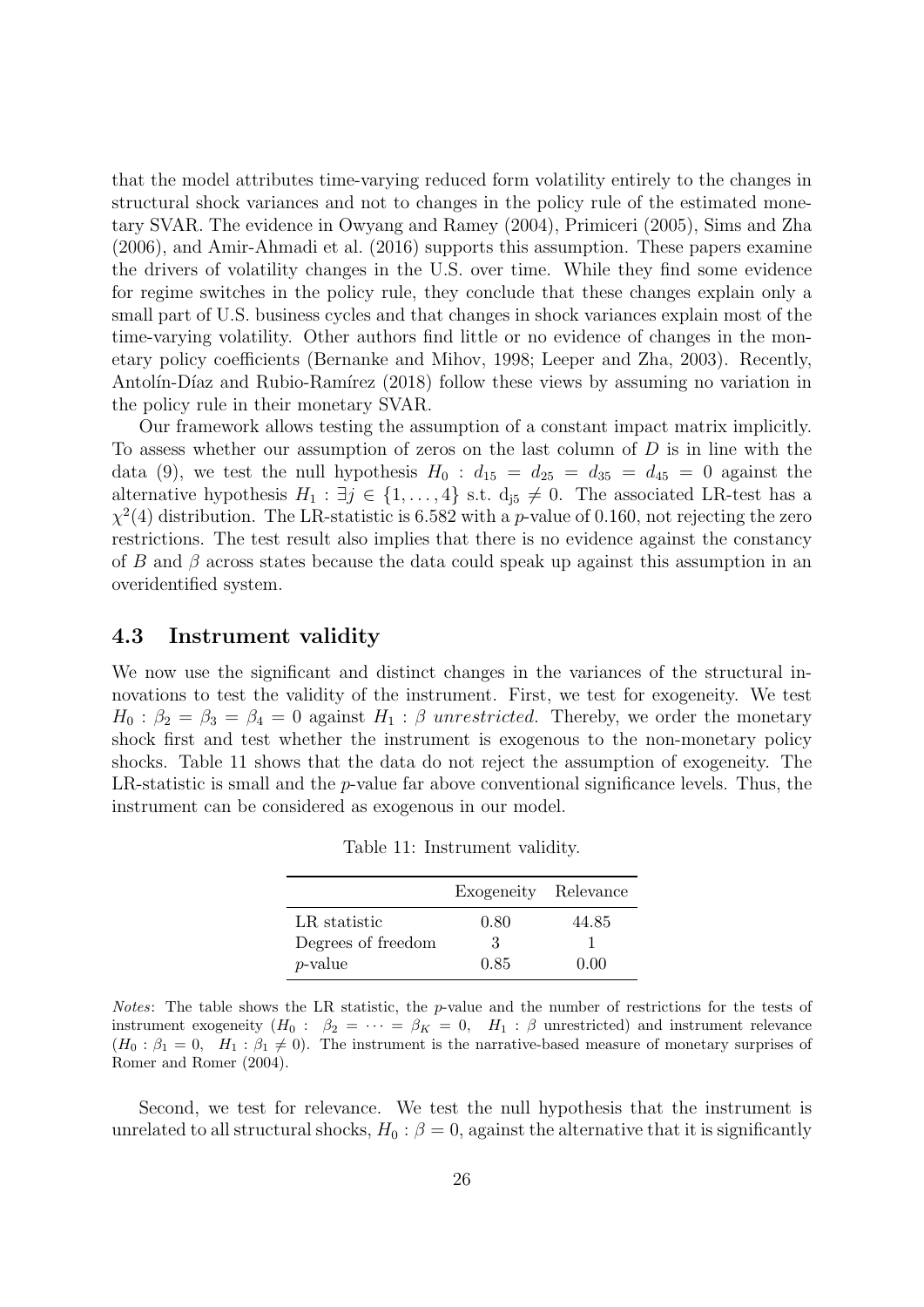related to at least one structural shock. If the null is rejected, this will be the monetary policy shock given the first stage result and that the instrument is constructed to have a high correlation with the monetary shock and a low (zero) correlation with the other shocks. The test indicates that the instrument is highly relevant. The null is rejected at the  $1\%$  significance level.<sup>[17](#page-27-0)</sup> We conclude that the monetary surprises of Romer and Romer (2004) are a valid instrument for monetary policy shocks in our SVAR.

These results, as any tests, are model-specific. Nevertheless, they suggests that the measure of Romer and Romer (2004) successfully addresses endogeneity concerns raised by Leeper (1997) about their earlier narrative measures of presumably exogenous policy changes (Romer and Romer, 1989). Moreover, the results indicate that the measure is a valid instrument for monetary policy shocks. This supports the results of many papers employing it as such in time-series models (Stock and Watson, 2012; Tenreyro and Thwaites, 2016; Ramey, 2016; Rey, 2016).

# 4.4 Dynamic effects of monetary policy shocks

We now estimate the dynamic effects of monetary shocks. Based on the testing sequence, we leave  $\beta_1$  unrestricted and set  $\beta_2 = \beta_3 = \beta_4 = 0$ . This implies that the estimation combines the information in the instrument and the time-varying second moments for identification of a heteroskedastic proxy-SVAR.

Figure [2](#page-28-0) shows the impulse responses to all four structural shocks in columns on the endogenous variables in rows. When interpreting the results, the inclusion of the proxy is a key advantage over traditional identification through heteroskedasticity, where a main challenge is the economic interpretation of the statistically identified shocks (Herwartz and Lütkepohl, 2014). The restrictions on  $\beta$  pin-down the monetary shock in the first column of D. A 100 basis points surprise monetary contraction leads to an significantly elevated federal funds rate for a year and a half, according to the 95% confidence intervals. Economic activity declines half a year after the occurrence of the shock. The response bottoms after two years and is highly statistically significant. The trough is  $-1.6\%$ . Thereafter, industrial production gradually returns to its trend, but is still depressed at the end of the propagation horizon. Consumer prices fall steadily after the shock, but more sluggishly and persistently than activity. The trough is  $-0.8\%$  after five years. With the weakening economy, the policy rate falls below trend after two years, reflecting an endogenous response of monetary policy. Finally, raw material prices fall significantly.

Qualitatively, the results are in line with a long literature that documents contractionary effects of unexpected increases in the federal funds rate on output and prices (Christiano et al., 1999; Gertler and Karadi, 2015; Caldara and Herbst, 2019). Importantly, there is no price puzzle. Quantitatively, the estimated impacts are 'medium' in the terminology of Coibion (2012), that is, they are roughly in-between the small effects of monetary policy shocks documented by Christiano et al. (1999) and the large effects presented by Romer and Romer (2004). Compared to the latter paper, our estimates for

<span id="page-27-0"></span><sup>&</sup>lt;sup>17</sup>The alternative relevance test yields the same conclusion. The LR-statistic is 45.65 with 4 degress of freedom. The corresponding p-value is virtually zero, clearly rejecting the null hypothesis of irrelevance.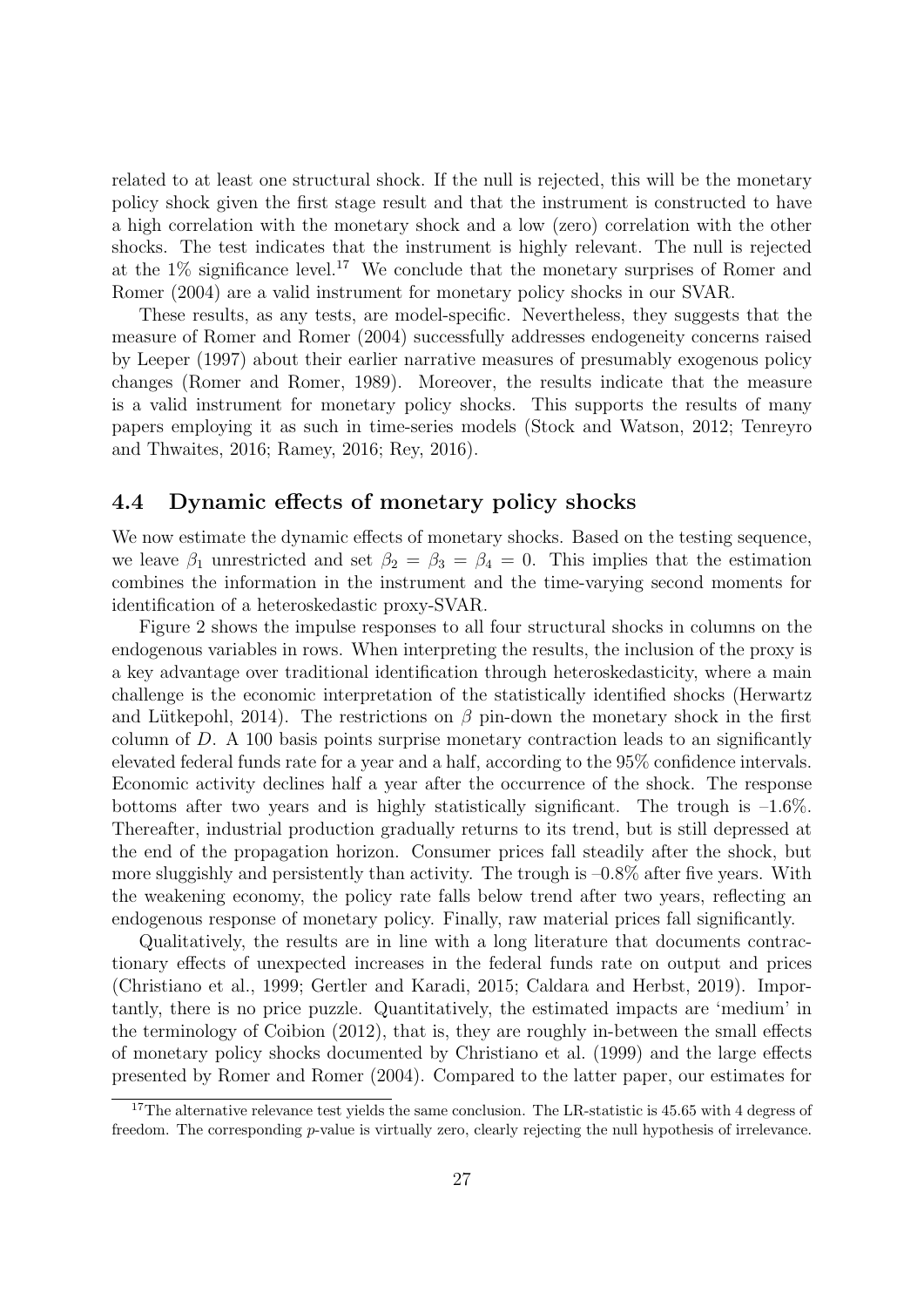<span id="page-28-0"></span>

Figure 2: Impulse responses for heteroskedastic proxy-SVAR model.

*Notes*: The figure shows the impulse responses to one standard deviation shocks in state  $m = 1$  of the heteroskedastic proxy-SVAR(6) model with  $M = 2$  states for  $z_t = [f f_t, ip_t, pce_t, prm_t, rr_t]'$ . The sample is 1980M1-2007M6 and the instrument for monetary policy shocks is the narrative-based measure of Romer and Romer (2004). The shaded bands denote 95% pointwise confidence intervals based on 1,000 bootstrap replications.

industrial production are only about half of the size. We attribute this to the more recent sample, as the impact of monetary surprises is typically estimated to be at least partly smaller after the 1980s (Ramey, 2016).

The other structural shocks are identified using the changes in volatility and yet need to be labeled (if they are of interest to the researcher). Our framework also simplifies this task compared to traditional identification through heteroskedasticity. The inclusion of a valid proxy separates the shock of interest from the remaining shocks. Therefore, the latter are easier to label. This is reflected in relatively clear sign patterns of the impulse responses for the other shocks and in the forecast error variance decomposition (Online Appendix A.3), which both suggest a clear economic labeling of the shocks.

The second shock leads to an increase in economic activity, consumer prices, and the federal funds rate. These signs are consistent with a demand shock that induces tighter policy. The third shock implies a significant decline in real activity and a concurrent increase in consumer prices. Thus, we label it a supply shock. Finally, the fourth shock explains roughly 80% of the error variance in raw material prices. It leads to an immediate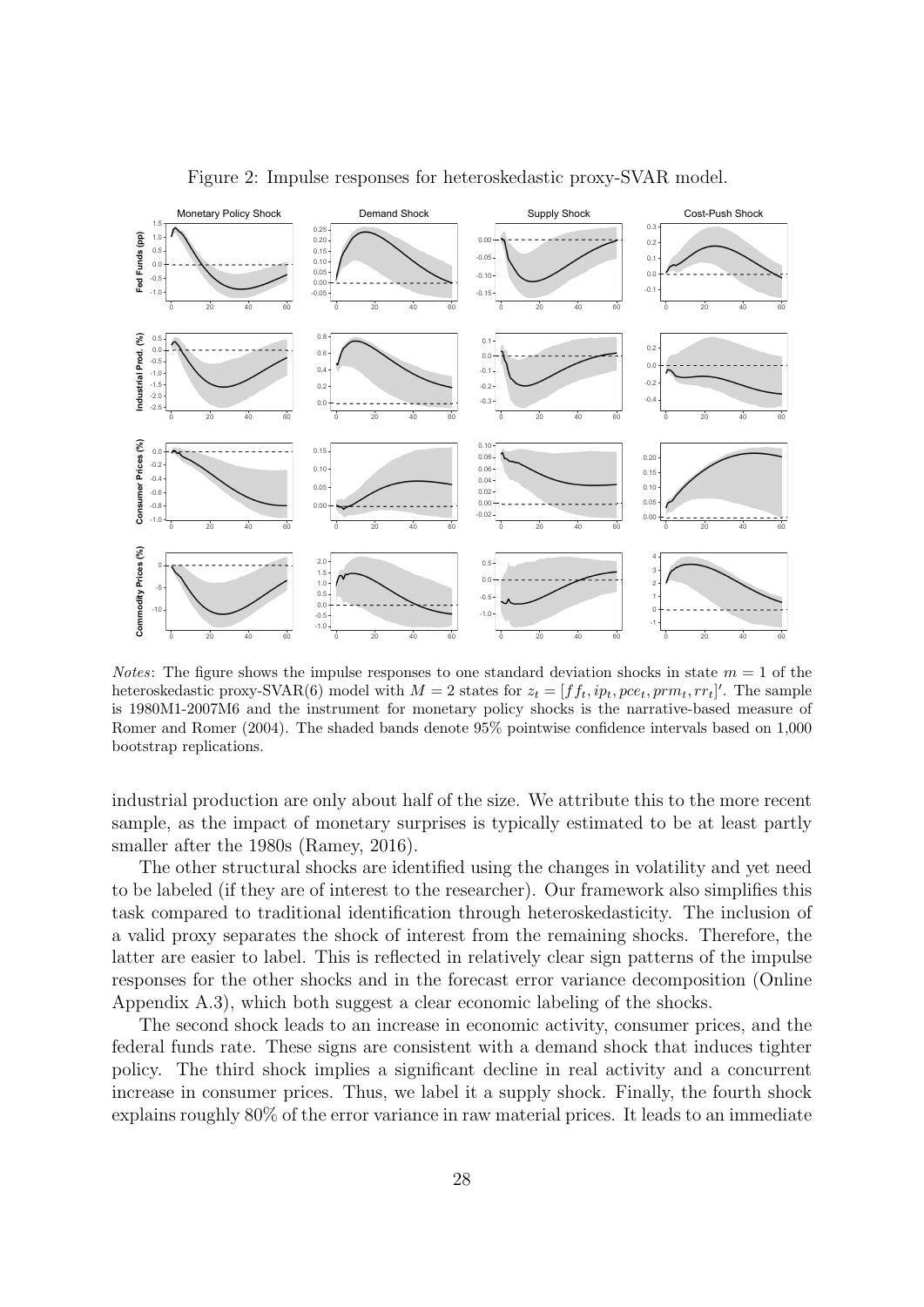and significant jump in this price index that feeds into consumer prices with a delay of several months. This is associated with a concurrent increase the federal funds rate. Industrial production falls given higher input costs and tighter policy. These patterns reflect those induced by a cost-push shock.

The simulation study suggests that another advantage of modeling heteroskedasticity is sharper identification of the structural model and, hence, of the effects of monetary policy. To see this in the application, Figure [3](#page-29-0) compares the impulse responses to a monetary policy shock from the heteroskedastic proxy-SVAR (left column) to those from a standard heteroskedastic SVAR with  $\beta = 0$  (middle column) and from a standard proxy-SVAR neglecting time-varying volatility (right column). The shock is scaled to 100 basis points for comparison. Qualitatively, all models yield the same conclusions. Production and prices decline.

<span id="page-29-0"></span>

Notes: The figure shows the impulse responses to a monetary policy shock of 1pp in a heteroskedastic proxy-SVAR (left column), a heteroscedastic SVAR (middle column), and a proxy-SVAR (right column) on the endogenous variables in rows. The model contains  $z_t = [ff_t, ip_t, pce_t, prm_t, rr_t]'$ , the sample is 1980M1-2007M6 and the instrument for latent monetary shocks is the narrative-based measure of Romer and Romer (2004). The shaded bands denote 95% pointwise confidence intervals based on 1,000 bootstrap replications.

Quantitatively, however, and in terms of statistical significance, there are notable differences. In the heteroskedastic SVAR models, the monetary shock is about twice as persistent. The federal funds rate remains significantly above trend for about 18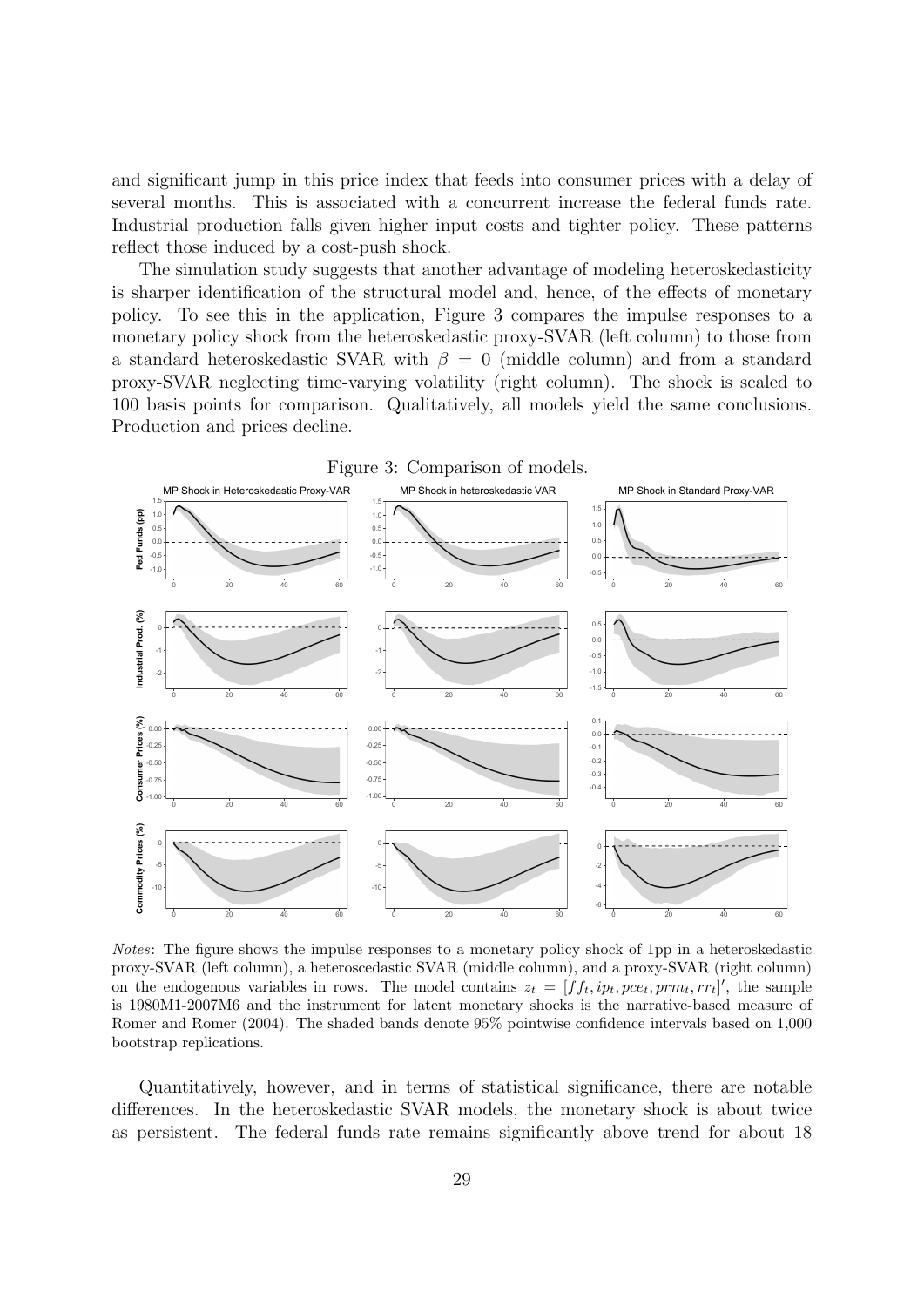months, whereas in the standard proxy-SVAR it is indistinguishable from zero after roughly three quarters. This stronger and longer-lasting monetary contraction leads to a quicker, stronger, and more persistent drop in industrial production. In the heteroskedastic SVAR models, output falls significantly below trend after a year and remains depressed for more than three years. The trough is at  $-1.6\%$ . In contrast, in the proxy-SVAR, the decline in economic activity is largely insignificant and the trough is only  $-0.8\%$ . Similarly, the effect of the monetary shock on prices is quicker, about twice as strong, and more statistically significant in the heteroskedastic models.

The comparison suggests that the heteroskedastic proxy-SVAR attributes a larger role to monetary shocks in business cycles than the standard proxy-SVAR. To see whether this is the case, we compute forecast error variance decompositions. Indeed, the heteroskedastic proxy-SVAR implies that monetary shocks account for 68%-76% of the longrun variation (at horizon 60) of industrial production and both price measures in the high volatility regime, and for 7%-15% in the low volatility regime (Online Appendix A.3). The standard proxy-SVAR implies that monetary shocks explain 9%-18% of the variance of these variables. When interpreting the numbers of the heteroskedastic proxy-SVAR, one needs to keep in mind, however, that the high volatility regime accounts only for one fifth of the observations.

Finally, the similarity between the impulse responses for the first two models suggest that heteroskedasticity provides strong identifying information in the sample. In other words, the inclusion of the instrument changes the responses only marginally. This observation, in turn, has two implications. First, in this application, the main advantage of including the instrument is to pin-down the shock of interest. Second, heteroskedasticity alone can in principle be used to identify monetary policy shocks in U.S. post WWII samples. The statistically identified shocks are consistent with those that also use an instrument for identification. This supports the results from a long series of papers that use time-varying volatility to identify monetary policy shocks (Normandin and Phaneuf, 2004; Lanne and Lütkepohl, 2008; Lütkepohl and Woźniak, 2020).

## 4.5 Testing alternative proxies for monetary shocks

Finally, we test and compare further measures of monetary surprises proposed in the literature. We consider the identified monetary shocks from the SVAR of Bernanke et al. (2005, BBE05) and monetary surprises identified using high(er) frequency data. For the latter, we employ measures derived from changes in federal funds futures data around policy announcements using a daily window (Barakchian and Crowe, 2013, BC13), a 30 minutes window (Gertler and Karadi, 2015, GK15), and a 30-minutes window including further cleaning of the surprises by regression on a range of control variables (Miranda-Agrippino and Ricco, 2018, MR18). Finally, we compute the first principal component of all instruments, which accounts for about 44% of their variation, to see whether combining the information from multiple instruments generates an advantage. We consider the potential instruments one at a time. To facilitate a clean comparison, we use the baseline sample period for the evaluation of all proxies although they are available for slightly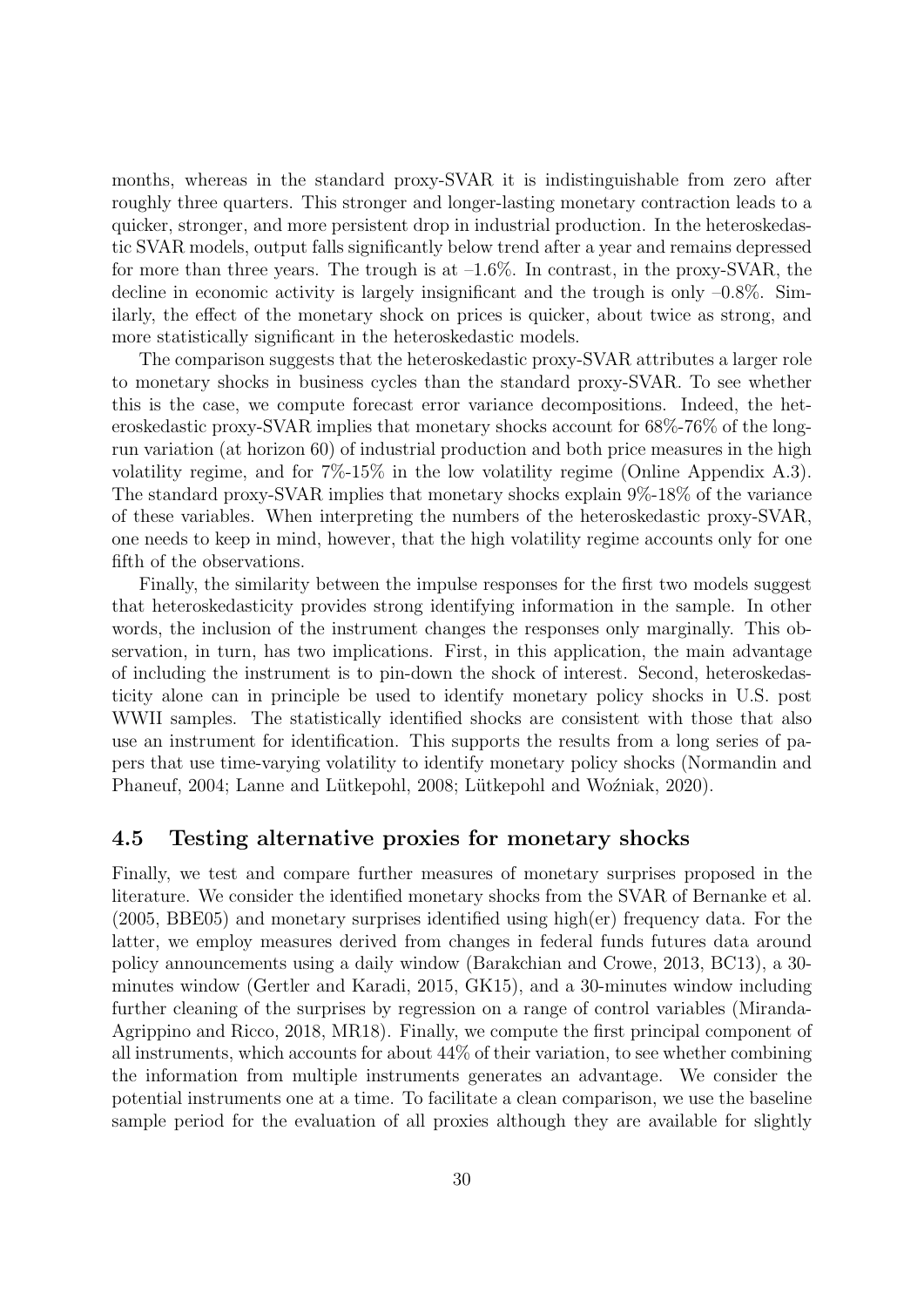<span id="page-31-0"></span>different periods. We fill the missing observations with zeros.

| Instrument                | Exogeneity<br>$p$ -value | Relevance<br><i>p</i> -value |
|---------------------------|--------------------------|------------------------------|
| Model-based (BBE05)       | 0.680                    | 0.000                        |
| Daily (BC13)              | 0.127                    | 0.593                        |
| 30-minute $(GK15)$        | 0.608                    | 0.056                        |
| 30-minute cleansed (MR18) | 0.584                    | 0.036                        |
| Factor                    | 0.673                    | 0.000                        |

Table 12: Testing alternative proxies.

Notes: The table shows the p-values of LR-tests for the exogeneity and relevance of different instruments  $w_t$  in the model with  $z_t = [ff_t, ip_t, pce_t, prm_t, w_t]'$ , testing them one at a time. The sample period is 1980M1-2007M6. The model-based measure is of Bernanke et al. (2005), and measures based on high(er) frequency data are taken from Barakchian and Crowe (2013), Gertler and Karadi (2015) and Miranda-Agrippino and Ricco (2018), respectively, and the first principal component of these instruments.

Table [12](#page-31-0) shows the test results. The model-based measure is a valid instrument. The p-values are 0.68 for exogeneity and essentially zero for relevance. The picture is more mixed for the instruments based on high-frequency data. In particular, for the instrument based on daily data, there is some indication of endogeneity. The p-value of 0.127 is only marginally above the 10% level that the simulations suggest using. Moreover, the hypothesis of irrelevance cannot be rejected. The p-value of 0.593 is quite large. The remaining three instruments are all exogenous, according to the high  $p$ -values of close or above 0.5. But the 30-minute instrument and the cleansed version thereof are not particularly strong, with p-values of 0.056 and 0.036, respectively. The relevance tests for the higher-frequency instruments need to be treated with some caution, however, due to the smaller number of non-zero instrument observations.

We compare our findings based on the LR-tests to three alternative procedures that are used to evaluate the quality of instruments. First, we use Granger-causality (GC) tests to see whether lags of the endogenous variables predict the instruments, thereby following procedure based on joint correlations (Miranda-Agrippino and Ricco, 2018). Projecting one instrument at a time onto the autoregressive part of the VAR, we test the null hypothesis that the lags of each endogenous variable are jointly equal to zero. [Table 13](#page-32-0) shows robust p-values of the corresponding F-tests and some summary statistics. The  $R^2$ s are modest at around 10%-20%, suggesting little explanatory power of all 30 lags for the instruments. Moreover, there is generally little evidence of Granger causality. The baseline instrument (RR04) and the daily surprises (BC13) are not Granger caused by any of the variables. The model-based instrument (BBE05), the cleansed 30-minute surprises (MR18), and the factor are Granger caused only by one variable at the 10% significance level. An exception are the 30-minute surprises (GK15), which are Granger caused by three variables at the 5% significance level. Accordingly, the  $R^2$  is 0.38.

Second, we use the overidentification test proposed by Cesa-Bianchi et al. (2016) which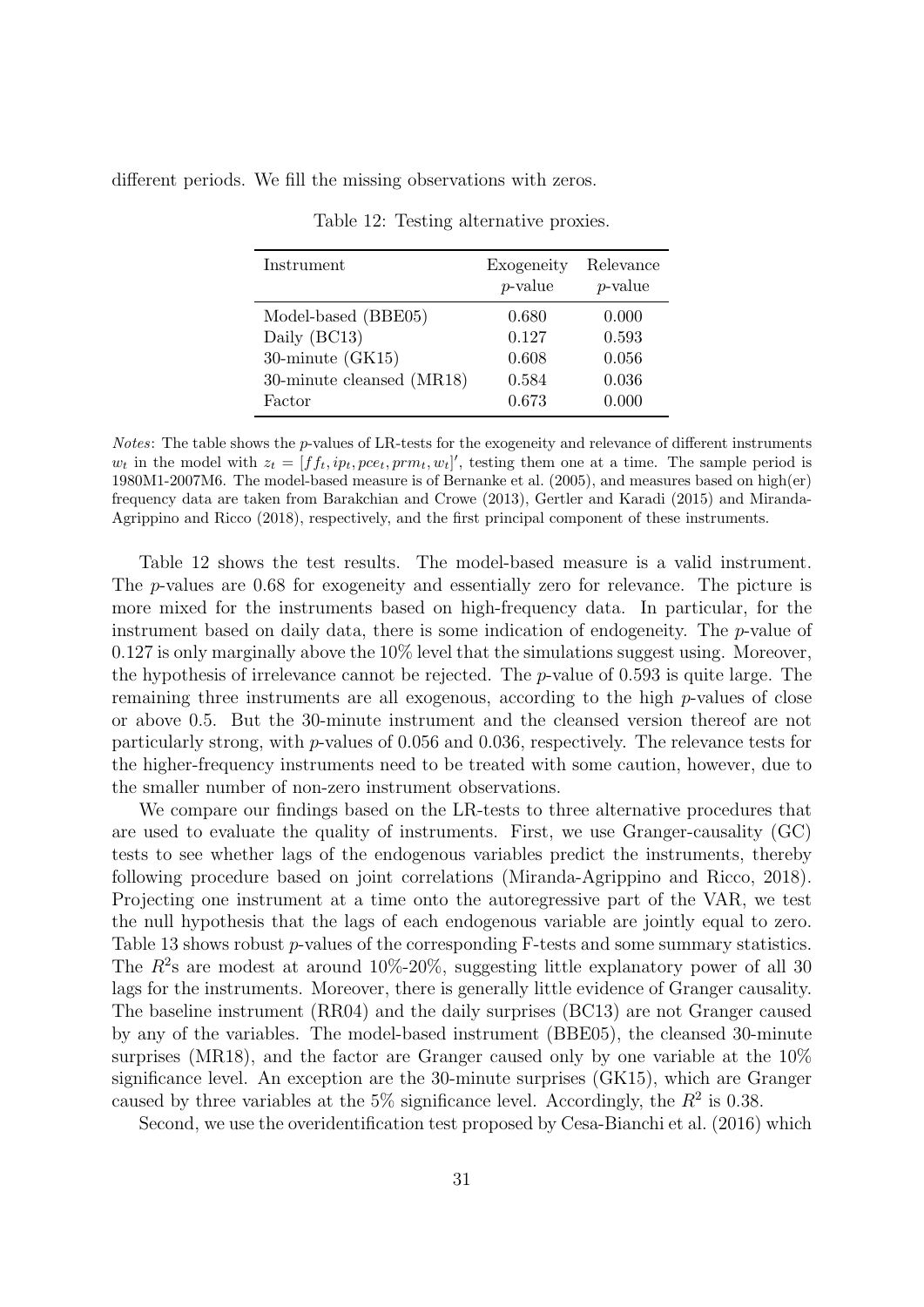<span id="page-32-0"></span>

| Dependent variable        | <b>RR04</b> | BBE05 | <b>BC13</b> | GK15 | MR18 | Factor |
|---------------------------|-------------|-------|-------------|------|------|--------|
| $p$ -value GC-test        |             |       |             |      |      |        |
| Instrument                | 0.69        | 0.47  | 0.36        | 0.04 | 0.04 | 0.58   |
| Federal funds rate        | 0.12        | 0.83  | 0.67        | 0.00 | 0.48 | 0.83   |
| ln(Industrial production) | 0.87        | 0.99  | 0.51        | 0.29 | 0.29 | 0.98   |
| ln(PCE core)              | 0.60        | 0.13  | 0.58        | 0.03 | 0.19 | 0.37   |
| ln(Material prices)       | 0.47        | 0.02  | 0.89        | 0.46 | 0.41 | 0.09   |
| Observations              | 384         | 209   | 235         | 263  | 233  | 203    |
| Parameters                | 31          | 31    | 31          | 31   | 31   | 31     |
| $\,R^2$                   | 0.20        | 0.12  | 0.13        | 0.38 | 0.23 | 0.10   |

Table 13: p-values of Granger-causality tests.

Notes: The table shows p-values of robust F-statistics using HAC standard errors testing the null hypothesis that the coefficients on six lags of each variable in the VAR with  $z_t = [ff_t, ip_t, pce_t, prm_t, w_t]'$ are jointly equal to zero. The instruments  $w_t$  are included one at a time into the VAR and are RR04 -Romer and Romer (2004), BBE05 - Bernanke et al. (2005), BC13 - Barakchian and Crowe (2013), GK15 - Gertler and Karadi (2015), MR18 - Miranda-Agrippino and Ricco (2018), and the first factor of these.

is based on the availability of two instruments. For each reduced form residual  $e_{2t},...,e_{4t}$ , we compute Hansen's J-statistics testing the joint null hypothesis that two instruments are valid. We keep the baseline instrument of Romer and Romer (2004) fixed across tests and add one alternative instrument at a time. [Table 14](#page-32-1) reports the p-values of the (HAC-consistent) J-tests. The results add to the evidence based on the LR-tests and GC-tests. The p-values are all large for the model-based measure and the factor. For the daily and 30-minute proxy, the test rejects instrument validity at the 5% and 10% level, respectively, when using the residual of the equation of consumption expenditure prices. The cleansed 30-minute instrument is a borderline case.

Table 14: p-values of Hansen's overidentification J-test.

<span id="page-32-1"></span>

| Residual                  | BBE05 | BC13 | GK15 | MR.18 | Factor |
|---------------------------|-------|------|------|-------|--------|
| ln(Industrial production) | 0.85  | 0.64 | 0.40 | 0.96  | 0.44   |
| ln(PCE core)              | 0.42  | 0.07 | 0.03 | 0.10  | 0.45   |
| ln(Material prices)       | 0.89  | 0.86 | 0.61 | 0.39  | 0.75   |

Notes: The table shows p-values of Hansen's HAC-consistent J-statistics testing the joint null hypothesis that the instruments are valid. The instruments are tested one at a time against the baseline instrument of Romer and Romer (2004). The alternative instruments are BBE05 - Bernanke et al. (2005), BC13 - Barakchian and Crowe (2013), GK15 - Gertler and Karadi (2015), MR18 - Miranda-Agrippino and Ricco (2018), and the first factor of these.

Third, we regress the instruments on different types of structural shocks available from the literature to see whether the instruments are potentially endogenous to these shocks. We use all shocks and variables considered by Stock and Watson (2012) except for monetary policy shocks and a few measures with insufficient observations. We consider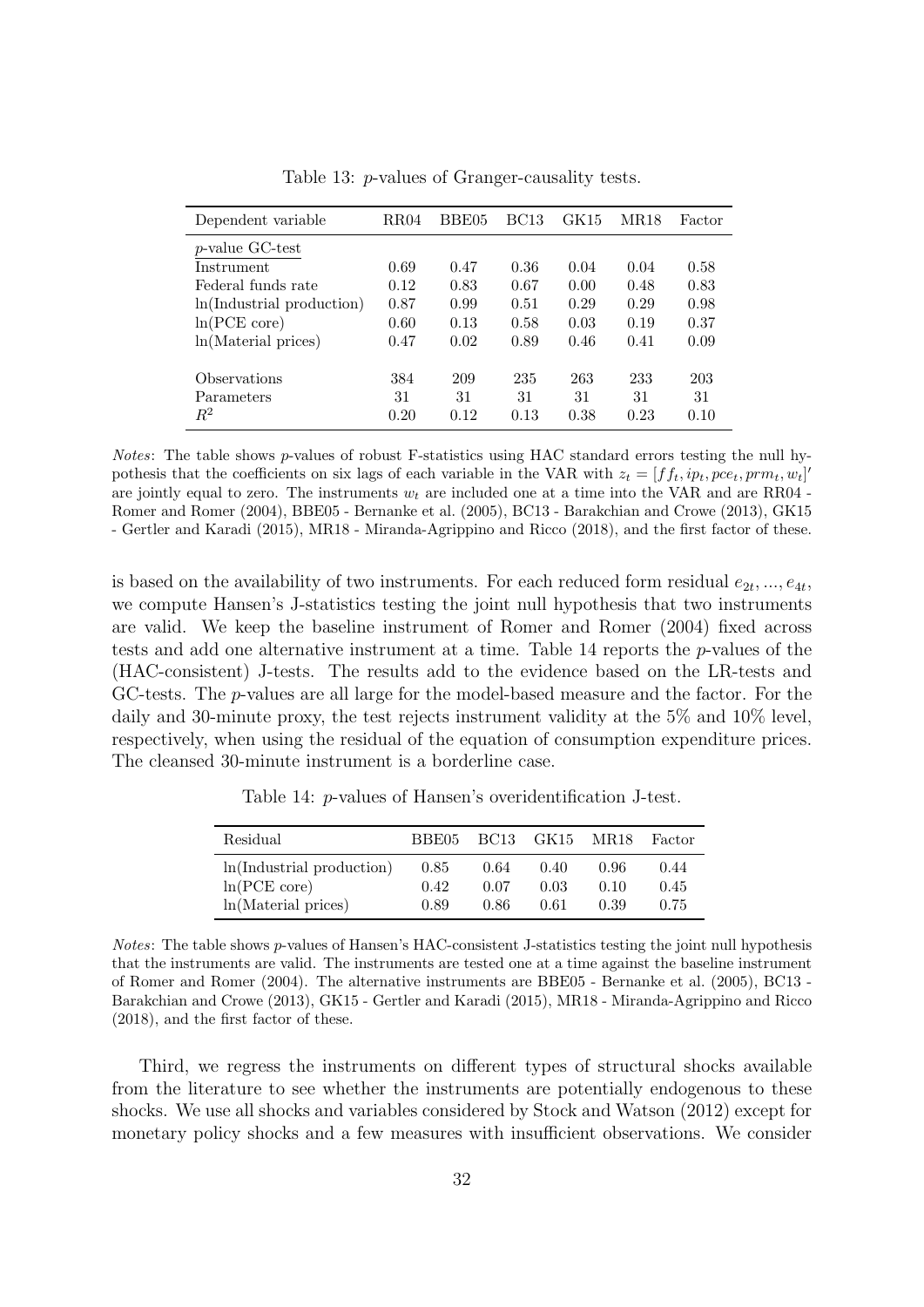oil shocks (Hamilton, 2003; Kilian, 2008; Ramey and Vine, 2011), uncertainty shocks (Baker, Bloom and Davis, 2016), fiscal policy shocks (Romer and Romer, 2010; Fisher and Peters, 2010; Ramey, 2011), productivity shocks (Basu, Fernald and Kimball, 2006; Smets and Wouters, 2007), and financial shocks (Gilchrist and Zakrajsek, 2012). Half of these series is available only for the quarterly frequency so we sum the instruments within quarters. We regress one proxy on all potential shocks for a given frequency at a time.

<span id="page-33-0"></span>

| Dependent variable             | RR04     | BBE05    | BC13       | GK15       | <b>MR18</b> | Factor  |
|--------------------------------|----------|----------|------------|------------|-------------|---------|
|                                |          |          |            |            |             |         |
| (a) Monthly data               |          |          |            |            |             |         |
| Ramey and Vine (2011)          | 1.39     | 14.98    | 30.87      | $3.34***$  | 1.25        | 1.90    |
|                                | (6.59)   | (49.39)  | (27.36)    | (1.29)     | (2.05)      | (3.87)  |
| Kilian $(2008)$                | $-0.04$  | $-0.01$  | $-0.29$    | 0.01       | 0.00        | $-0.01$ |
|                                | (0.06)   | (0.46)   | (0.30)     | (0.02)     | (0.02)      | (0.03)  |
| Hamilton $(2003)$              | 0.19     | 0.62     | 2.55       | $-0.01$    | 0.09        | 0.17    |
|                                | (0.33)   | (2.70)   | (2.15)     | (0.07)     | (0.14)      | (0.18)  |
| TED spread                     | $-3.87$  | $-34.41$ | $-2.19$    | $-1.11$    | 0.04        | 0.33    |
|                                | (3.41)   | (27.87)  | (15.02)    | (0.68)     | (1.23)      | (2.20)  |
| Baker et al. $(2016)$          | 0.02     | $-0.36$  | $-0.73***$ | $-0.03***$ | $-0.01$     | 0.00    |
|                                | (0.05)   | (0.34)   | (0.27)     | (0.01)     | (0.02)      | (0.02)  |
| $AR(2)$ residual of VIX        | 0.26     | 0.42     | $3.53***$  | $0.28***$  | 0.04        | $-0.16$ |
|                                | (0.32)   | (2.36)   | (1.70)     | (0.08)     | (0.12)      | (0.20)  |
| Observations                   | 321      | 215      | 241        | 260        | 239         | 209     |
| $R^2$                          | 0.09     | 0.06     | 0.10       | 0.11       | 0.06        | 0.06    |
|                                |          |          |            |            |             |         |
| (b) Quarterly data             |          |          |            |            |             |         |
| Ramey (2011)                   | 2.13     | 20.68    | 2.41       | 3.16       | 2.15        | 0.89    |
|                                | (9.43)   | (65.46)  | (12.52)    | (5.44)     | (3.72)      | (2.73)  |
| Fisher and Peters (2010)       | $2.31*$  | 2.54     | $-1.28$    | 0.19       | 0.08        | $-0.04$ |
|                                | (1.33)   | (3.58)   | (2.83)     | (0.32)     | (0.24)      | (0.14)  |
| Romer and Romer (2010)         | $-0.18$  | 1.01     | 0.11       | $-0.12$    | 0.00        | $-0.03$ |
|                                | (0.29)   | (1.50)   | (0.55)     | (0.14)     | (0.08)      | (0.14)  |
| Smets and Wouters (2007)       | $-0.19$  | $-0.44$  | $-0.04$    | $-0.03$    | $-0.00$     | $-0.01$ |
|                                | (0.14)   | (0.46)   | (0.21)     | (0.03)     | (0.02)      | (0.02)  |
| Basu et al. $(2006)$           | 0.04     | $0.25*$  | 0.06       | 0.00       | 0.00        | 0.01    |
|                                | (0.07)   | (0.13)   | (0.08)     | (0.01)     | (0.01)      | (0.01)  |
| Gilchrist and Zakrajsek (2012) | $-0.33*$ | $-1.22$  | $-0.58$    | $-0.09$    | $-0.04$     | $-0.06$ |
|                                | (0.18)   | (0.84)   | (0.38)     | (0.06)     | (0.04)      | (0.04)  |
| Observations                   | 102      | 60       | 64         | 60         | 60          | 60      |
| $R^2$                          | 0.17     | 0.27     | 0.09       | 0.21       | 0.06        | 0.17    |

Table 15: Regression of proxies on other shocks.

Notes: The table shows results of regressions of alternative instruments for monetary policy shocks (in columns) on structural shocks proposed in the literature for uncertainty, oil markets, fiscal policy, productivity, and financial frictions (in rows). The frequency is monthly in panel (a) and quarterly in panel (b). HAC standard errors are in parenthesis. \*\*\*, \*\*, and \* indicate statistical significance at the 1%, 5%, and 10% level, respectively. All regressions include a constant and month/quarter dummies. The monetary instruments are RR04 - Romer and Romer (2004), BBE05 - Bernanke et al. (2005), BC13 - Barakchian and Crowe (2013), GK15 - Gertler and Karadi (2015), MR18 - Miranda-Agrippino and Ricco (2018), and the first factor of these.

[Table 15](#page-33-0) shows the regression results with HAC standard errors. The results are similar to those based on the LR-tests. The  $R^2$ s are typically low, indicating little relevance of the shocks. Moreover, out of the 36 coefficients, only 8 are statistically significant, thereof three only at the 10% level. An exception are the higher frequency measures that are not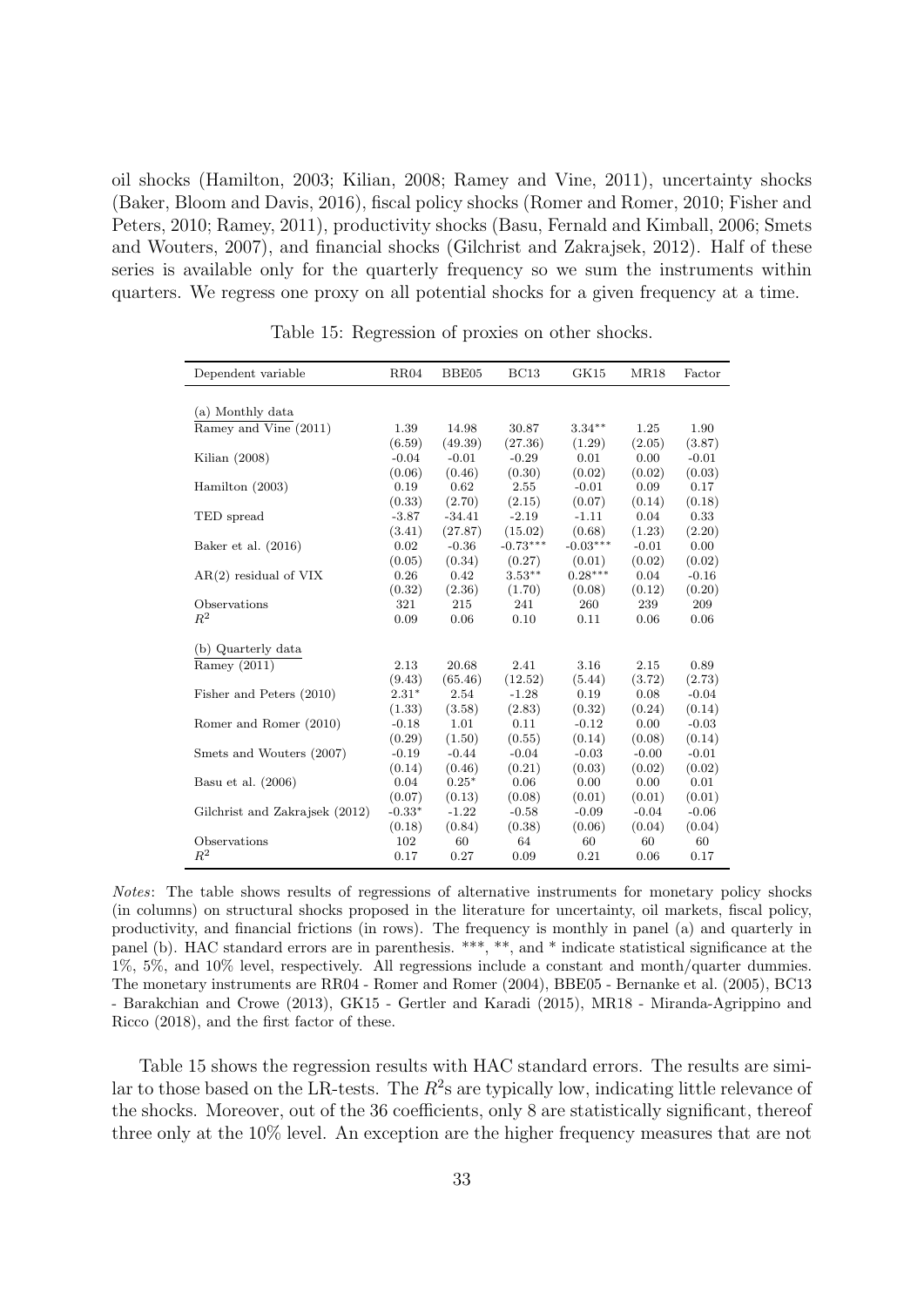cleansed. They seem to systematically relate to oil and uncertainty shocks, consistent with the indication of endogeneity by the LR-test and that they are Granger caused by the federal funds rate and consumption expenditure prices. However, the two uncertainty measures have puzzling opposite signs, potentially reflecting multicollinearity.



<span id="page-34-0"></span>Figure 4: Responses for heteroskedastic proxy-SVAR using different instruments.

Notes: The figure shows the impulse responses to a 100 basis points monetary policy shock. The sample is 1980M1-2007M6 and the different instruments, using one at a time, are the narrative measure of Romer and Romer (2004) (solid line with shaded 95% pointwise confidence intervals based on 5,000 bootstrap replications), the high-frequency proxy of Gertler and Karadi (2015) (dotted lines), the modelbased measure of Bernanke et al. (2005) (long dashed lines), the high-frequency cleaned instrument of Miranda-Agrippino and Ricco (2018), and the first factor (short dashed lines).

Focusing on the instruments that have been identified as valid instruments by the LRtests, Figure [4](#page-34-0) compares the implied effects of a monetary policy shock on the endogenous variables. The solid lines show the estimates using the narrative-based measure together with 95% confidence bands for the comparison. The other proxies imply similar effects. The responses are not distinguishable from those implied by the narrative-based measure according to the confidence bands of the latter. This suggests that the estimates of the previous section provide a reasonable description of the effects of monetary policy. Moreover, it reflects the finding that a standard heteroskedastic SVAR and the heteroskedastic proxy-SVAR estimate similar effects. The identification through time-varying volatility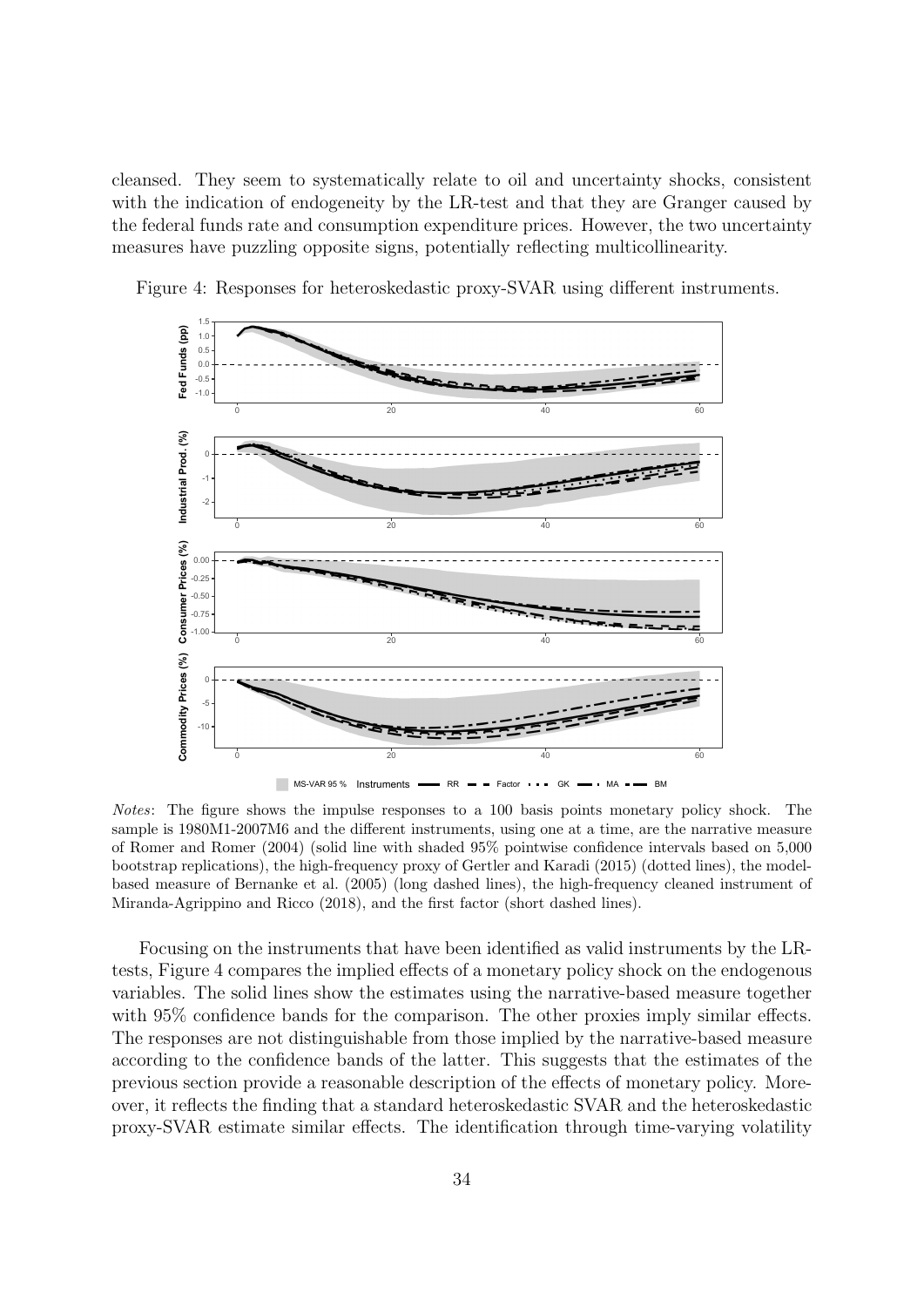seems to dominate the information in the instruments considered here.

We conclude that most of the instruments for monetary policy shocks proposed in the literature are valid. In particular, our findings support the estimates of Romer and Romer (2004), Bernanke et al. (2005), and Miranda-Agrippino and Ricco (2018). In contrast, they indicate some problems of the higher frequency instruments, in line with Ramey (2016) who documents partially puzzling effects of monetary policy shocks identified using these instruments.

# <span id="page-35-0"></span>5 Conclusions

We propose a structural vector autoregressive framework that combines the information contained in external instruments and in time-varying second moments of the data for identification of latent monetary policy shocks in the U.S. We show that the framework sharpens structural inference. Moreover, it allows testing the validity, that is, both the exogeneity and relevance, of instruments using likelihood ratio tests. Finally, it facilitates an economic interpretation of the structural shock of interest, which is not only identified statistically through heteroskedasticity, but also through prior economic reasoning contained in the instrument. These three features of the encompassing model increase the reliability of the estimation results.

We apply the framework to test the narrative measure of monetary surprises of Romer and Romer (2004). We find that it is a valid instrument for monetary policy shocks. Using it in combination with the heteroskedasticity in the data, we provide new and potentially sharper estimates of the dynamic effects of monetary policy on the macro-economy. We find that a surprise monetary contraction of 100 basis points in the federal funds rate leads to a significant decline in economic activity and prices of 1.6% and 0.8%, respectively. In contrast, a standard proxy-SVAR that does not exploit time-varying volatility implies substantially smaller effects.

Finally, we evaluate different proxies for monetary policy proposed in the literature. We find that instruments based on intra-daily data that are further cleansed (Miranda-Agrippino and Ricco, 2018) and instruments from time-series models (Bernanke et al., 2005) are also valid. In our framework, they lead to qualitatively and quantitatively similar results as the narrative-based proxy.

# References

- Amir-Ahmadi, P., Matthes, C. and Wang, M.-C. (2016). Drifts and volatilities under measurement error: Assessing monetary policy shocks over the last century, Quantitative Economics  $7(2)$ : 591-611.
- An, S. and Schorfheide, F. (2007). Bayesian analysis of DSGE models, Econometric Reviews 26(2-4): 113–172.
- Angelini, G. and Fanelli, L. (2018). Identification and estimation issues in structural vector autoregressions with external instruments.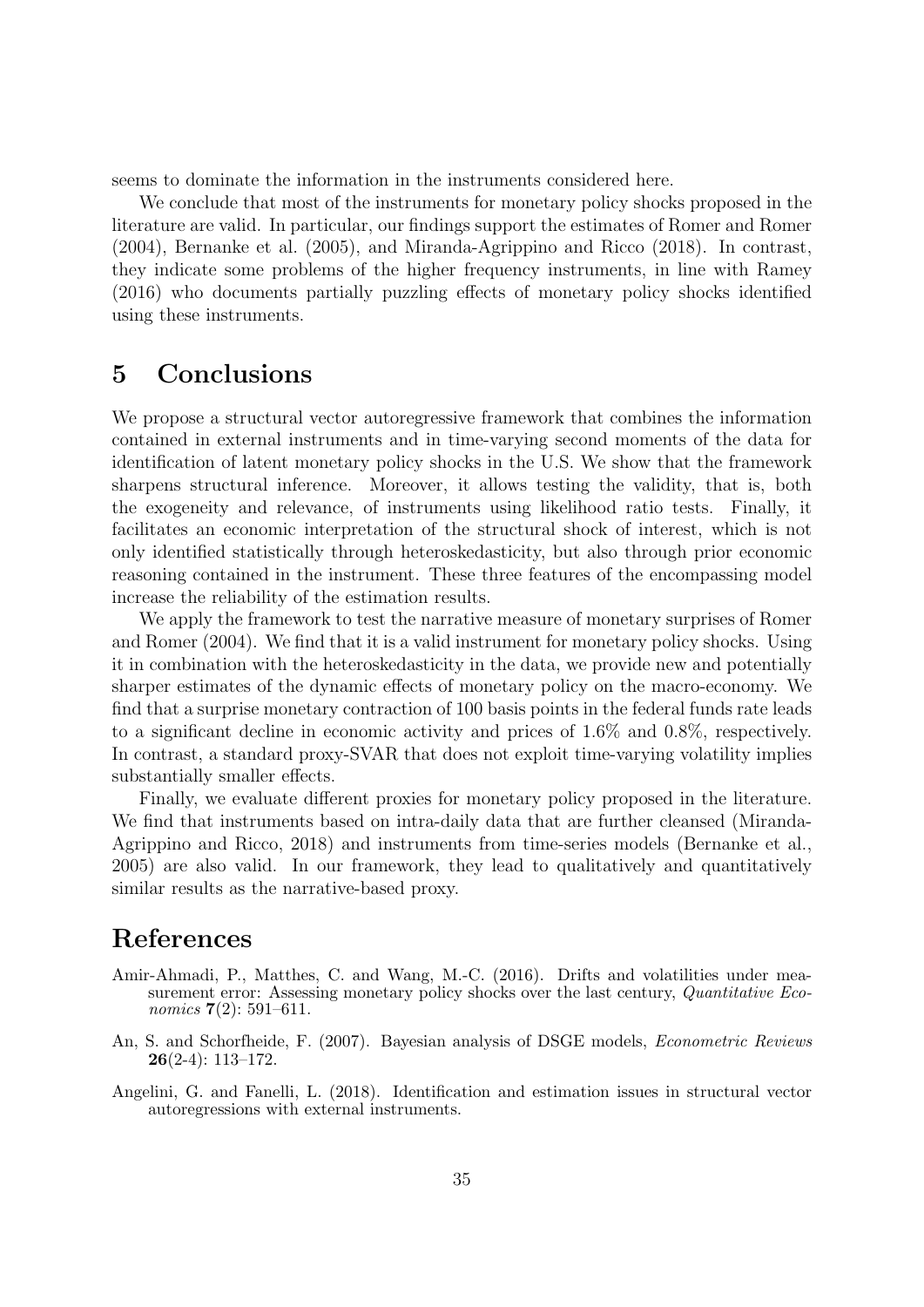- Antolín-Díaz, J. and Rubio-Ramírez, J. F. (2018). Narrative sign restrictions for svars, American Economic Review 108(10): 2802–29.
- Arias, J. E., Rubio-Ramirez, J. F. and Waggoner, D. F. (2021). Inference in bayesian proxysvars, Journal of Econometrics .
- Baker, S. R., Bloom, N. and Davis, S. J. (2016). Measuring economic policy uncertainty, The quarterly journal of economics 131(4): 1593–1636.
- Barakchian, S. M. and Crowe, C. (2013). Monetary policy matters: Evidence from new shocks data, Journal of Monetary Economics 60(8): 950–966.
- Basu, S., Fernald, J. G. and Kimball, M. S. (2006). Are technology improvements contractionary?, American Economic Review 96(5): 1418–1448.
- Bernanke, B. S., Boivin, J. and Eliasz, P. (2005). Measuring the effects of monetary policy: a factor-augmented vector autoregressive (FAVAR) approach, The Quarterly journal of economics 120(1): 387–422.
- Bernanke, B. S. and Mihov, I. (1998). Measuring monetary policy, The Quarterly Journal of Economics 113(3): 869–902.
- Bertsche, D. and Braun, R. (2020). Identification of structural vector autoregressions by stochastic volatility, Journal of Business & Economic Statistics  $\mathbf{0}(0)$ : 1–14.
- Caldara, D. and Herbst, E. (2019). Monetary Policy, Real Activity, and Credit Spreads: Evidence from Bayesian Proxy SVARs, American Economic Journal: Macroeconomics 11(1):  $157-92$ .
- Cesa-Bianchi, A., Thwaites, G. and Vicondoa, A. (2016). Monetary policy transmission in an open economy: new data and evidence from the United Kingdom, Mimemo, London School of Economics and Political Science, LSE Library.
- Christiano, L. J., Eichenbaum, M. and Evans, C. L. (1999). Monetary policy shocks: What have we learned and to what end?, Handbook of macroeconomics  $\hat{\mathbf{I}}$ : 65–148.
- Coibion, O. (2012). Are the effects of monetary policy shocks big or small?, American Economic Journal: Macroeconomics 4(2): 1–32.
- Fisher, J. D. and Peters, R. (2010). Using stock returns to identify government spending shocks, The Economic Journal 120(544): 414–436.
- Gertler, M. and Karadi, P. (2015). Monetary policy surprises, credit costs, and economic activity, American Economic Journal: Macroeconomics 7(1): 44–76.
- Gilchrist, S. and Zakrajsek, E. (2012). Credit spreads and business cycle fluctuations, American economic review  $102(4)$ : 1692–1720.
- Hamilton, J. D. (2003). What is an oil shock?, *Journal of econometrics*  $113(2)$ : 363–398.
- Hansen, B. E. (1992). The likelihood ratio test under nonstandard conditions: testing the Markov switching model of GNP, Journal of applied Econometrics 7(S1).
- Herwartz, H. and Lütkepohl, H. (2014). Structural vector autoregressions with Markov switching: Combining conventional with statistical identification of shocks, Journal of Econometrics  $183(1)$ : 104-116.
- Jentsch, C. and Lunsford, K. G. (2016). Proxy svars: asymptotic theory, bootstrap inference, and the effects of income tax changes in the united states, American Economic Review .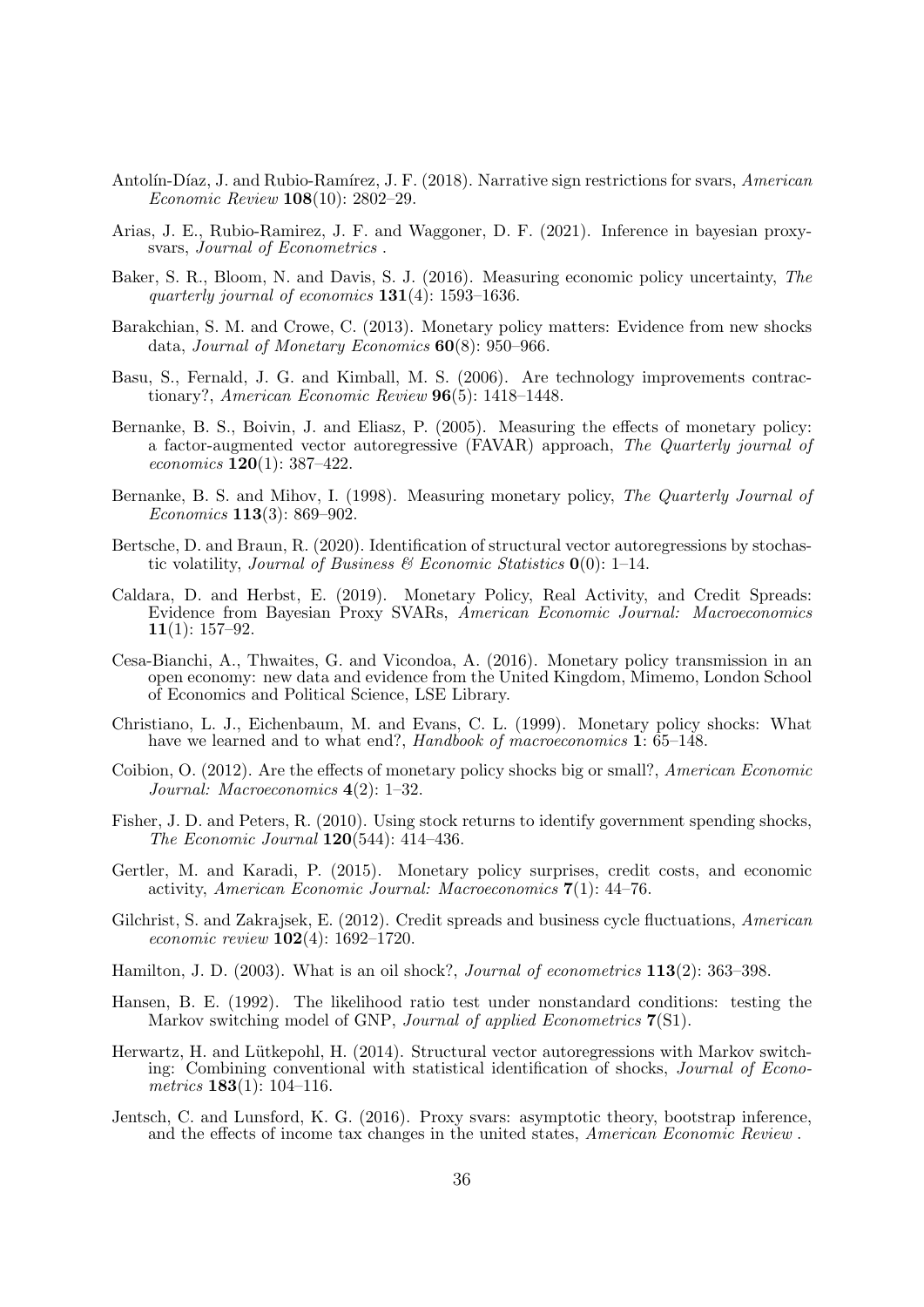- Justiniano, A. and Primiceri, G. E. (2008). The time-varying volatility of macroeconomic fluctuations, American Economic Review 98(3): 604–41.
- Kilian, L. (2008). Exogenous oil supply shocks: how big are they and how much do they matter for the us economy?, The Review of Economics and Statistics 90(2): 216–240.
- Lanne, M. and Lütkepohl, H. (2008). Identifying monetary policy shocks via changes in volatility, Journal of Money, Credit and Banking 40(6): 1131–1149.
- Lanne, M., Lütkepohl, H. and Maciejowska, K. (2010). Structural vector autoregressions with Markov switching, *Journal of Economic Dynamics and Control* **34**(2): 121–131.
- Leeper, E. M. (1997). Narrative and var approaches to monetary policy: Common identification problems, Journal of Monetary Economics 40(3): 641–657.
- Leeper, E. M. and Zha, T. (2003). Modest policy interventions, Journal of Monetary Economics 50(8): 1673–1700.
- Ludvigson, S. C., Ma, S. and Ng, S. (2017). Shock restricted structural vector-autoregressions, Technical report, National Bureau of Economic Research.
- Lütkepohl, H. and Schlaak, T. (2018). Choosing between different time-varying volatility models for structural vector autoregressive analysis, Oxford Bulletin of Economics and Statistics 80(4): 715–735.
- Lütkepohl, H. and Schlaak, T. (2019). Bootstrapping impulse responses of structural vector autoregressive models identified through GARCH, Journal of Economic Dynamics and Control 101: 41–61.
- Lütkepohl, H. and Schlaak, T. (2021). Heteroskedastic proxy vector autoregressions, *Journal* of Business  $\mathcal C$  Economic Statistics (just-accepted): 1–36.
- Lütkepohl, H. and Woźniak, T. (2020). Bayesian inference for structural vector autoregressions identified by markov-switching heteroskedasticity, Journal of Economic Dynamics and Control 113: 103862.
- Mertens, K. and Ravn, M. O. (2013). The dynamic effects of personal and corporate income tax changes in the united states, American Economic Review 103(4): 1212–1247.
- Miranda-Agrippino, S. and Ricco, G. (2018). The transmission of monetary policy shocks, Technical report, CEPR Discussion Papers.
- Nakamura, E. and Steinsson, J. (2018). High-frequency identification of monetary nonneutrality: The information effect, *The Quarterly Journal of Economics* 133(3): 1283– 1330.
- Normandin, M. and Phaneuf, L. (2004). Monetary policy shocks:: Testing identification conditions under time-varying conditional volatility, Journal of Monetary Economics  $\textbf{51}(6): 1217 - 1243.$
- Owyang, M. T. and Ramey, G. (2004). Regime switching and monetary policy measurement, Journal of Monetary Economics 51(8): 1577–1597.
- Plagborg-Møller, M. and Wolf, C. K. (2021). Local projections and vars estimate the same impulse responses, Econometrica 89(2): 955–980.
- Podstawski, M. and Velinov, A. (2018). The state dependent impact of bank exposure on sovereign risk, Journal of Banking  $\mathscr$  Finance 88: 63-75.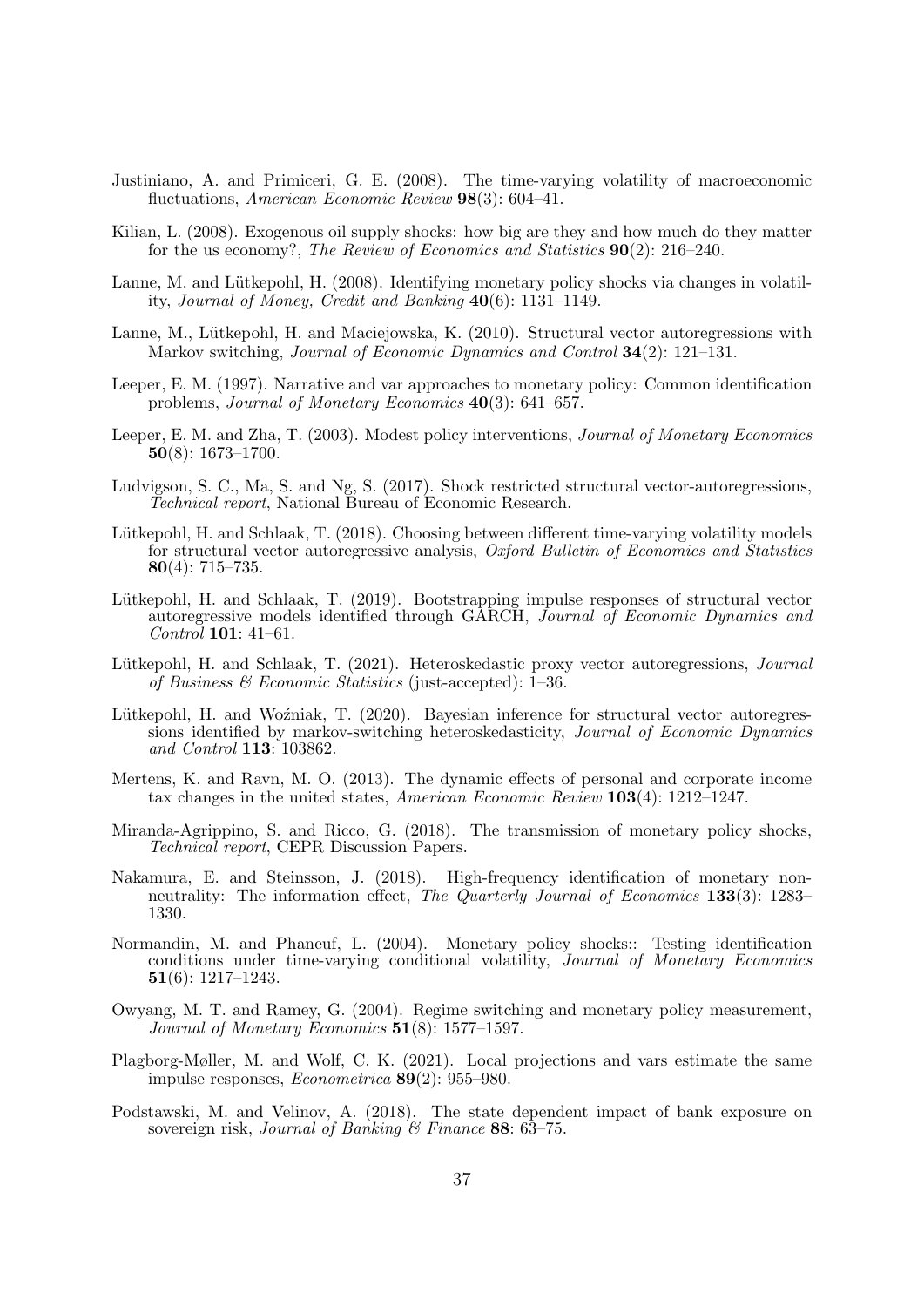- Primiceri, G. E. (2005). Time varying structural vector autoregressions and monetary policy, The Review of Economic Studies 72(3): 821–852.
- Psaradakis, Z. and Spagnolo, N. (2006). Joint determination of the state dimension and autoregressive order for models with markov regime switching, Journal of Time Series Analysis  $27(5): 753-766.$
- Ramey, V. A. (2011). Identifying government spending shocks: It's all in the timing, The Quarterly Journal of Economics 126(1): 1–50.
- Ramey, V. A. (2016). Macroeconomic shocks and their propagation, *Handbook of Macroeco*nomics, Vol. 2, Elsevier, pp. 71–162.
- Ramey, V. A. and Vine, D. J. (2011). Oil, automobiles, and the us economy: How much have things really changed?, NBER Macroeconomics Annual 25(1): 333–368.
- Rey, H. (2016). International channels of transmission of monetary policy and the mundellian trilemma, IMF Economic Review  $64(1)$ : 6-35.
- Rigobon, R. (2003). Identification through heteroskedasticity, Review of Economics and Statistics **85**(4): 777–792.
- Rigobon, R. and Sack, B. (2003). Measuring the reaction of monetary policy to the stock market, The Quarterly Journal of Economics 118(2): 639–669.
- Rigobon, R. and Sack, B. (2004). The impact of monetary policy on asset prices, Journal of *Monetary Economics*  $51(8)$ : 1553 – 1575.
- Rogers, J. H., Scotti, C. and Wright, J. H. (forthcoming). Unconventional monetary policy and international risk premia, Journal of Money, Credit and Banking .
- Romer, C. D. and Romer, D. H. (1989). Does monetary policy matter? a new test in the spirit of friedman and schwartz, NBER macroeconomics annual 4: 121–170.
- Romer, C. D. and Romer, D. H. (2004). A new measure of monetary shocks: Derivation and implications, American Economic Review 94(4): 1055–1084.
- Romer, C. D. and Romer, D. H. (2010). The macroeconomic effects of tax changes: estimates based on a new measure of fiscal shocks, American Economic Review 100(3): 763–801.
- Sentana, E. and Fiorentini, G. (2001). Identification, estimation and testing of conditionally heteroskedastic factor models, *Journal of Econometrics* **102**(2): 143 – 164.
- Sims, C. A. and Zha, T. (2006). Were there regime switches in us monetary policy?, American Economic Review 96(1): 54–81.
- Smets, F. and Wouters, R. (2007). Shocks and frictions in us business cycles: A bayesian dsge approach, American economic review 97(3): 586–606.
- Stock, J. H. and Watson, M. W. (2002). Has the business cycle changed and why?, NBER macroeconomics annual 17: 159–218.
- Stock, J. H. and Watson, M. W. (2012). Disentangling the channels of the 2007-09 recession, Brookings Papers on Economic Activity pp. 120–157.
- Stock, J. H. and Watson, M. W. (2018). Identification and estimation of dynamic causal effects in macroeconomics using external instruments, The Economic Journal 128(610): 917–948.